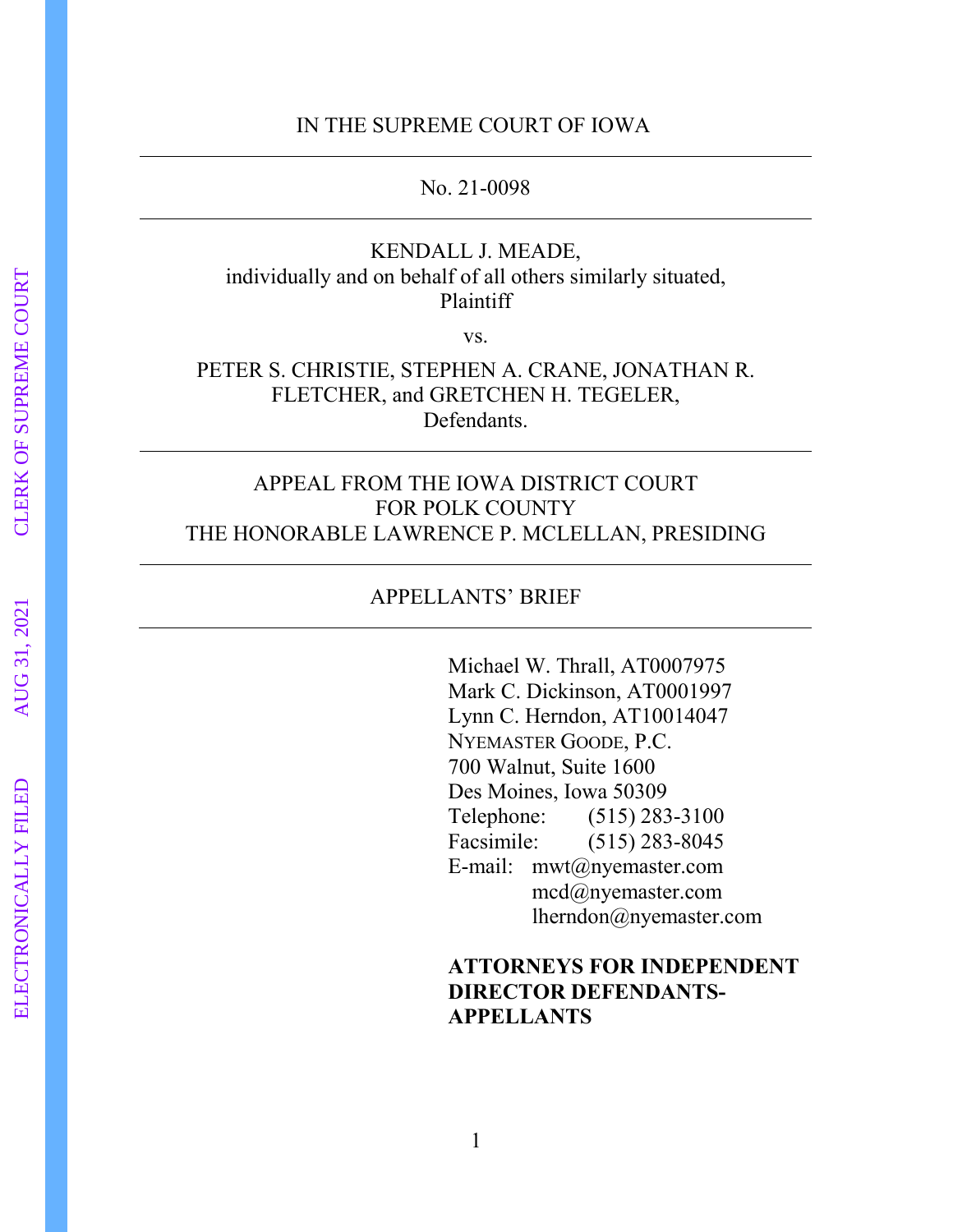# **TABLE OF CONTENTS**

| Ι.                                                                          | Meade's Claims Are Derivative and Should Have Been |    |                                                                                                                        |  |  |
|-----------------------------------------------------------------------------|----------------------------------------------------|----|------------------------------------------------------------------------------------------------------------------------|--|--|
|                                                                             | A.                                                 |    |                                                                                                                        |  |  |
|                                                                             | <b>B.</b>                                          |    |                                                                                                                        |  |  |
| Iowa Law Requires Directors to Maintain Direct Fiduciary<br>$\mathcal{C}$ . |                                                    |    | Duties Solely to the Corporation, Not Its Shareholders 31                                                              |  |  |
|                                                                             |                                                    | 1. | Iowa's Constituency Statute confirms that director duties<br>are limited to the corporation in the merger context.  37 |  |  |
|                                                                             |                                                    | 2. | Courts in other states with similar director-duty and<br>constituency statutes conclude shareholder claims like        |  |  |
|                                                                             |                                                    | 3. | Iowa law strongly protects the corporate form, especially                                                              |  |  |
|                                                                             |                                                    | 4. | Meade's claims fit squarely within the <i>Cunningham</i><br>standard and are derivative under the director-duty and    |  |  |
|                                                                             | D.                                                 |    | <i>Cunningham's</i> "special injury" exception does not negate                                                         |  |  |
| II.                                                                         |                                                    |    | The District Court Erred in Not Dismissing Meade's Claims                                                              |  |  |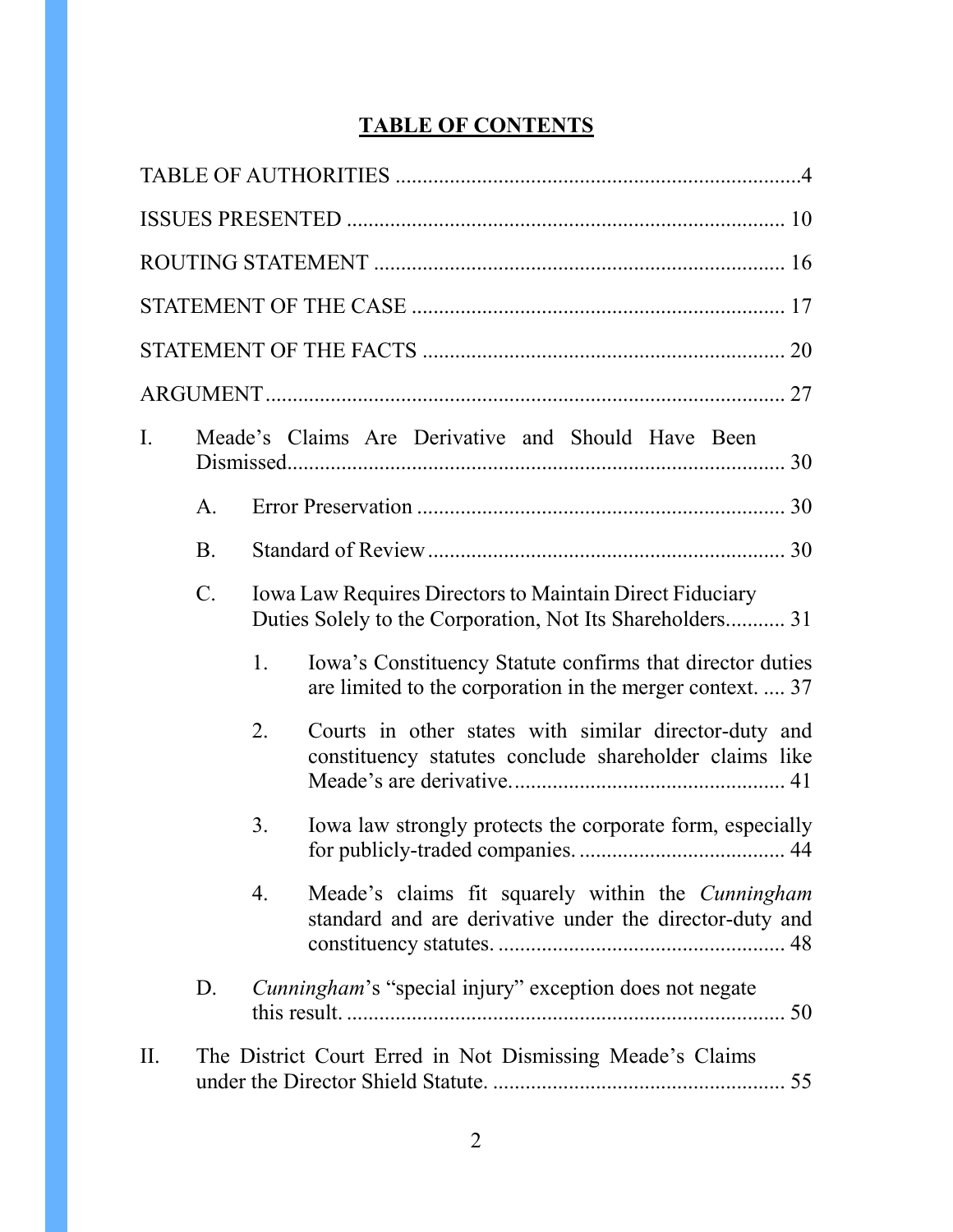| A.             |                                                                                                                                                                        |  |
|----------------|------------------------------------------------------------------------------------------------------------------------------------------------------------------------|--|
| <b>B.</b>      |                                                                                                                                                                        |  |
|                | 1.                                                                                                                                                                     |  |
|                | 2.<br>The standard of review for a motion to dismiss ruling<br>should be a plausibility standard for claims<br>potentially protected by the Director Shield Statute 55 |  |
| $\mathbf{C}$ . |                                                                                                                                                                        |  |
| D.             | To Overcome the Director Shield Statute, a Shareholder<br>Must Affirmatively Plead Facts Supporting a Specific                                                         |  |
| E.             | The District Court Applied the Wrong Standard to<br>Meade's Allegations About a Director Shield Exception 65                                                           |  |
|                |                                                                                                                                                                        |  |
|                |                                                                                                                                                                        |  |
|                |                                                                                                                                                                        |  |
|                | CERTIFICATE OF COMPLIANCE WITH TYPE-VOLUME<br>LIMITATION, TYPEFACE REQUIREMENTS AND TYPE-STYLE                                                                         |  |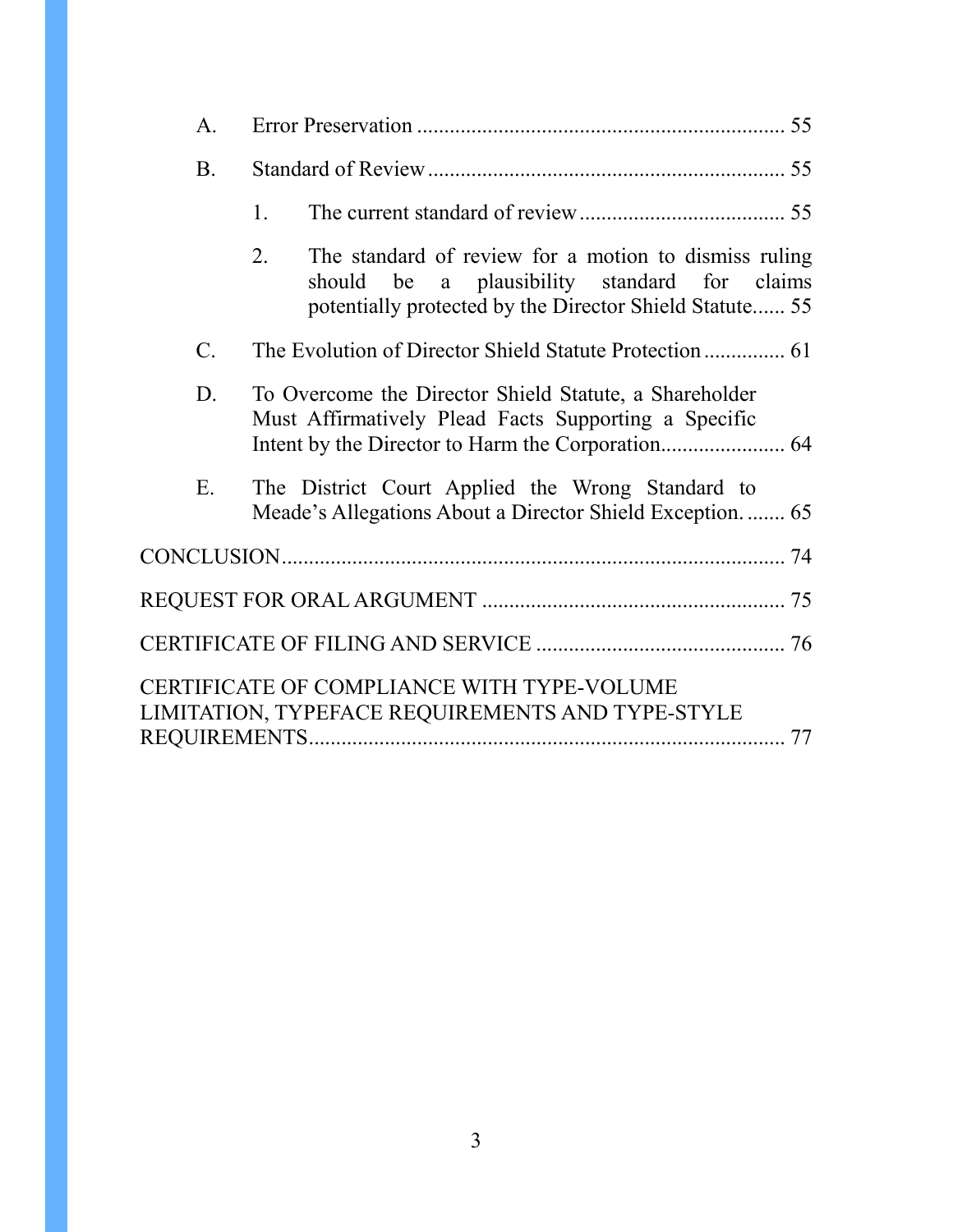# **TABLE OF AUTHORITIES**

# **CASES**

<span id="page-3-0"></span>

| Agostino v. Hicks, No. Civ. A. 20020–NC, 2004 WL 443987 (Del.Ch.                                                                                                                                                                         |
|------------------------------------------------------------------------------------------------------------------------------------------------------------------------------------------------------------------------------------------|
| Ahrens v. Ahrens Agric. Indus. Co., No. 14–0564, 2015 WL 2089372                                                                                                                                                                         |
| Baur v. Baur Farms, Inc., 832 N.W.2d 663 (Iowa 2013)  10, 33                                                                                                                                                                             |
| Baxter v. Syntroleum, CJ-2013-5807 (Tulsa Cty. Okla. Dist. Jan. 14,                                                                                                                                                                      |
| Chur v. The Eighth Judicial District Court, 458 P.3d 336 (Nev. 2020) 13, 68                                                                                                                                                              |
| City of Riviera Beach Gen. Employees Ret. Sys. v. Mylan N.V., No.<br>2:15-CV-821, 2016 WL 4367549 (W.D. Pa. May 10,<br>2016), report and recommendation adopted, No. 2:15-CV-821,<br>2016 WL 4275822 (W.D. Pa. Aug. 12, 2016)  10, 43-44 |
| Cunningham v. Kartridg Pak Co., 332 N.W.2d 881 (Iowa 1983)  passim                                                                                                                                                                       |
| Data Key Partners v. Permira Advisers LLC, 849 N.W.2d 693 (Wis.                                                                                                                                                                          |
| DCG & T ex rel. Battaglia/Ira v. Knight, 68 F. Supp. 3d 579 (E.D. Va.                                                                                                                                                                    |
| Engstrand v. W. Des Moines State Bank, 516 N.W.2d 797 (Iowa                                                                                                                                                                              |
|                                                                                                                                                                                                                                          |
| Gagliardi v. TriFoods Int'l, Inc., 683 A.2d 1049 (Del. Ch. 1996) 14, 60                                                                                                                                                                  |
|                                                                                                                                                                                                                                          |
| Gusinsky v. Flanders Corp., 2013 NCBC 46, 2013 WL 5435788 (N.C.                                                                                                                                                                          |
| Hawkeye Foodservice Distrib., Inc. v. Iowa Educators Corp., 812                                                                                                                                                                          |
|                                                                                                                                                                                                                                          |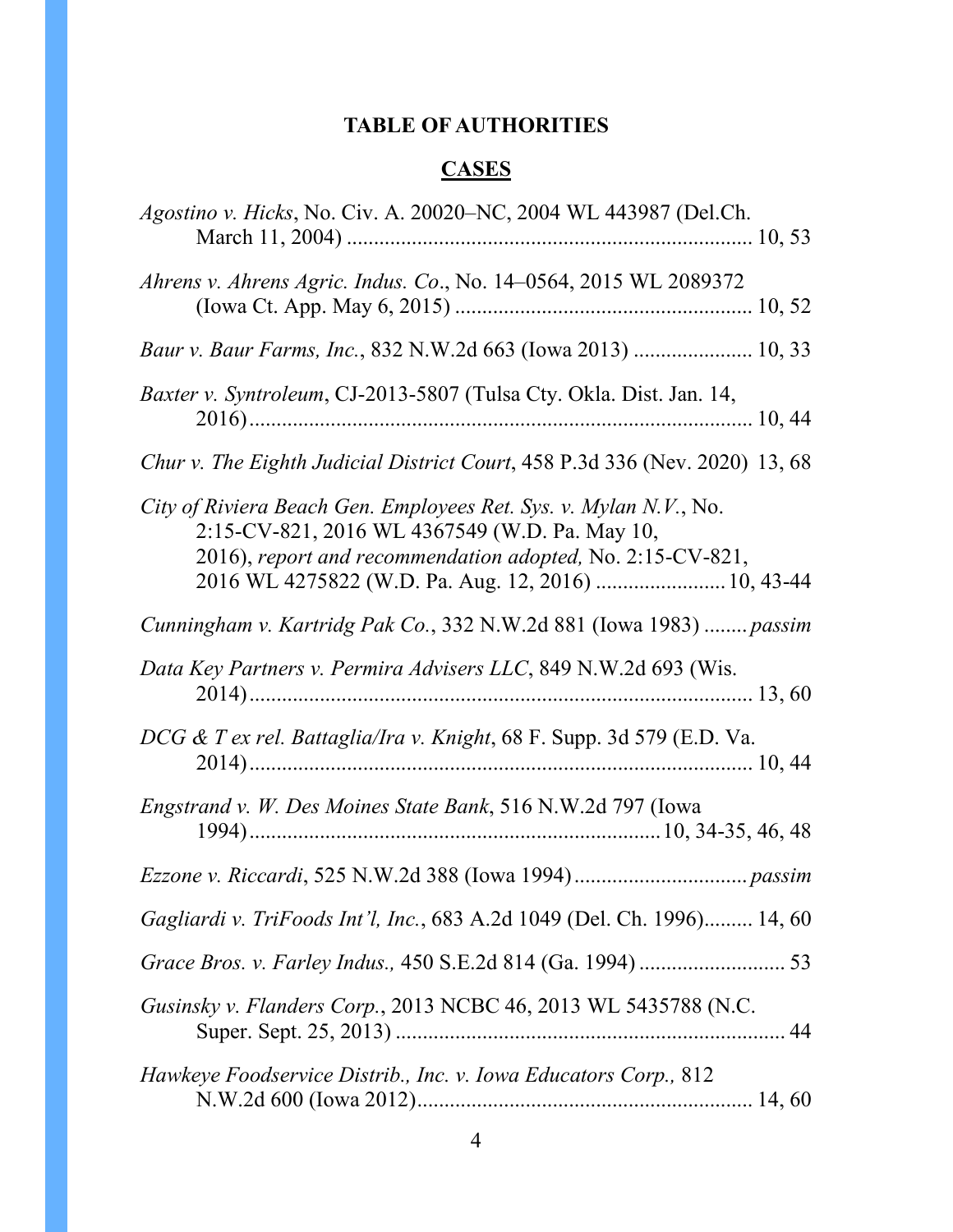| In Re American Cap., Ltd. S'holder Litig., Case No. 422598-V (Md.                                                                        |
|------------------------------------------------------------------------------------------------------------------------------------------|
|                                                                                                                                          |
| In re Parametric Sound Corp. S'holders Litig., Case No. A-13-<br>686890-B (Nev. 8th Jud. Dist., Clark Cty., filed Aug. 13, 2013). 14, 58 |
| In re Walgreen Co. S'holder Litig., 832 F.3d 718 (7th Cir. 2016) 14, 57                                                                  |
| In re Walt Disney Co. Deriv. Litig., 906 A.2d 27 (Del. 2006) 14, 67                                                                      |
| In re ZAGG Inc. S'holder Derivative Action, 826 F.3d 1222 (10th Cir.                                                                     |
| Int'l Brotherhood of Elec. Workers Local No. 129 Benefit Fund v.                                                                         |
| Jarackas v. Applied Signal Technology, Inc., No. 111-cv-19643, 2012                                                                      |
| Kadel v. Dayton Superior Corp., 731 N.E.2d 1244 (Ohio C. Pl.                                                                             |
| Kahn v. M&F Worldwide Corp., 88 A.3d 635 (Del. 2014) 18-19, 22                                                                           |
| Kelly v. Englehart Corp., Nos. 1-241 WL 855600 (Iowa App. July 31,                                                                       |
| Kentucky State Dist. Council of Carpenters Pension Tr. Fund v.<br><i>Myers</i> , No. 4:10-CV-00332, 2010 WL 11483954 (S.D. Iowa          |
|                                                                                                                                          |
| Lyondell Chem. Co. v. Ryan, 970 A.2d 235 (Del. 2009) 14, 66-67                                                                           |
|                                                                                                                                          |
| Meier v. Senecaut, 641 N.W.2d 532 (Iowa 2002)  11, 30-31, 55                                                                             |
| Odinotski v. Vazales, et al., Case No. 37-2015-00009254-CU-SL-CTL<br>(Cal. Super. Ct., San Diego Cty., filed Mar. 18, 2015) 14, 58-59    |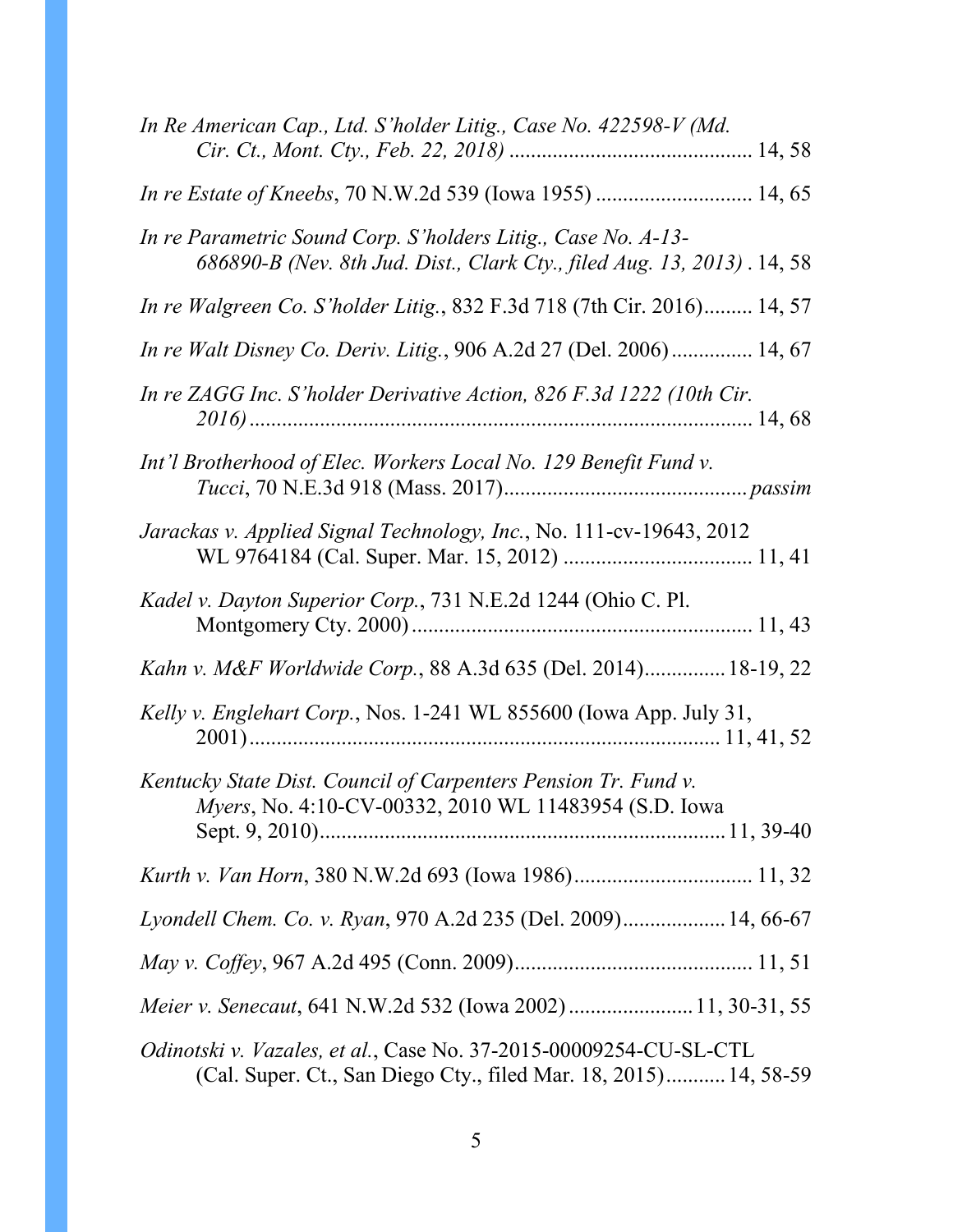| Parnes v. Bally Ent. Corp., 722 A.2d 1243 (Del. 1999)  11, 41               |
|-----------------------------------------------------------------------------|
| RBC Capital Markets v. Jervis, 129 A.3d 816 (Del. 2015) 11, 39              |
| Redeker v. Litt, No. 04-0637, 2005 WL 1224697 (Iowa Ct. App. May            |
| Revlon, Inc. v. MacAndrews & Forbes Holdings, 506 A.2d 173 (Del.            |
|                                                                             |
| RPC Liquidation v. Iowa Dep't of Transp., 717 N.W.2d 317 (Iowa              |
| Shepard v. Employers Mutual Casualty Company, 998 F.3d 330 (8th             |
| Shumate v. Drake Univ., 846 N.W.2d 503 (Iowa 2014) 11, 31, 55               |
|                                                                             |
|                                                                             |
| Somers ex rel. EGL, Inc. v. Crane, 295 S.W.3d 5 (Tex. App. Ct. 2009) 11, 43 |
| Sound Infiniti, Inc. v. Snyder, 237 P.3d 241 (Wash. 2010)  12, 40           |
| Spears v. Com Link, Inc., No. 12–1223, 2013 WL 3457171 (Iowa Ct.            |
| <i>Sullivan v. Actel Corp.</i> , No. 110-CV-184257, 2012 WL 9944634 (Cal.   |
| Taylor v. Hogan, No. 12-0898, 2013 WL 1749777 (Iowa Ct. App.                |
| Tooley v. Donaldson, Lufkin & Jenrette, Inc., 845 A.2d 1031 (Del.           |
|                                                                             |
| Weltzin v. Cobank, ACB, 633 N.W.2d 290 (Iowa 2001) 12, 32                   |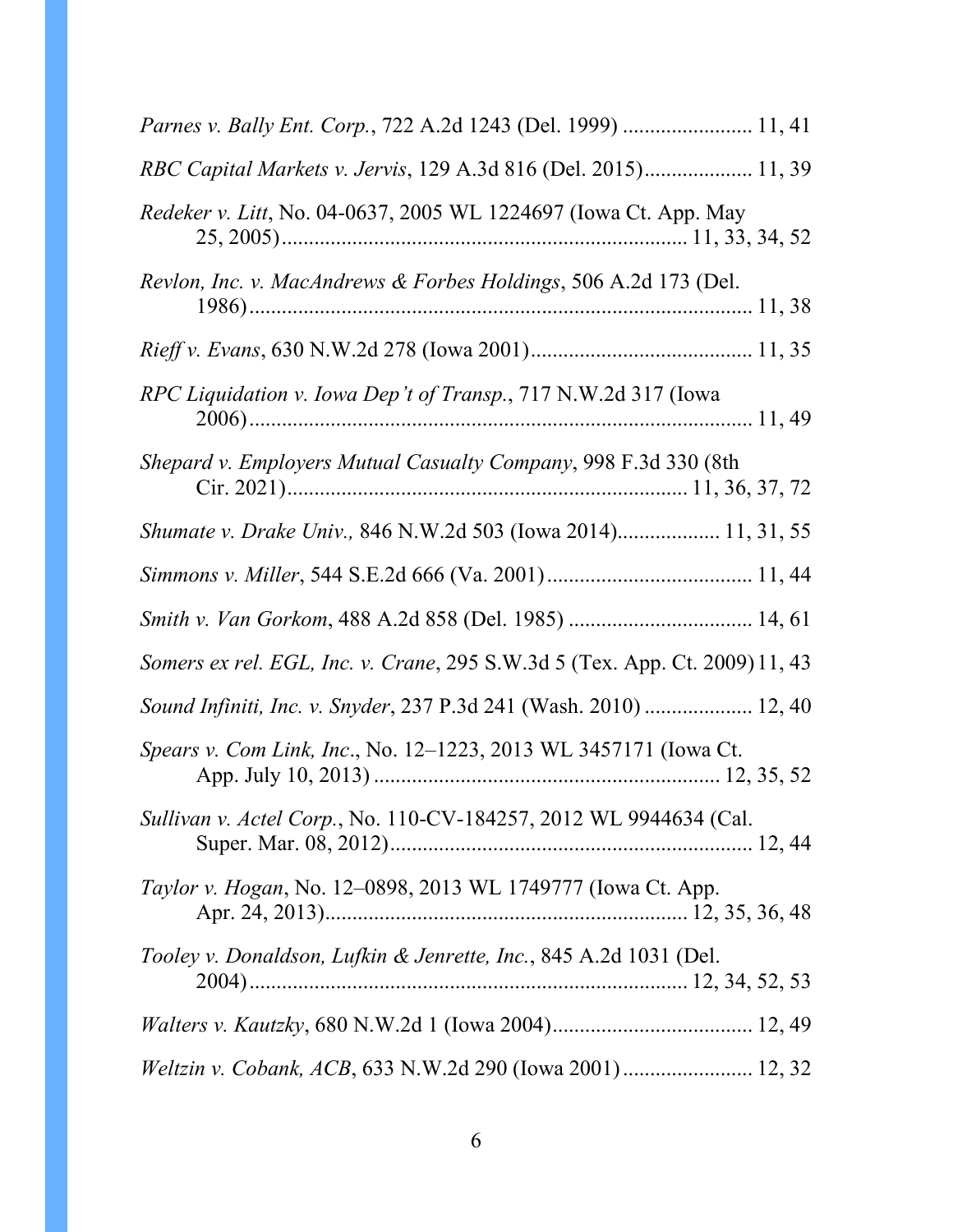*Young v. HealthPort Techs., Inc.*, 877 N.W.2d 124 (Iowa 2016) .....14, 55-56

# **STATUTES**

# **RULES**

|--|--|--|--|--|--|--|--|

# **OTHER AUTHORITIES**

| Bryn R. Vaaler, $2.02(b)(4)$ or Not $2.02(b)(4)$ : That Is the Question, 74 |  |
|-----------------------------------------------------------------------------|--|
|                                                                             |  |
| Chubb, From Nuisance to Menace: The Rising Tide of Securities               |  |
| Class Action Litigation (June 2019) (available at                           |  |
| https://www.chubb.com/content/dam/chubb-sites/chubb-                        |  |
| com/us-en/about-chubb/sca-litigation/documents/pdf/from-                    |  |
| nuisance-to-menace--the-rising-tide-of-scas-ws.pdf)  14, 58                 |  |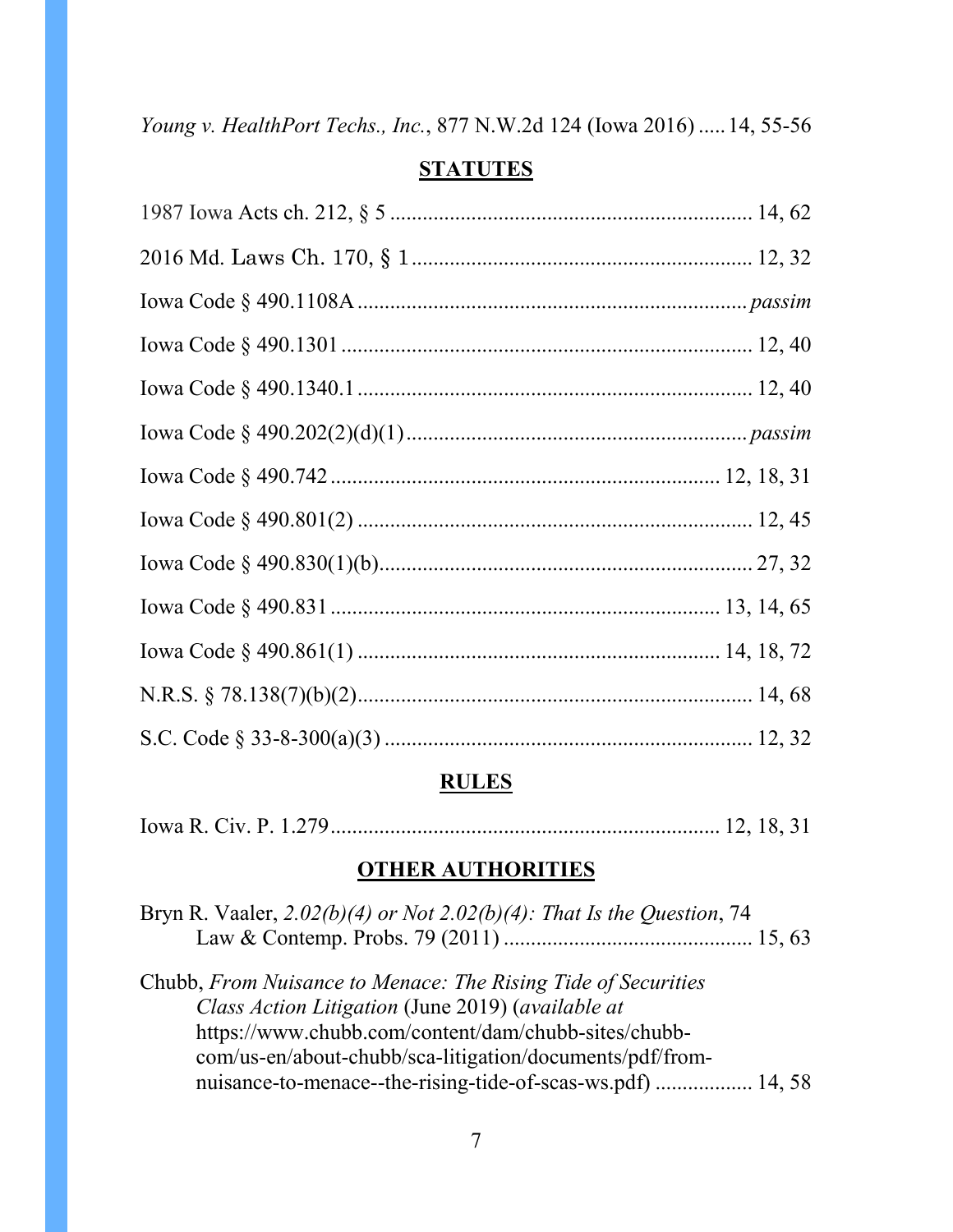| Committee on Corporate Laws, Changes in the Revised Model<br>Business Corporation Act-Amendment Pertaining to the                                                                                                                                                   |
|---------------------------------------------------------------------------------------------------------------------------------------------------------------------------------------------------------------------------------------------------------------------|
| Daniel S. Kleinberger, Direct Versus Derivative and the Law of<br>Limited Liability Companies, 58 Baylor L. Rev. 63 (2006) 12, 53                                                                                                                                   |
| David S. Walker, Updating the Iowa Business Corporation Act, Iowa<br>State Bar Association Annual Meeting, p. 16 (2002) (available<br><i>at</i><br>http://205.209.45.153/iabar/CLEINDEX.nsf/2de34647064844c<br>b862565330055898e/f9eb11b4d490345a86256cda005055d7?O |
|                                                                                                                                                                                                                                                                     |
| J.B. Heaton, <i>What Injures A Corporation?</i> ,                                                                                                                                                                                                                   |
| James J. Hanks, Jr. and Larry P. Scriggins, Protecting Directors and<br>Officers from Liability--the Influence of the Model Business                                                                                                                                |
| Jonathan D. Springer, "Corporate Constituency Statutes: Hollow<br>Hopes and False Fears" 1999 Ann. Surv. Am. L. 85 (1999) 13                                                                                                                                        |
| Matthew G. Doré, "Duties and Liabilities of an Iowa Corporate                                                                                                                                                                                                       |
| Matthew G. Doré, Iowa Practice Series, Vol. 6: Business<br>Organizations (Thomson West, Nov. 2020 update) § 39:4 13, 31                                                                                                                                             |
|                                                                                                                                                                                                                                                                     |
| Model Business Corporations Act $\S 2.02$ , off. cmt. 3.E (2017) 15, 67                                                                                                                                                                                             |
| Model Business Corporations Act $\S$ 8.31, off. cmt. 1.A. $(2017)$ 15, 59                                                                                                                                                                                           |
| Richard P. Wolfe, Minority Shares Under The Louisiana Business<br>Corporation Act: Expulsion, Oppression, And Fiduciary Duty,                                                                                                                                       |
| Ronald J. Colombo, "Duty of Care," in Law of Corp. Offs. & Dirs.,                                                                                                                                                                                                   |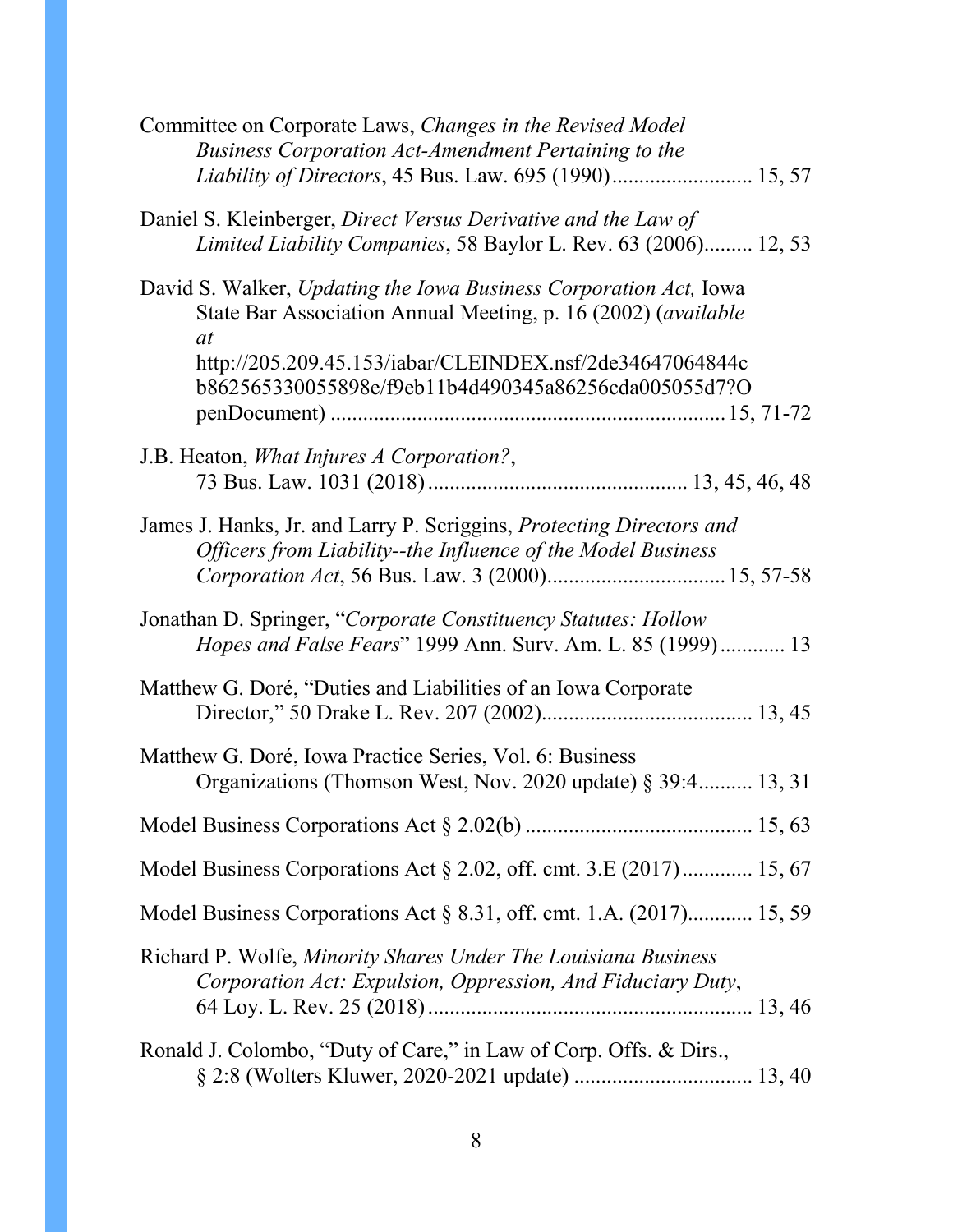| Stephen A. Radin, Director Protection Statutes After Malpiede and |  |
|-------------------------------------------------------------------|--|
| Emerald Partners, Insights, Vol. 16, No. 2, 10                    |  |
|                                                                   |  |
|                                                                   |  |
|                                                                   |  |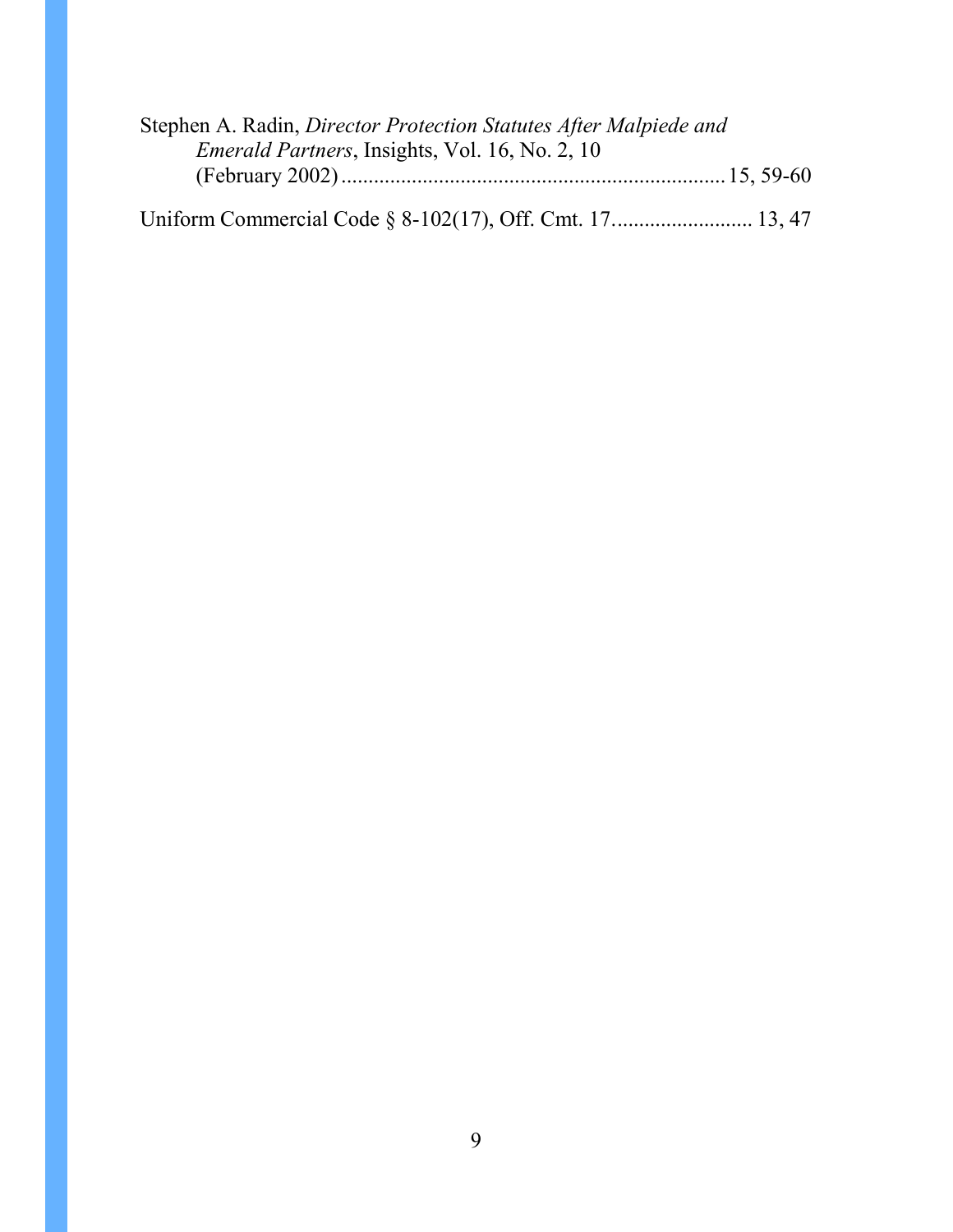### **ISSUES PRESENTED**

<span id="page-9-0"></span>I. Does Iowa's standard for derivative shareholder claims – *i.e.,* that a shareholder who sues a director for breach of fiduciary duty resulting in damage to the value of the corporation has no claim for damages except as a derivative claim – apply in the merger context, particularly given the Legislature's adoption of Iowa Code § 490.830 (requiring directors to act "in the best interests *of the corporation*") and a constituency statute (the "Constituency Statute"), Iowa Code § 490.1108A (permitting directors to consider a variety of stakeholder interests when evaluating a merger)?

Cases

*Agostino v. Hicks*, No. Civ. A. 20020–NC, 2004 WL 443987 (Del. Ch. March 11, 2004)

*Ahrens v. Ahrens Agric. Indus. Co.*, No. 14–0564, 2015 WL 2089372 (Iowa Ct. App. May 6, 2015)

*Baur v. Baur Farms, Inc*., 832 N.W.2d 663 (Iowa 2013)

*Baxter v. Syntroleum*, CJ-2013-5807 (Tulsa Cty. Okla. Dist. Jan. 14, 2016)

*City of Riviera Beach Gen. Employees Ret. Sys. v. Mylan N.V*., No. 2:15- CV-821, 2016 WL 4367549 (W.D. Pa. May 10, 2016)

*Cunningham v. Kartridg Pak Co.*, 332 N.W.2d 881 (Iowa 1983)

*DCG & T ex rel. Battaglia/Ira v. Knight*, 68 F. Supp. 3d 579 (E.D. Va. 2014)

*Engstrand v. W. Des Moines State Bank*, 516 N.W.2d 797 (Iowa 1994)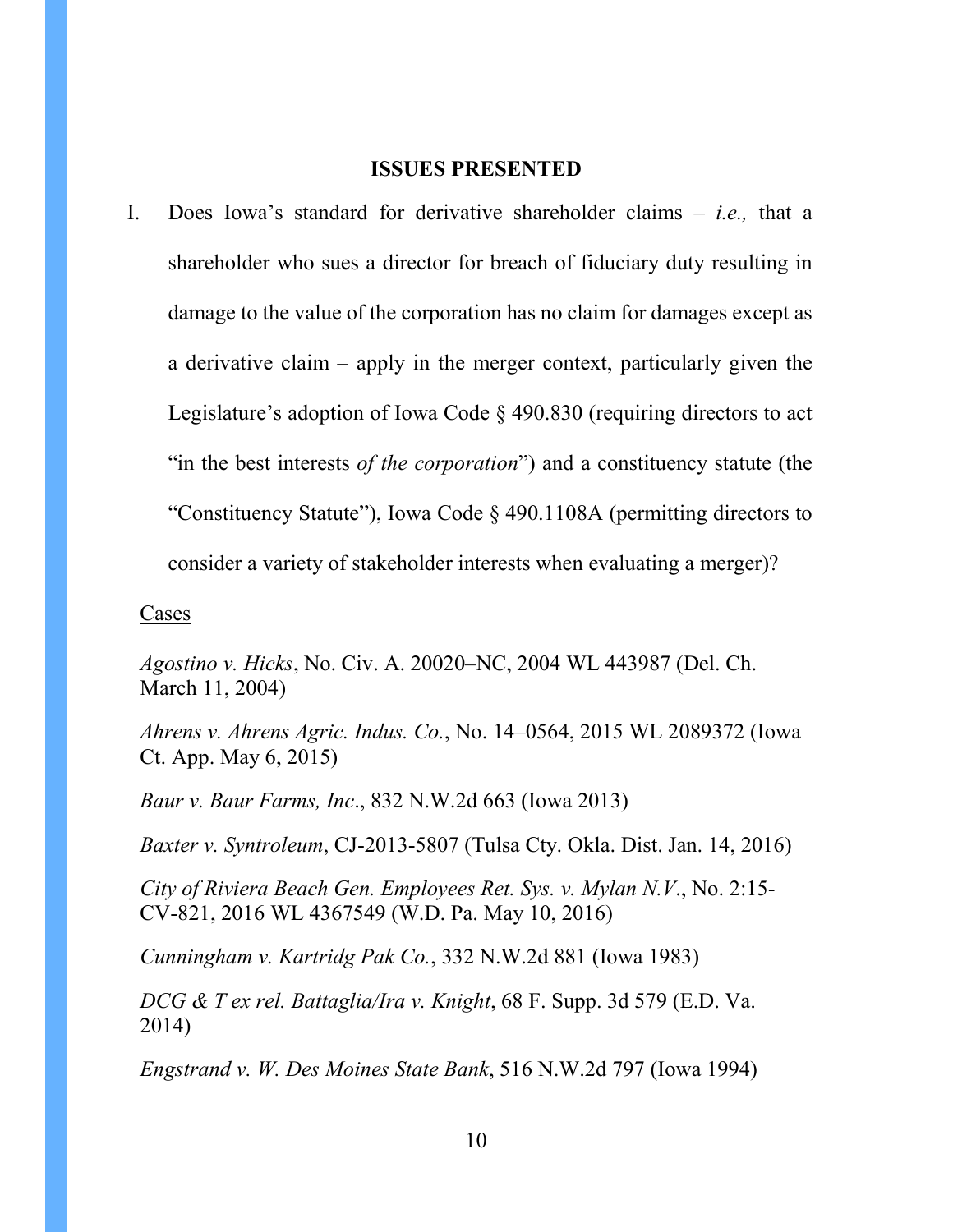*Ezzone v. Riccardi*, 525 N.W.2d 388 (Iowa 1994)

*Int'l Brotherhood of Elec. Workers Local No. 129 Benefit Fund v. Tucci,* 70 N.E.3d 918 (Mass. 2017)

*Jarackas v. Applied Signal Technology, Inc*., No. 111-cv-19643, 2012 WL 9764184 (Cal. Super. Mar. 15, 2012)

*Kadel v. Dayton Superior Corp*., 731 N.E.2d 1244 (Ohio C. Pl. Montgomery Cty. 2000)

*Kelly v. Englehart Corp*., Nos. 1-241, 99-1807, 2001 WL 855600 (Iowa App. July 31, 2001)

*Kentucky State Dist. Council of Carpenters Pension Tr. Fund v. Myers*, No. 4:10-CV-00332, 2010 WL 11483954 (S.D. Iowa Sept. 9, 2010)

*Kurth v. Van Horn*, 380 N.W.2d 693 (Iowa 1986)

*May v. Coffey*, 967 A.2d 495 (Conn. 2009)

*Meier v. Senecaut*, 641 N.W.2d 532 (Iowa 2002)

*Parnes v. Bally Ent. Corp*., 722 A.2d 1243 (Del. 1999)

*RBC Capital Markets v. Jervis*, 129 A.3d 816 (Del. 2015)

*Redeker v. Litt*, No. 04-0637, 2005 WL 1224697 (Iowa Ct. App. May 25, 2005)

*Revlon, Inc. v. MacAndrews & Forbes Holdings*, 506 A.2d 173 (Del. 1986)

*Rieff v. Evans*, 630 N.W.2d 278 (Iowa 2001)

*RPC Liquidation v. Iowa Dep't of Transp*., 717 N.W.2d 317 (Iowa 2006)

*Shepard v. Employers Mutual Casualty Company,* 998 F.3d 330 (8th Cir. 2021)

*Shumate v. Drake Univ*., 846 N.W.2d 503 (Iowa 2014)

*Simmons v. Miller*, 544 S.E.2d 666, 675 (Va. 2001)

*Somers ex rel. EGL, Inc. v. Crane*, 295 S.W.3d 5 (Tex. App. Ct. 2009)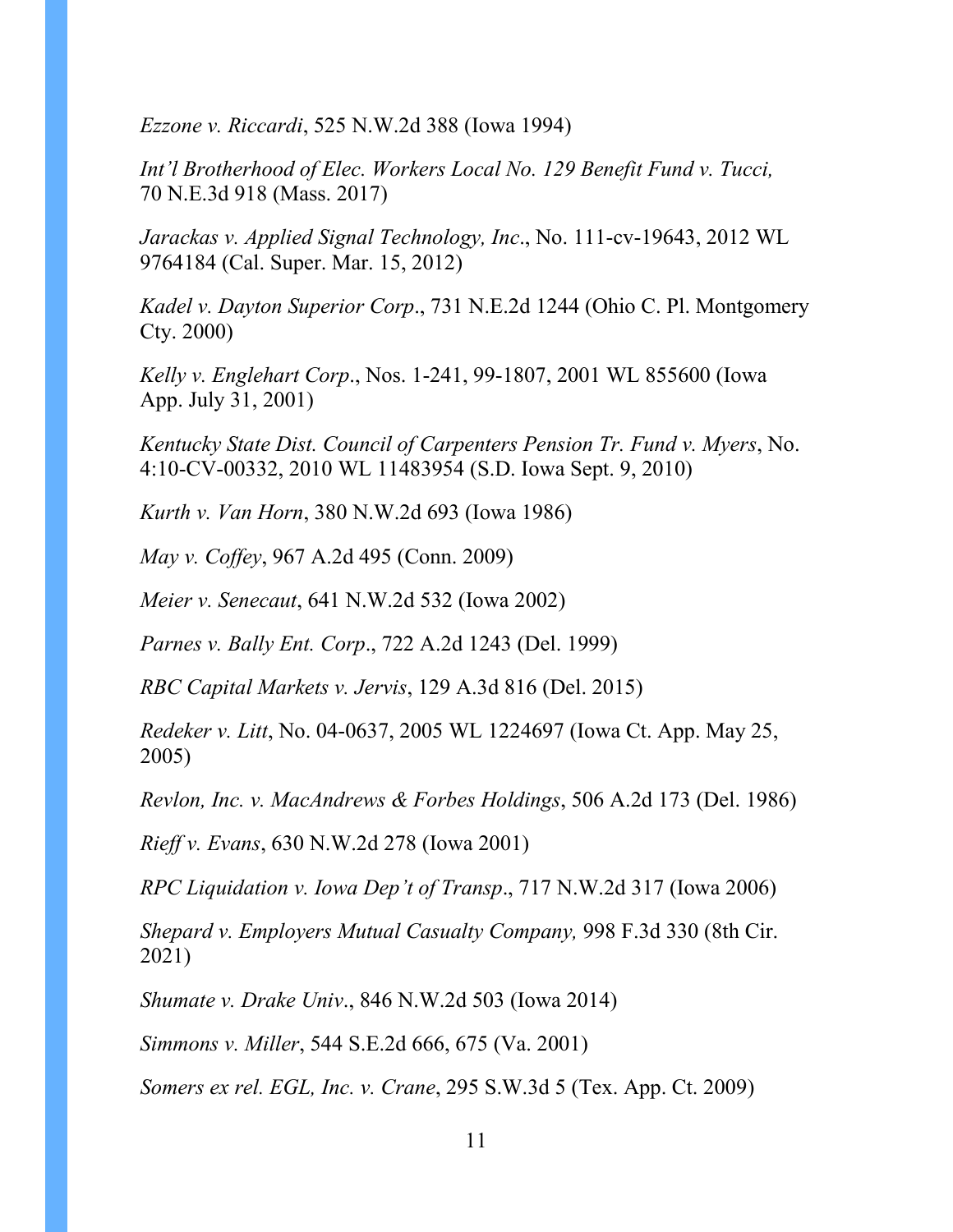*Sound Infiniti, Inc. v. Snyder*, 237 P.3d 241 (Wash. 2010)

*Spears v. Com Link, Inc*., No. 12–1223, 2013 WL 3457171 (Iowa Ct. App. July 10, 2013)

*Sullivan v. Actel Corp*., No. 110-CV-184257, 2012 WL 9944634 (Cal. Super. Mar. 08, 2012)

*Taylor v. Hogan*, No. 12–0898, 2013 WL 1749777 (Iowa Ct. App. Apr. 24, 2013)

*Tooley v. Donaldson, Lufkin & Jenrette, Inc*., 845 A.2d 1031 (Del. 2004)

*Walters v. Kautzky*, 680 N.W.2d 1 (Iowa 2004)

*Weltzin v. Cobank*, ACB, 633 N.W.2d 290 (Iowa 2001)

Statutes

Iowa Code § 490.742

Iowa Code § 490.801(2)

Iowa Code § 490.830

Iowa Code § 490.1108A.1

Iowa Code § 490.1301, *et seq.*

Iowa Code § 490.1340.1

2016 Md. Laws Ch. 170, § 1

S.C. Code § 33-8-300(a)(3)

Rules

Iowa R. Civ. P. 1.279

Other Authorities

Daniel S. Kleinberger, *Direct Versus Derivative and the Law of Limited Liability Companies*, 58 Baylor L. Rev. 63 (2006)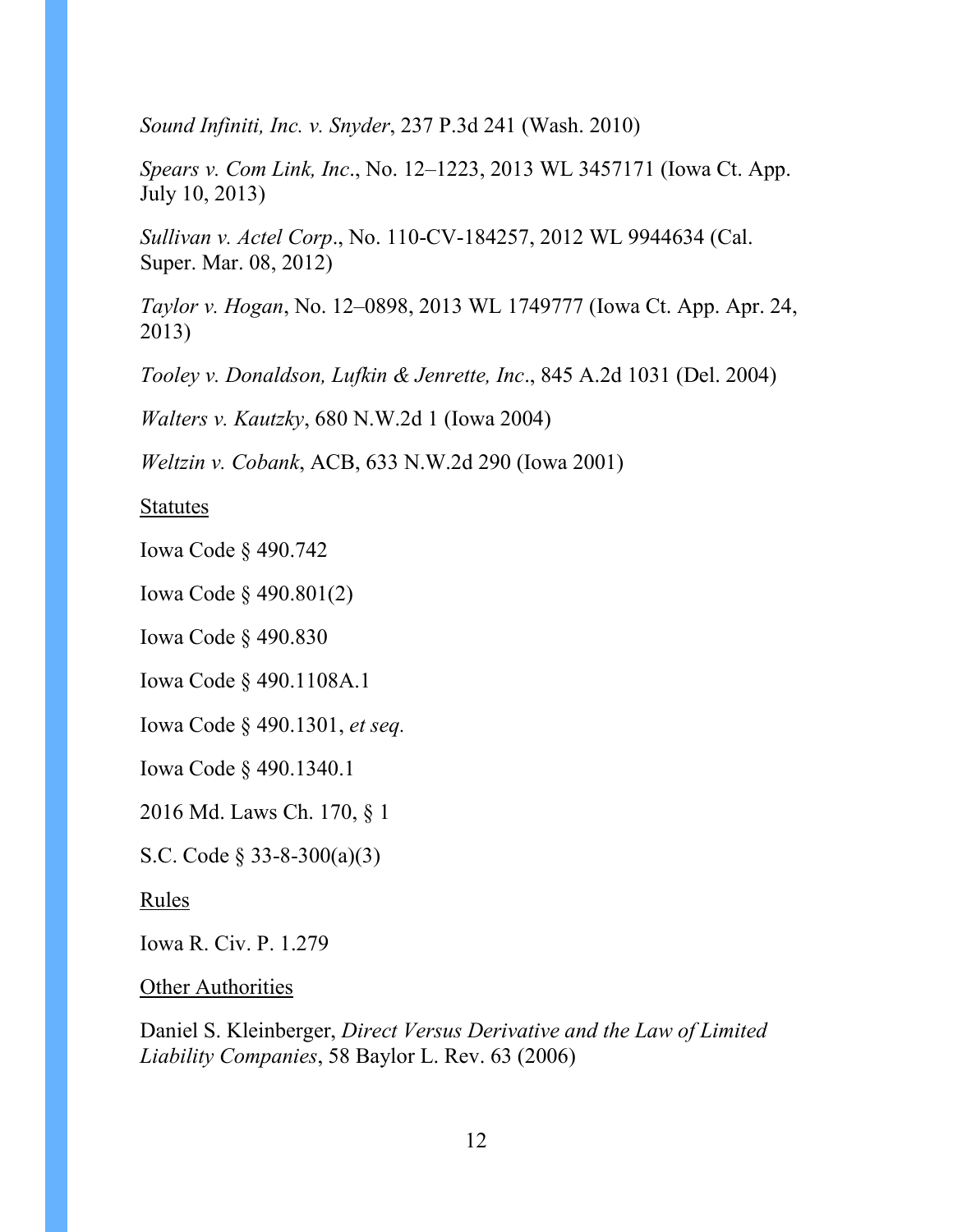Richard P. Wolfe, *Minority Shares Under The Louisiana Business Corporation Act: Expulsion, Oppression, And Fiduciary Duty*, 64 Loy. L. Rev. 25 (2018)

J.B. Heaton, *What Injures A Corporation?*, 73 Bus. Law. 1031 (2018)

Jonathan D. Springer, "*Corporate Constituency Statutes: Hollow Hopes and False Fears*" 1999 Ann. Surv. Am. L. 85 (1999)

Matthew G. Doré, "Duties and Liabilities of an Iowa Corporate Director," 50 Drake L. Rev. 207 (2002)

Matthew G. Doré, Iowa Practice Series, Vol. 6: Business Organizations (Thomson West, Nov. 2020 update) § 39:4

Ronald J. Colombo, "Duty of Care," in Law of Corp. Offs. & Dirs., § 2:8 (Wolters Kluwer, 2020-2021 update)

Uniform Commercial Code § 8-102(17), Off. Cmt. 17.

II. Does Iowa's director shield statute (the "Director Shield Statute"), Iowa Code  $\&$  490.202(2)(d) (which authorizes the articles of incorporation to exempt corporate directors from monetary damages for breach of fiduciary duty), require shareholders to plead an exception to the statute in their complaint, when Iowa Code  $\S$  490.831(1)(a)(1)(a) requires such shareholders to "establish[]" that the Director Shield Statute does not "preclude[] liability"?

#### Cases

*Chur v. The Eighth Judicial District Court*, 458 P.3d 336 (Nev. 2020) *Cunningham v. Kartridg Pak Co.*, 332 N.W.2d 881 (Iowa 1983) *Data Key Partners v. Permira Advisers LLC*, 849 N.W.2d 693 (Wis. 2014)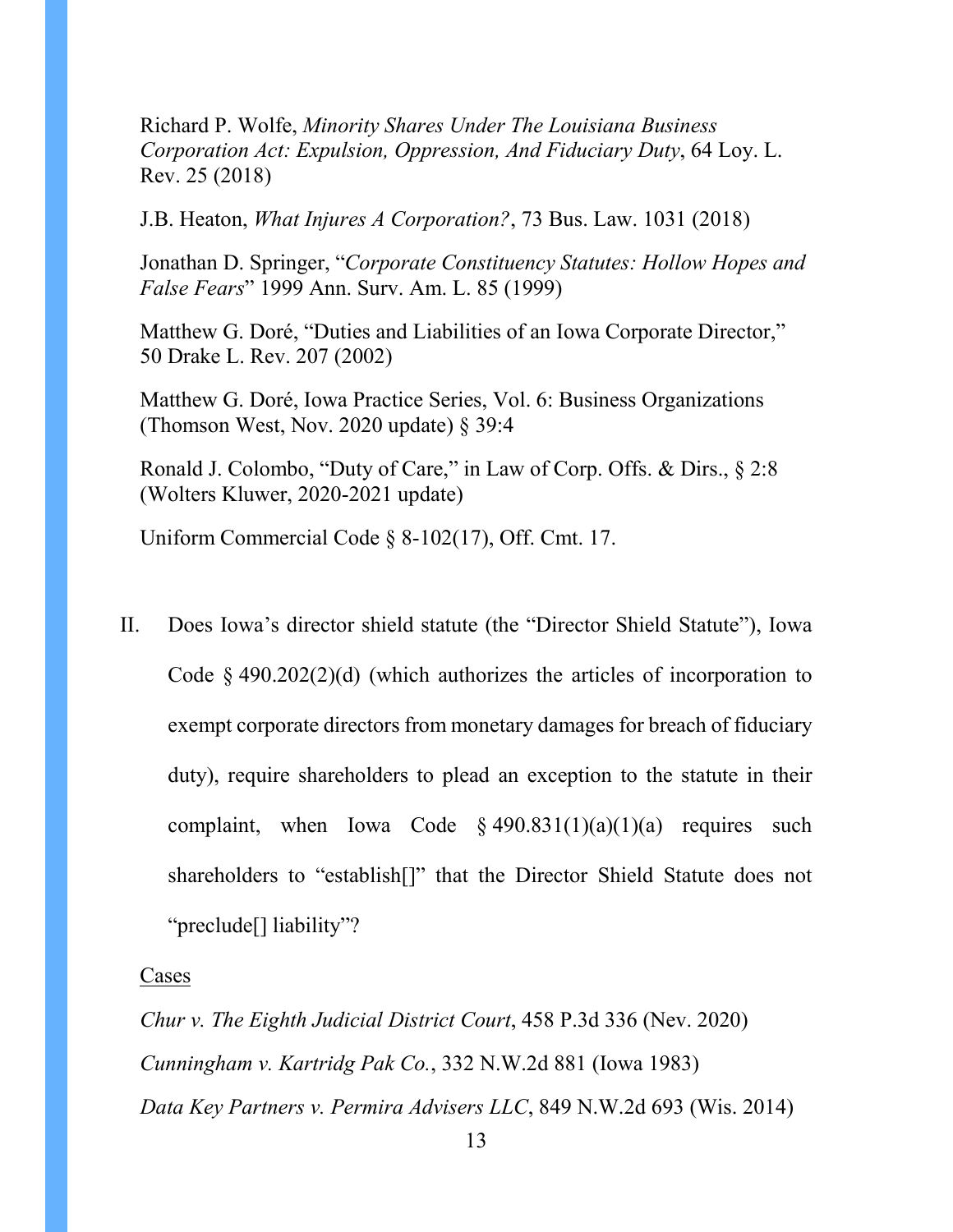*Gagliardi v. TriFoods Int'l, Inc.*, 683 A.2d 1049 (Del. Ch. 1996)

*Hawkeye Foodservice Distrib., Inc. v. Iowa Educators Corp.*, 812 N.W.2d 600 (Iowa 2012)

*In re American Cap., Ltd. S'holder Litig., No. 422598-V (Md. Cir. Ct., Mont. Cty., Feb. 22, 2018)*

*In re Estate of Kneebs*, 70 N.W.2d 539 (Iowa 1955)

*In re Parametric Sound Corp. S'holders Litig., No. A-13-686890-B (Nev. 8th Jud. Dist., Clark Cty., filed Aug. 13, 2013)* 

*In re Walgreen Co. S'holder Litig.*, 832 F.3d 718 (7th Cir. 2016)

*In re Walt Disney Co. Deriv. Litig.*, 906 A.2d 27 (Del. 2006)

*In re ZAGG Inc. S'holder Derivative Action, 826 F.3d 1222 (10th Cir. 2016)*

*Lyondell Chem. Co. v. Ryan*, 970 A.2d 235 (Del. 2009)

*Odinotski v. Vazales, et al.*, No. 37-2015-00009254-CU-SL-CTL (Cal. Super. Ct., San Diego Cty., filed Mar. 18, 2015)

*Smith v. Van Gorkom*, 488 A.2d 858 (Del. 1985)

*Young v. HealthPort Techs., Inc.*, 877 N.W.2d 124 (Iowa 2016)

Statutes

1987 Iowa Acts ch. 212, § 5

Iowa Code § 490.202(2)(d)(1)

Iowa Code § 490.831

Iowa Code § 490.861(1)

N.R.S. § 78.138(7)(b)(2)

Other Authorities

Chubb, *From Nuisance to Menace: The Rising Tide of Securities Class Action Litigation* (June 2019) (*available at* https://www.chubb.com/content/dam/chubb-sites/chubb-com/us-en/about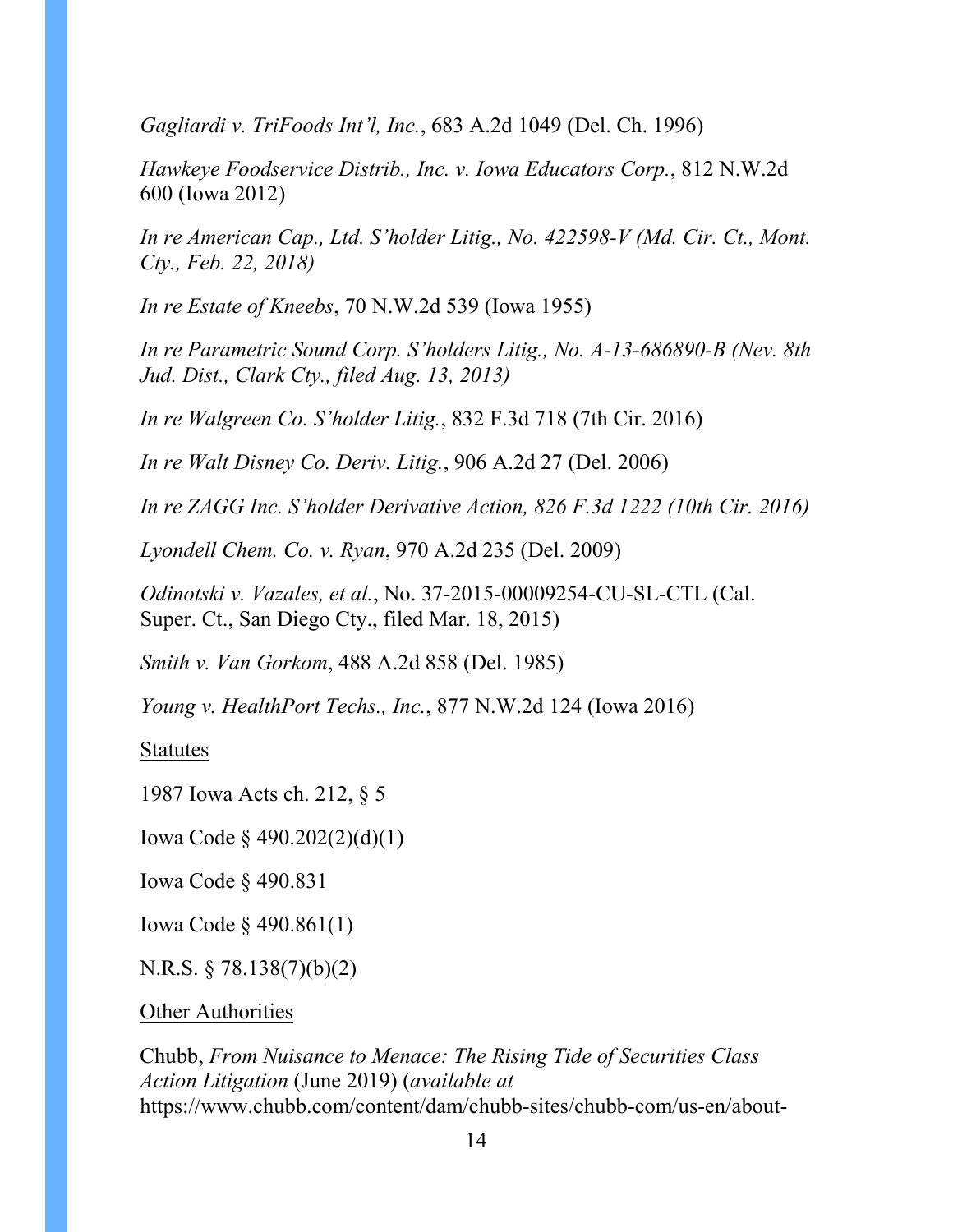chubb/sca-litigation/documents/pdf/from-nuisance-to-menace--the-risingtide-of-scas-ws.pdf)

Committee on Corporate Laws, *Changes in the Revised Model Business Corporation Act-Amendment Pertaining to the Liability of Directors*, 45 Bus. Law. 695 (1990)

James J. Hanks, Jr. and Larry P. Scriggins, *Protecting Directors and Officers from Liability--the Influence of the Model Business Corporation Act*, 56 Bus. Law. 3 (2000)

Model Business Corporations Act § 2.02(b)

Model Business Corporations Act § 2.02, off. cmt. 3.E (2017)

Model Business Corporations Act § 8.31, off. cmt. 1.A. (2017)

Stephen A. Radin, *Director Protection Statutes After Malpiede and Emerald Partners*, Insights, Vol. 16, No. 2, 10 (February 2002)

Bryn R. Vaaler, *2.02(b)(4) or Not 2.02(b)(4): That Is the Question*, 74 Law & Contemp. Probs. 79 (2011)

David S. Walker, *Updating the Iowa Business Corporation Act,* Iowa State Bar Association Annual Meeting, p. 16 (2002) (*available at*  http://205.209.45.153/iabar/CLEINDEX.nsf/2de34647064844cb8625653300 55898e/f9eb11b4d490345a86256cda005055d7?OpenDocument).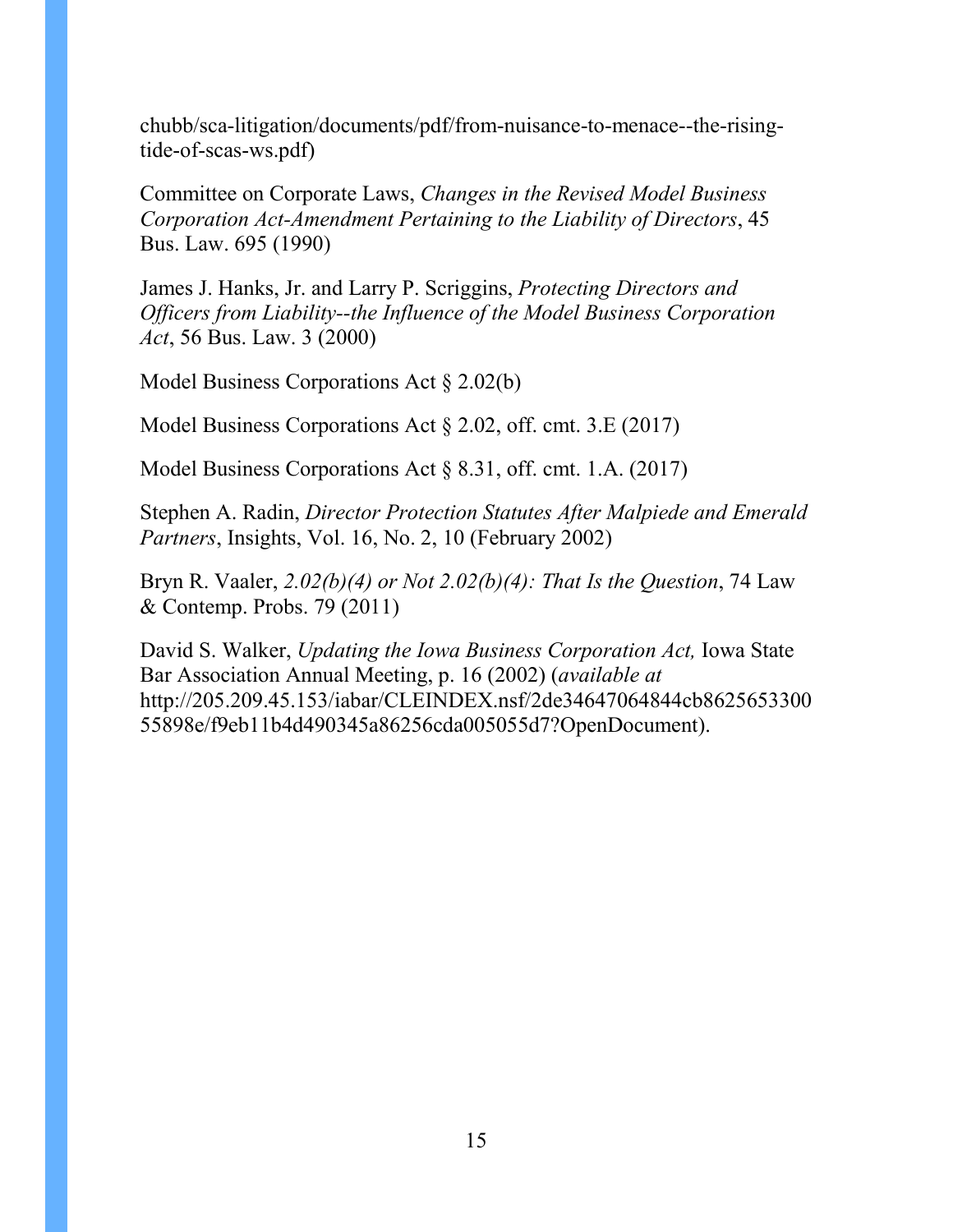### **ROUTING STATEMENT**

<span id="page-15-0"></span>This case presents substantial issues of first impression to this Court involving amendments to the Iowa Business Corporation Act ("IBCA") governing fiduciary duty claims against directors of a publicly-traded Iowa corporation in the context of a corporate merger, including the effect of the Iowa Legislature's adoption in 1989 of the "Constituency Statute," Iowa Code § 490.1108A, on whether the case is derivative or direct, and the scope and applicability of the "Director Shield Statute," Iowa Code  $\S$  490.202(2)(d)(1), adopted in 2002 to protect directors of Iowa corporations from the types of claims asserted in this case. Iowa R. App. P.  $6.1101(2)(c)$ . These fundamental issues are also of "broad public importance requiring prompt or ultimate determination by the supreme court." Iowa R. App. P.  $6.1101(2)(d)$ .

This Court has accepted this interlocutory appeal in light of the substantial rights involved and the fact that the issues presented would be dispositive of the entire litigation, which would otherwise be uniquely expensive to the parties and wasteful of the Court's resources. Accordingly, the Iowa Supreme Court should retain this case.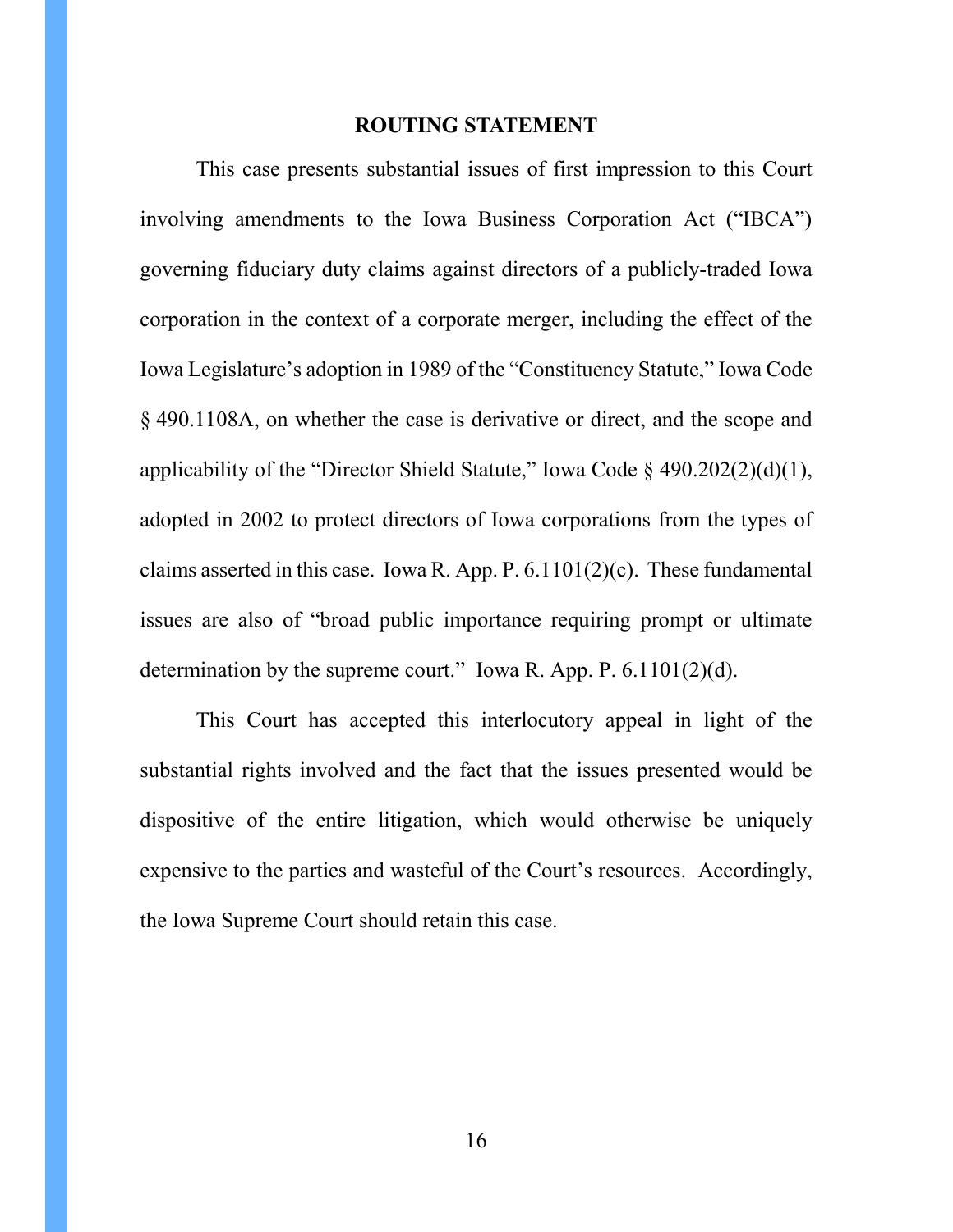## **STATEMENT OF THE CASE**

### <span id="page-16-0"></span>Nature of the Case

This case challenges one of the largest corporate transactions in Iowa history. In 2019, publicly-traded EMC Insurance Group, Inc. ("EMCI") agreed to a "going-private" transaction in which its majority shareholder, Employers Mutual Casualty Company ("EMCC"), purchased EMCI's outstanding public shares at a 50% premium for shareholders (the "Transaction"). EMCC insisted – and EMCI agreed – that the Transaction would not go forward unless it was negotiated and approved by a special committee of EMCI's independent directors (the "Special Committee" or the "Independent Directors") *and* was approved by a majority of EMCI's minority shareholders (*i.e.*, excluding EMCC and its affiliated shareholders). After lengthy negotiations, EMCC and the Special Committee reached agreement on all deal terms, and the Transaction was overwhelmingly approved by EMCI's minority shareholders.

After EMCI closed the Transaction (and paid Meade and other shareholders their *pro rata* share of the merger price), Kendall Meade, a single shareholder, sought a higher merger price. Instead of pursuing his appraisal rights available under the IBCA, Meade sued EMCI, its directors, and EMCC, alleging breaches of fiduciary duty. Meade styled his case (the "Petition" or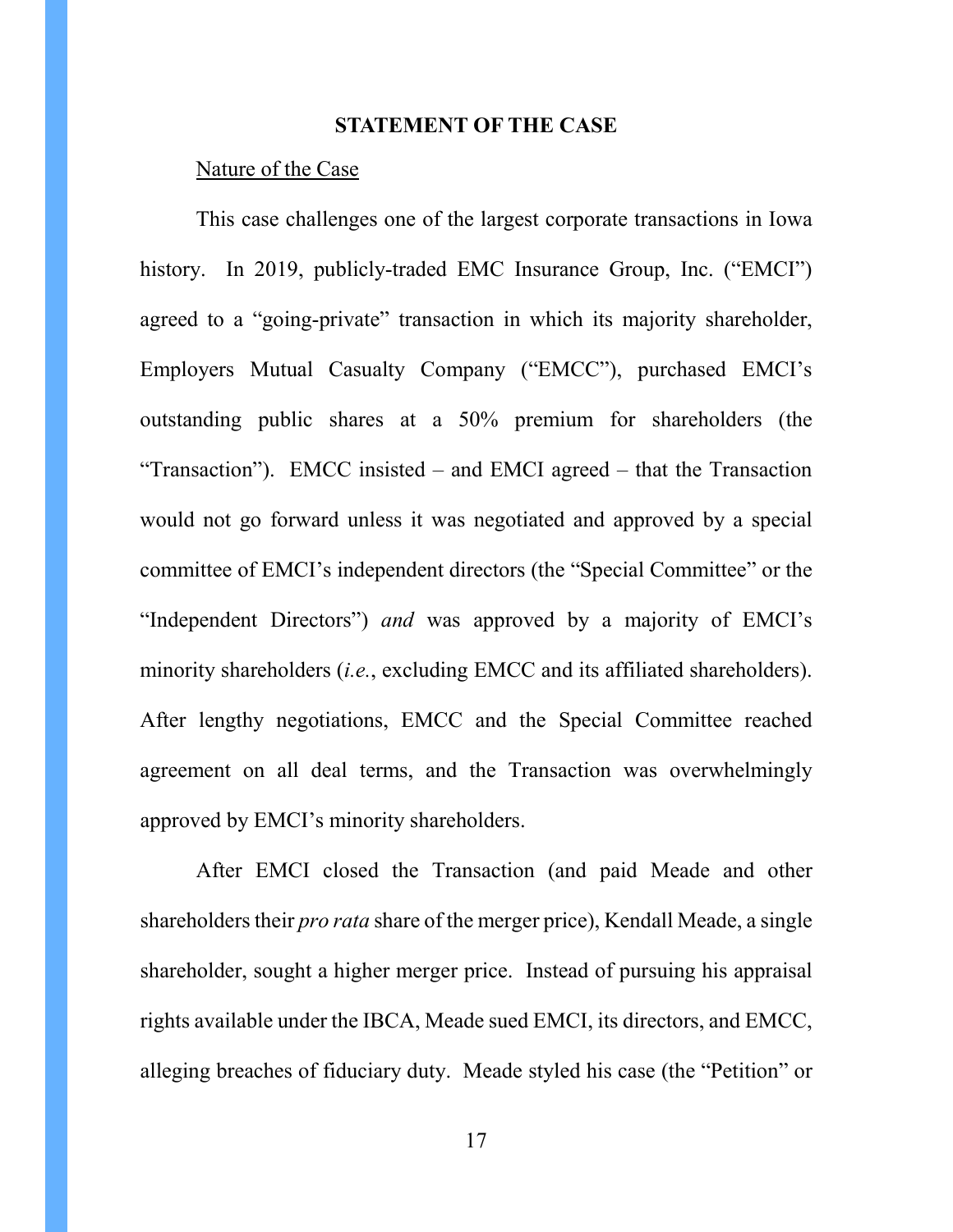"Pet.") as a direct class action, and sought to represent a class of all former EMCI shareholders except for defendants. App. 013, ¶ 28. Meade sought damages reflecting what he asserted was the difference between the actual value of EMCI and the amount that EMCC paid for EMCI. *See* App. 035,  $\P$  92.

In so doing, Meade did not make prior demand on EMCI before filing derivative claims on behalf of the corporation, as required by Iowa Code § 490.742 and Iowa R. Civ. P. 1.279.

### Disposition in the District Court

Defendants each moved to dismiss. In particular, the Independent Directors who composed the Special Committee moved to dismiss ("Motion to Dismiss") on the grounds that (1) Meade's claims for breach of fiduciary duty against the Independent Directors are derivative in nature; and (2) Meade failed to state a claim for breach of fiduciary duty because he had not pleaded facts showing (a) that EMCI's articles of incorporation do not insulate the directors from liability under the "Director Shield Statute," Iowa Code  $§$  490.202(2)(d)(1); (b) that the directors were not shielded from liability under the IBCA's "director conflicted interest transaction" provisions in Iowa Code § 490.861; and (c) that the business judgment rule did not apply under the conflict-avoidance procedure established by *Kahn v. M&F Worldwide*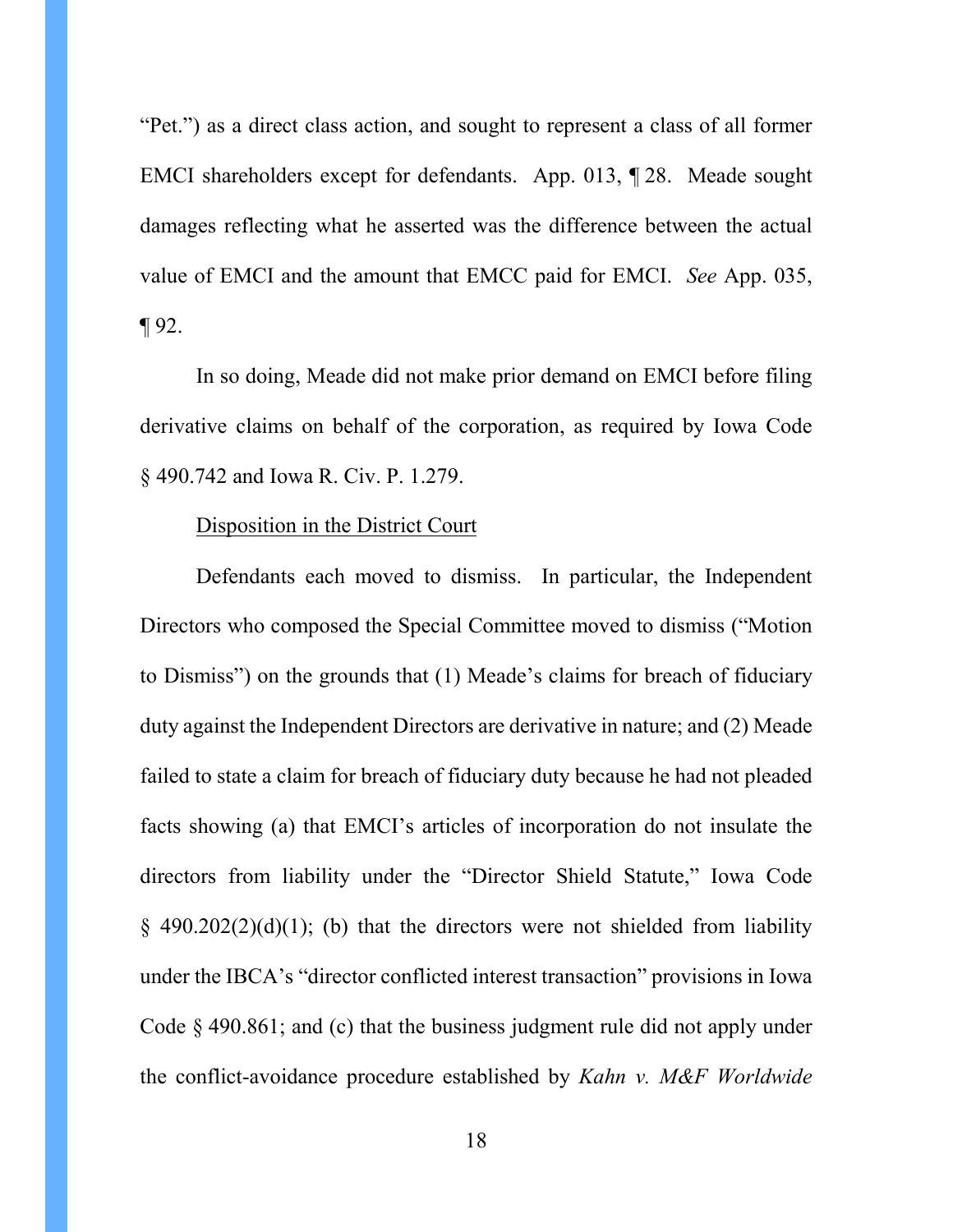*Corp.*, 88 A.3d 635 (Del. 2014). The District Court dismissed all claims against EMCC, EMCI, and Bruce Kelley (a director and the CEO of each company), but denied the Independent Directors' Motion to Dismiss. *See*  Dec. 23, 2020 Order Re: Motions to Dismiss, Polk Cty. Dist. Ct. Case No. LACL146098 ("Order") (App. 840-890).

The District Court concluded that Meade's claims were "direct" under this Court's precedent in *Cunningham v. Kartridg Pak Co.*, 332 N.W.2d 881 (Iowa 1983). The District Court concluded that (1) based on Meade's allegations, EMCI's minority shareholders "alone suffered the injury because there was no injury to EMCI," and (2) they suffered a "separate and distinct injury" from EMCI's majority shareholder, EMCC. App. 862.

At the same time, however, the District Court noted the "persuasive" authority in support of finding Meade's claims to be derivative, and observed that no Iowa appellate courts have had the opportunity to examine the issue in the context of a merger transaction since the Iowa Legislature added its "Constituency Statute," Iowa Code § 490.1108A, in 1989, after *Cunningham*. App. 861. As such, the District Court "believe[d] it is for the supreme court to determine whether amendments to the IBCA and/or the rationale [articulated by the Massachusetts Supreme Judicial Court in *Int'l Brotherhood*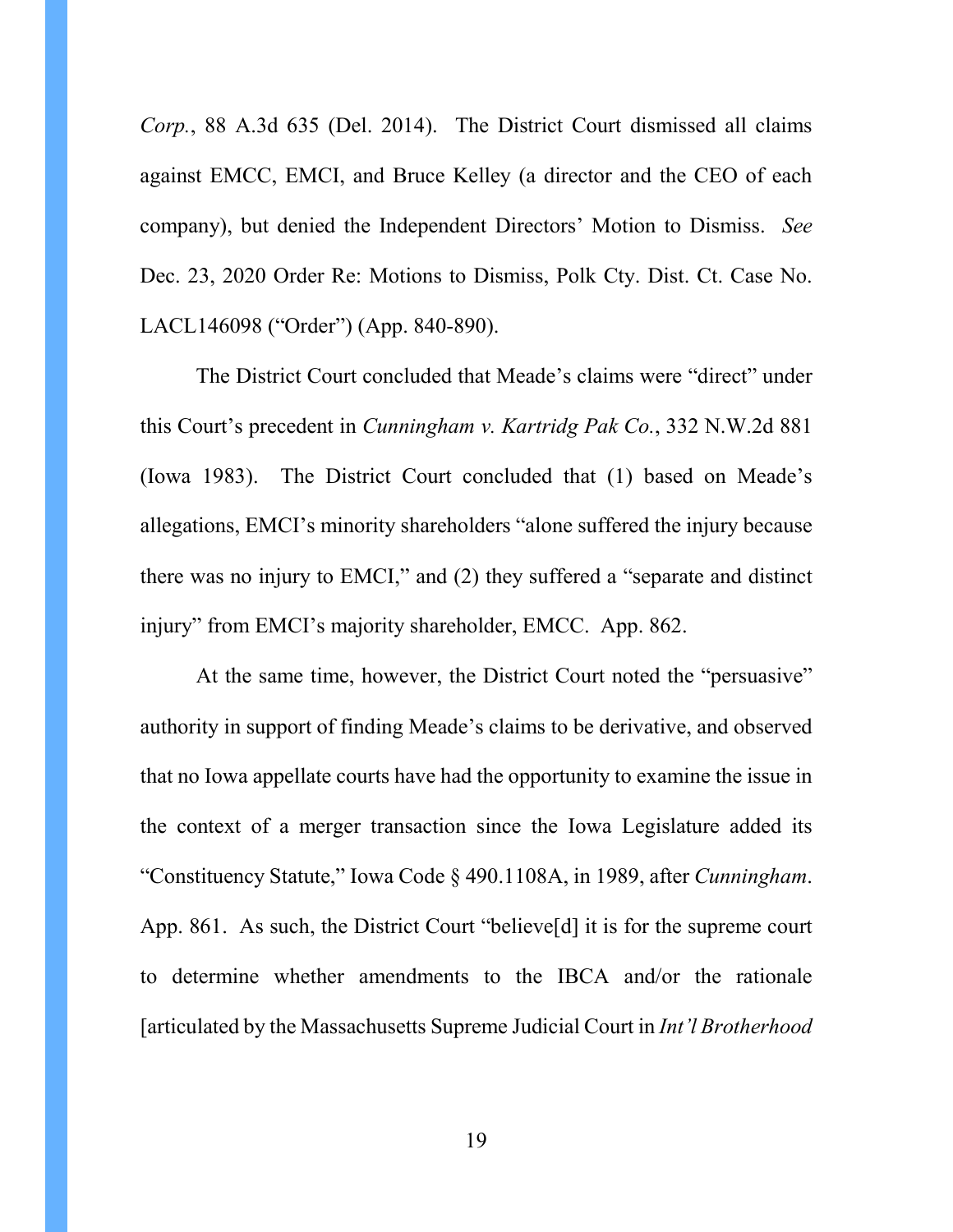*of Elec. Workers Local No. 129 Benefit Fund v. Tucci*, 70 N.E.3d 918, 926– 27 (Mass. 2017)] result in a modification of the *Cunningham* rule." App. 861.

The District Court also held that Meade was not required to affirmatively plead the inapplicability of the Director Shield Statute, and that, in any event, Meade had adequately plead an exception to the Director Shield by alleging that the Independent Directors "intentionally failed to act in the face of a known duty to act, demonstrating a conscious disregard for their duties." App. 862-878. [1](#page-23-0)

On January 22, 2021, the Independent Directors sought interlocutory review of the District Court's denial of their Motion to Dismiss, on those two grounds. On March 1, 2021, the Iowa Supreme Court granted the Independent Directors' application for interlocutory review; the Court also stayed all further proceedings in the District Court.

## **STATEMENT OF THE FACTS**

<span id="page-19-0"></span>Until it went private by virtue of the Transaction, EMCI was one of the largest publicly-traded companies in Iowa, with a market capitalization of nearly \$750 million and a five-member board of accomplished directors consisting of four Independent Directors – Peter Christie, Stephen Crane,

 $\overline{a}$ 

<sup>1</sup> The District Court rejected the Independent Directors' other bases for dismissal of the Petition. The Independent Directors have not sought interlocutory review of those holdings.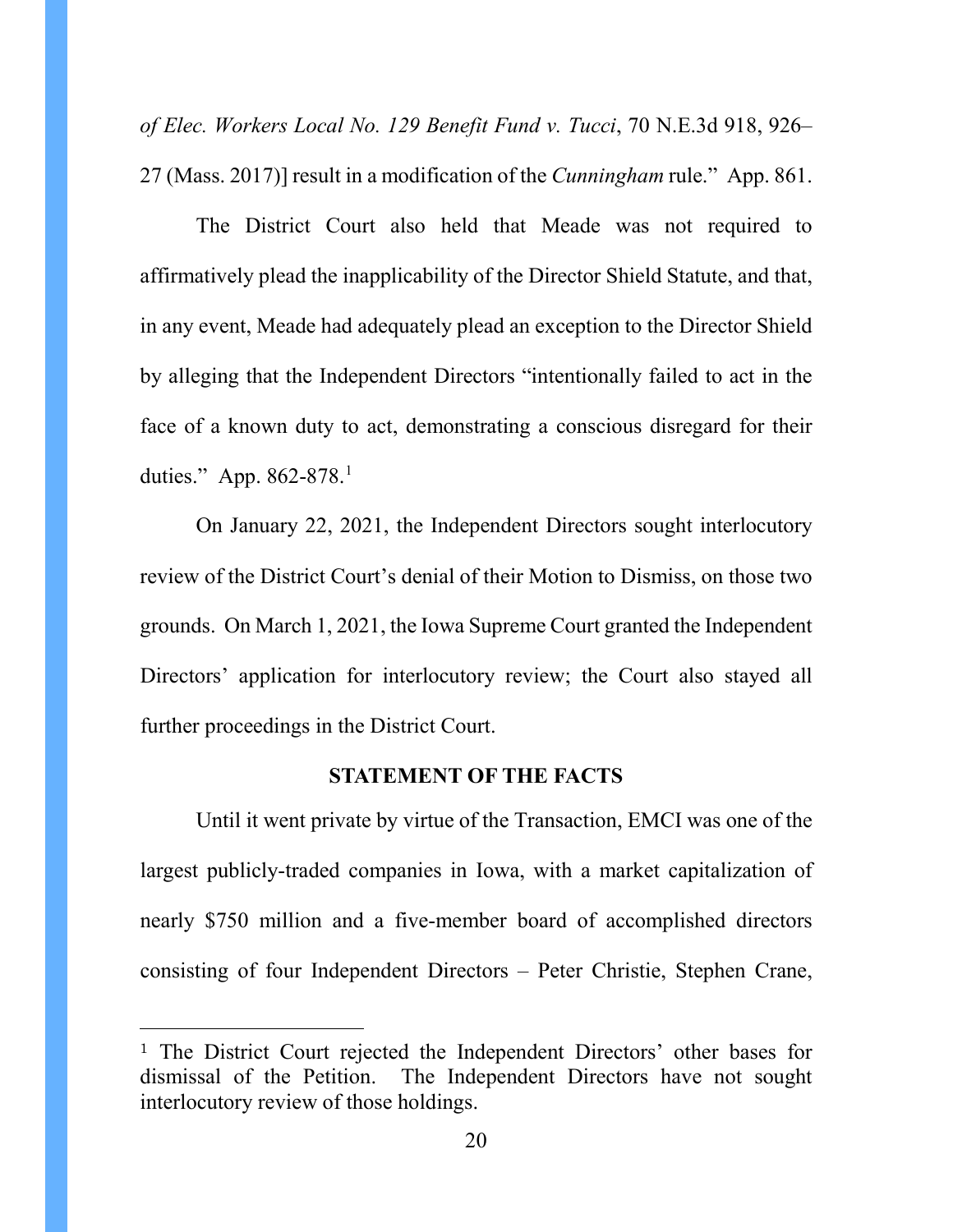Jonathan Fletcher, and Gretchen Tegeler<sup>[2](#page-24-0)</sup> – and Mr. Kelley, who served as CEO of both EMCI and EMCC. App. 011, ¶¶ 16–21; App. 841; App. 557- 558. [3](#page-24-1)

EMCI became publicly-traded in the 1980s, with EMCC as its majority shareholder. *See* App. 010-011, ¶¶ 14-15; App. 564. [4](#page-24-2) As of 2018, EMCC owned about 54% of the over twenty million outstanding shares of EMCI. *See* App. 440, 441, 445.

On November 15, 2018, EMCC offered to buy for \$30 per share the remainder of EMCI's shares not already owned by EMCC. App. 016-017,

 $\overline{a}$ 

<sup>2</sup> Peter S. Christie previously served as a part of the executive management group at the St. Paul Companies, as Chairman and CEO of Minet Group, and as Deputy Chairman of AON Group Inc. Stephen A. Crane served as CEO of two insurance holding companies (Alpha Star Insurance Group and Gryphon Holdings, Inc.) and one reinsurance intermediary. Jonathan Fletcher was a registered investment advisor and trust officer. Gretchen H. Tegeler held leadership positions in government (including Chief of Staff to the Governor), a for-profit entity (Director of Business Development for telecommunications company), and non-profit entities (most recently President of Taxpayers Association of Central Iowa). *See* App. 842.

<sup>&</sup>lt;sup>3</sup> The facts are drawn from the Petition and from documents Plaintiff agreed were subject to judicial notice and could be considered by the District Court on a motion to dismiss. App. 850-852.

<sup>4</sup> Although EMCC reduced its percentage ownership of EMCI through subsequent stock offerings by EMCI over the years, EMCC always retained majority ownership of EMCI. App. 014-015, ¶ 31. EMCC's status as a majority shareholder allowed EMCI to utilize EMCC's "Excellent" financial strength rating from A.M. Best Company, Inc., which permitted EMCI to sell insurance to businesses requiring such a high rating from its insurers. App. 459, 467.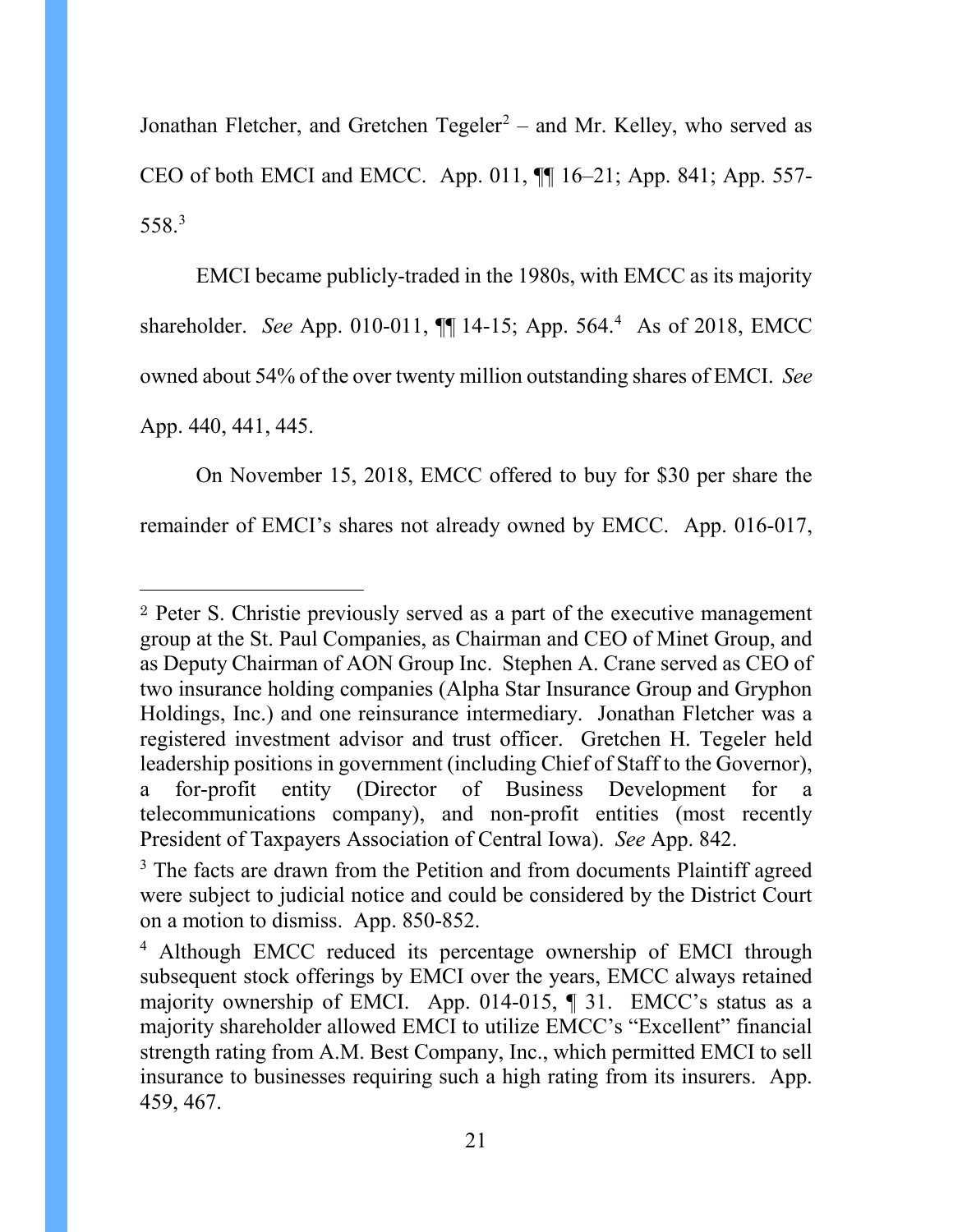¶ 39; App. 461-463. In order to ensure that the process of negotiating and voting on the Transaction was fair to the minority shareholders, EMCC conditioned its offer on the adoption of what is known as the "*MFW*" framework – so named after the Delaware case that first endorsed it, *Kahn v. M&F Worldwide Corp.*, 88 A.3d 635 (Del. 2014). Under this framework, a controlling shareholder offering to buy out the minority shareholders follows a series of procedural safeguards to remove any actual or perceived conflicts of interest:

(i) the approval of both a Special Committee and a majority of the minority stockholders; (ii) the Special Committee is independent; (iii) the Special Committee is empowered to freely select its own advisors and to say no definitively; (iv) the Special Committee meets its duty of care in negotiating a fair price; (v) the vote of the minority is informed; and (vi) there is no coercion of the minority.

*Id.* at 645. Under this framework, a negative vote by as few as 23% of EMCI's public shareholders would thwart the Transaction.

Upon receipt of EMCC's offer, the EMCI Board formed a Special Committee consisting of the four Independent Directors; Mr. Kelley recused himself from the process. App. 017, ¶40; App. 878-879. The Special Committee retained Willkie Farr & Gallagher LLP ("Willkie Farr"), a New York-based corporate law firm, as its independent counsel; and Sandler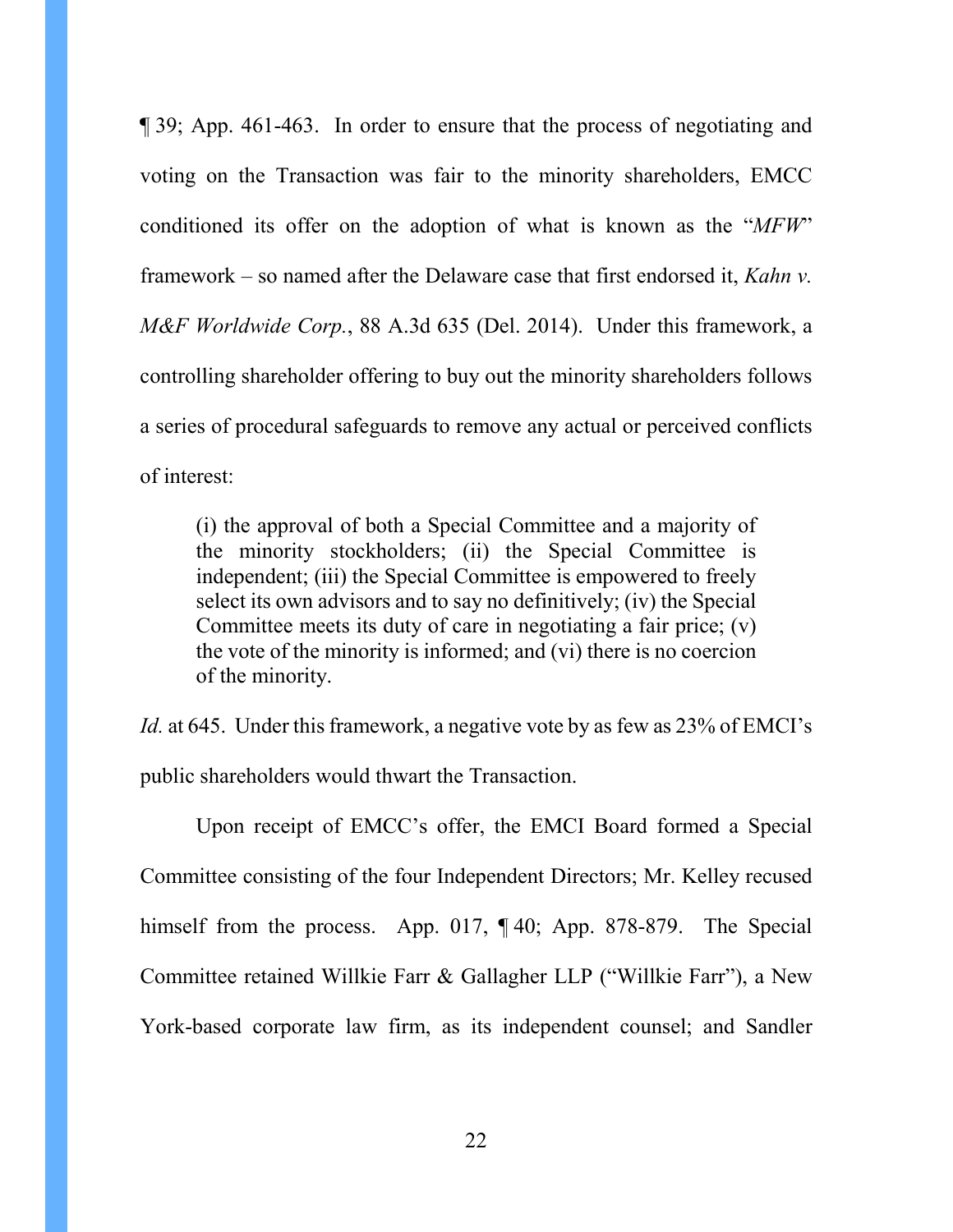O'Neill & Partners, L.P. ("Sandler"), a New York-based investment bank, as its financial adviser. App. 017, ¶ 41; App. 464.

Over the next five months, EMCI's Special Committee (assisted by its counsel and its financial advisor) gathered "detailed information regarding the Company's business, financial condition and actuarial and reserve matters" in order to negotiate with EMCC. App. 465, 468-475. Sandler prepared multiple valuation models for EMCI, and prepared various counteroffers to EMCC based on those models. App. 017, ¶¶ 41, 42; App. 018-019, ¶ 47; App. 021,  $\[\,53;$  $\[\,53;$  $\[\,53;$  App. 029,  $\[\,\]$  68, 69; App. 470-473.<sup>5</sup> Ultimately, the two sides reached agreement on the value of the company as reflected in the share price to be offered EMCI's minority shareholders (\$36 per share), subject to negotiation of a mutually-agreeable merger agreement (the "Merger Agreement"). App. 474.

The parties then spent weeks negotiating the 42-page Merger Agreement. [6](#page-27-0) Before finalizing its recommendation, the Special Committee

 $\overline{a}$ 

<sup>5</sup> *See also* App. 715-839 (presentations to the Special Committee of the EMCI Board by Sandler, dated January 8, February 5, February 22, March 5, March 22, and May 8, 2019). These documents were accepted by the District Court as a matter of public record appropriately considered as part of the motion to dismiss. *See* App. 850-852; *supra,* n.3.

<sup>&</sup>lt;sup>6</sup> Among other sticking points were the scope of the representations and warranties; what constituted a "superior proposal" that could permit the Independent Directors to change their "yes" recommendation to shareholders;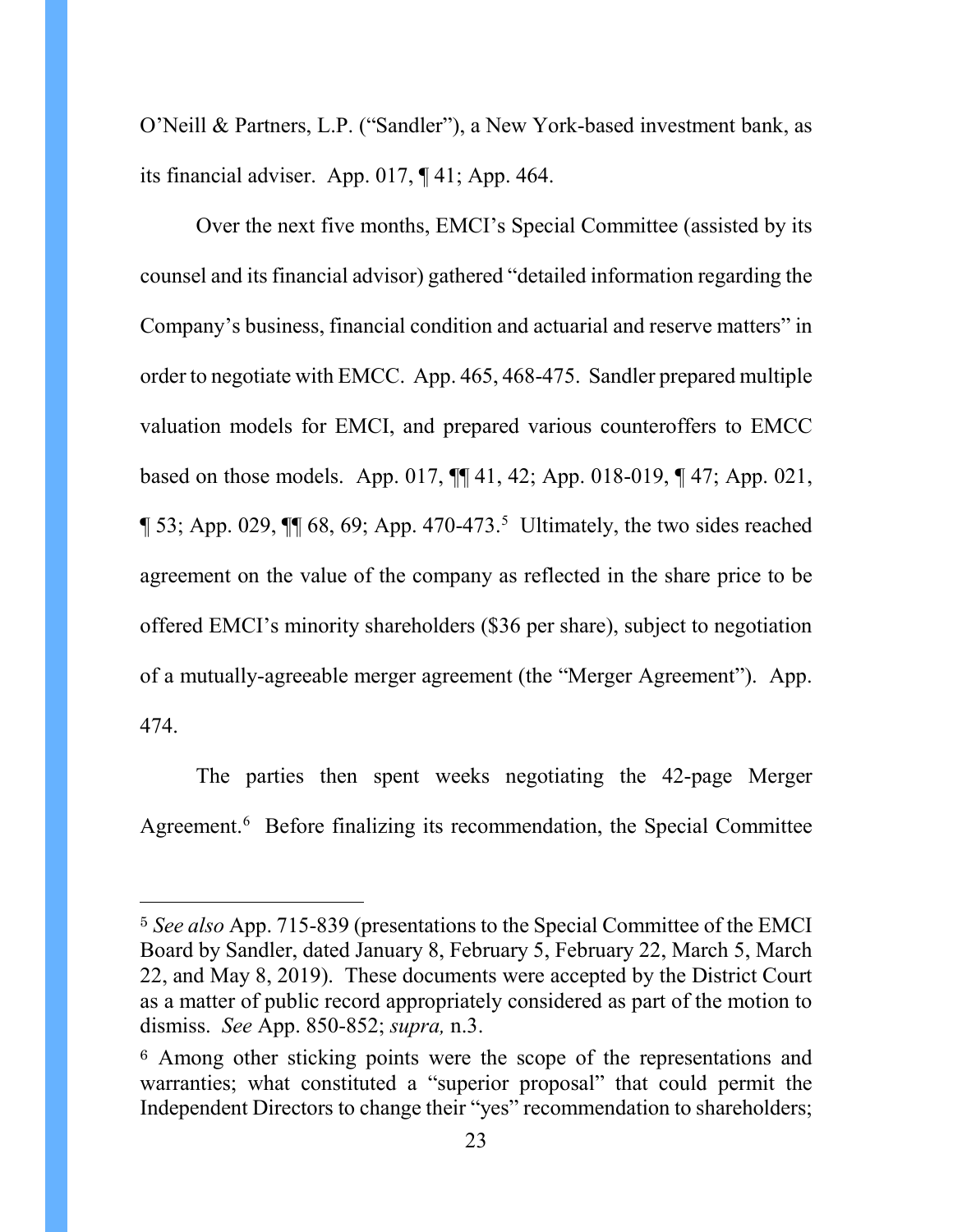obtained a written opinion from Sandler that the \$36 per share price was fair, from a financial point of view, to EMCI's minority shareholders. App. 645, 611.

The merger price was tied to the value of the corporation as a whole so that any changes to the number of outstanding shares of stock would prompt a proportionate adjustment to the per-share payments. App. 582, § 1.4(d). The per-share payments were not made directly to EMCI's shareholders, but rather through EMCI's transfer agent, which then distributed the payments to the shareholders. *See* App. 585, § 1.12. Any portion of the purchase price that was not initially received by shareholders reverted *to EMCI,* after which time shareholders could seek payment from EMCI alone. App. 586, § 1.13(c). And to the extent any shareholder believed EMCI was worth more than the value negotiated by the Special Committee, those shareholders could seek additional compensation *from EMCI* via the statutory appraisal remedy. App. 582-583, § 1.6.

In addition to codifying the value of the corporation as translated into a price-per-share basis, the Agreement contained a number of other EMCIfriendly provisions negotiated by the Special Committee, such as:

<span id="page-23-0"></span> $\overline{a}$ 

and whether EMCC would be required to vote for a better offer if one materialized. App. 474-475.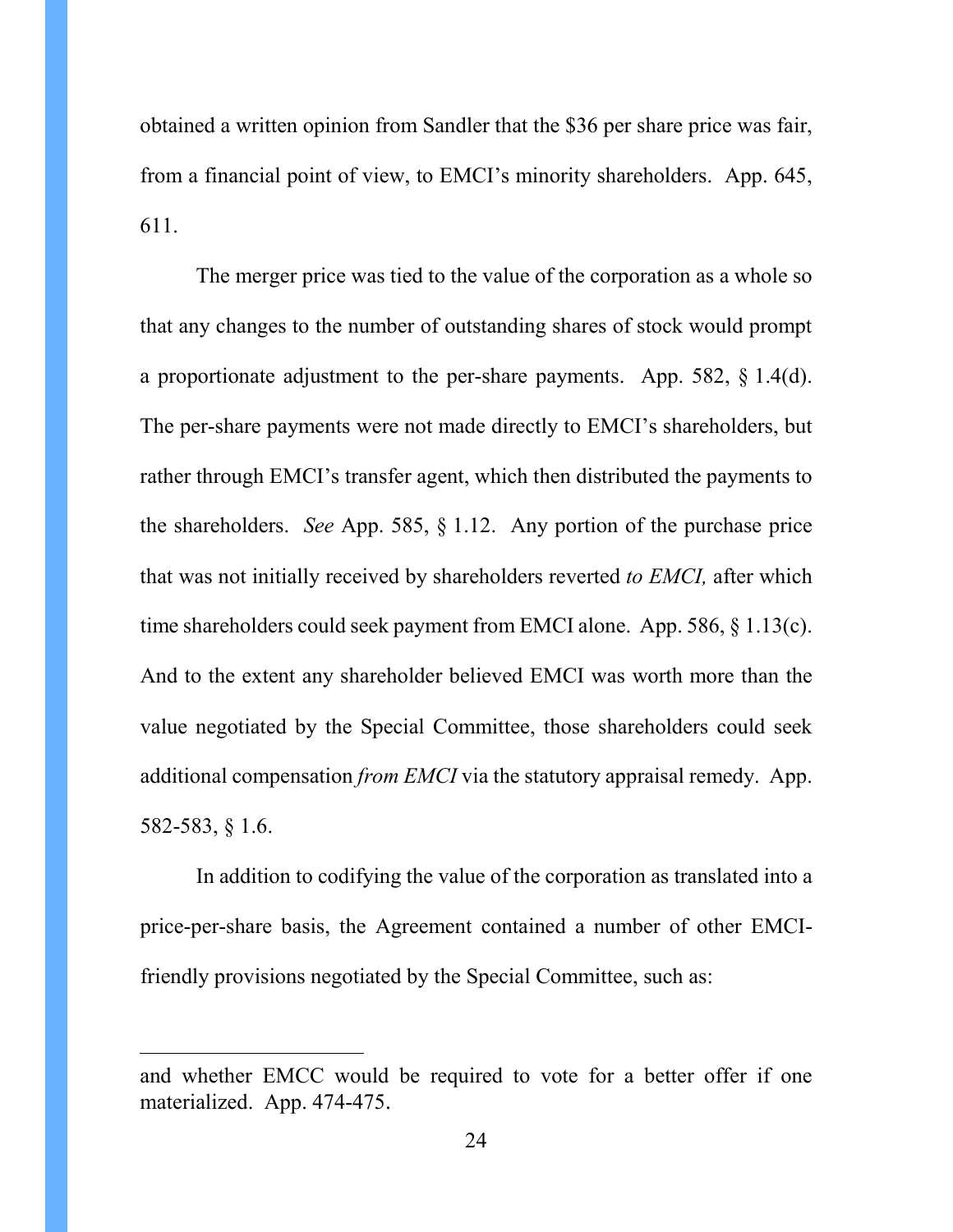- a non-waivable "majority of the minority" shareholder approval condition;
- the absence of a termination fee or a financing condition;
- limited representations and warranties from EMCI;
- a provision that the Special Committee could change its recommendation for the Transaction if a better offer emerged.

App. 602, § 6.1(a), and App. 605-612, § 8.1; App.586-590, Article II; App. 595-596, § 4.3(e); App. 474-475.

EMCC and EMCI also made various representations and undertook duties to each other regarding, *e.g.,* regulatory approvals and compliance (App. 596-600), information sharing (App. 598), public disclosures (App. 599), and EMCC's obligation to pay all costs and expenses related to the proxy statement (the "Proxy"), SEC filing fees, and the shareholder vote (App. 605).

<span id="page-24-1"></span><span id="page-24-0"></span>Importantly, the Merger Agreement expressly disclaimed creating any third-party beneficiaries (except for certain indemnifications of former directors). App. 614, § 9.10. The Agreement also contained a merger clause, and constituted the entire agreement between EMCC and EMCI. App. 614,  $§ 9.8.$ 

<span id="page-24-2"></span>The Agreement was signed on May 8, 2019, by EMCI (as seller), EMCC (as buyer), and a subsidiary formed to effect the merger; and the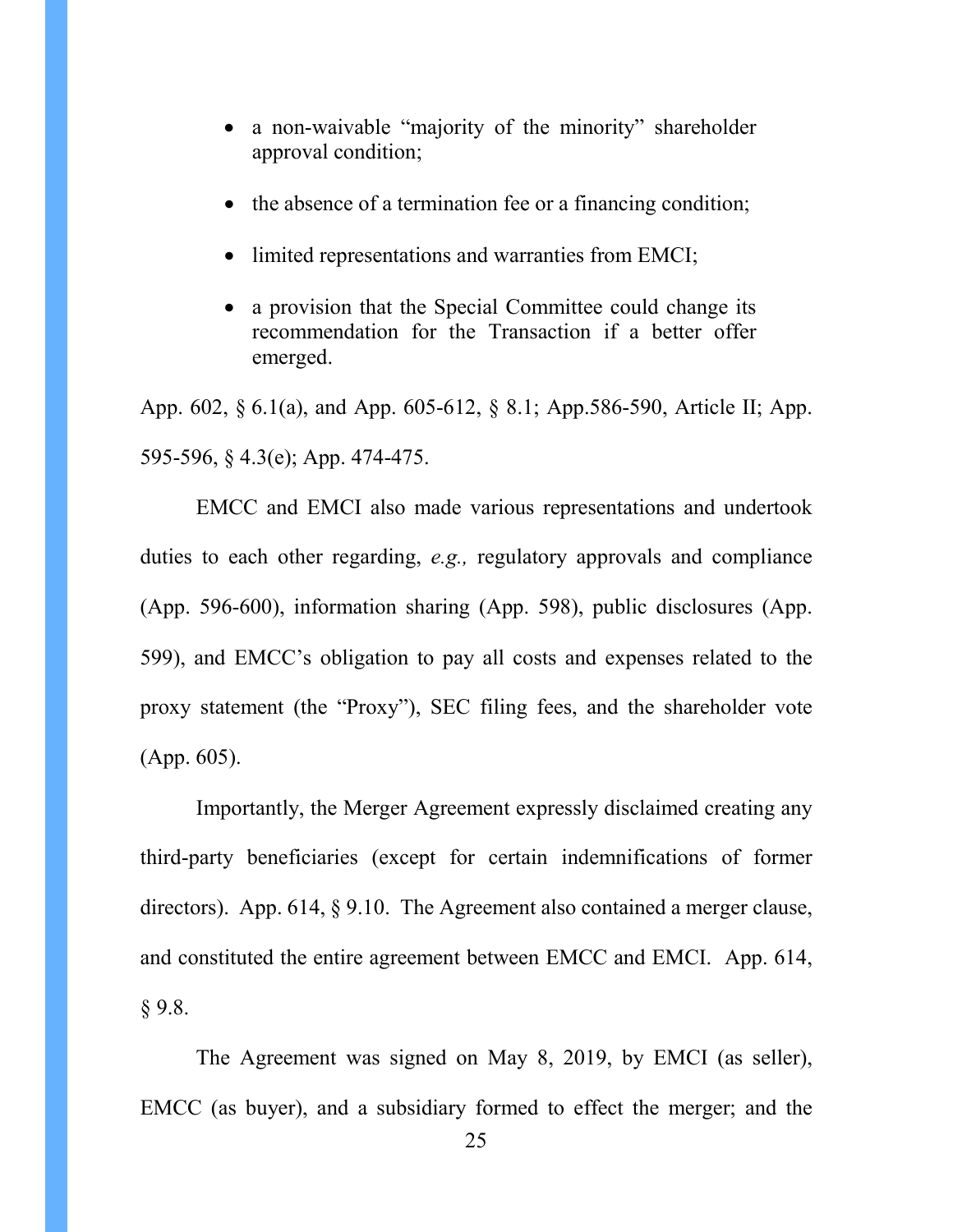Transaction was announced on May 9, 2019. App. 578-632. On September 18, 2019, approximately 68% of EMCI's 9,297,947 "minority" shares voted **for** the merger. App. 009, ¶ 8; EMC Insurance, Form 8-K (Sept. 19, 2019) at  $4.7$  $4.7$  The shareholders were paid through EMCI's transfer agent within a few days thereafter. App. 009, ¶ 8.

On October 22, 2019, Meade filed this case against the Independent Directors, EMCC, EMCI, and Bruce Kelley for alleged breaches of fiduciary duty. Meade alleged, *inter alia*, that the Special Committee mismanaged the sale process, thereby failing to get the best price for EMCI. Meade seeks damages on behalf of the entire putative class of minority shareholders for their common injury "suffered as a result of the Defendants' wrongdoing." App. 013-014, ¶¶ 28-29; App. 037. More specifically, Meade alleged the buyout price was inadequate because it did not reflect "the value of EMCI" (App. 029,  $\P$  71), and the "valuation analyses ... indicate [d] that fair value for EMCI exceeds \$50 per share" (App. 008-009, ¶ 6). Meade criticized the Special Committee for rejecting a proposal that would have "nearly double[d]

 $\overline{a}$ 

<sup>7</sup> Available at

https://www.sec.gov/Archives/edgar/data/356130/000110465919050728/a19 -18665\_18k.htm.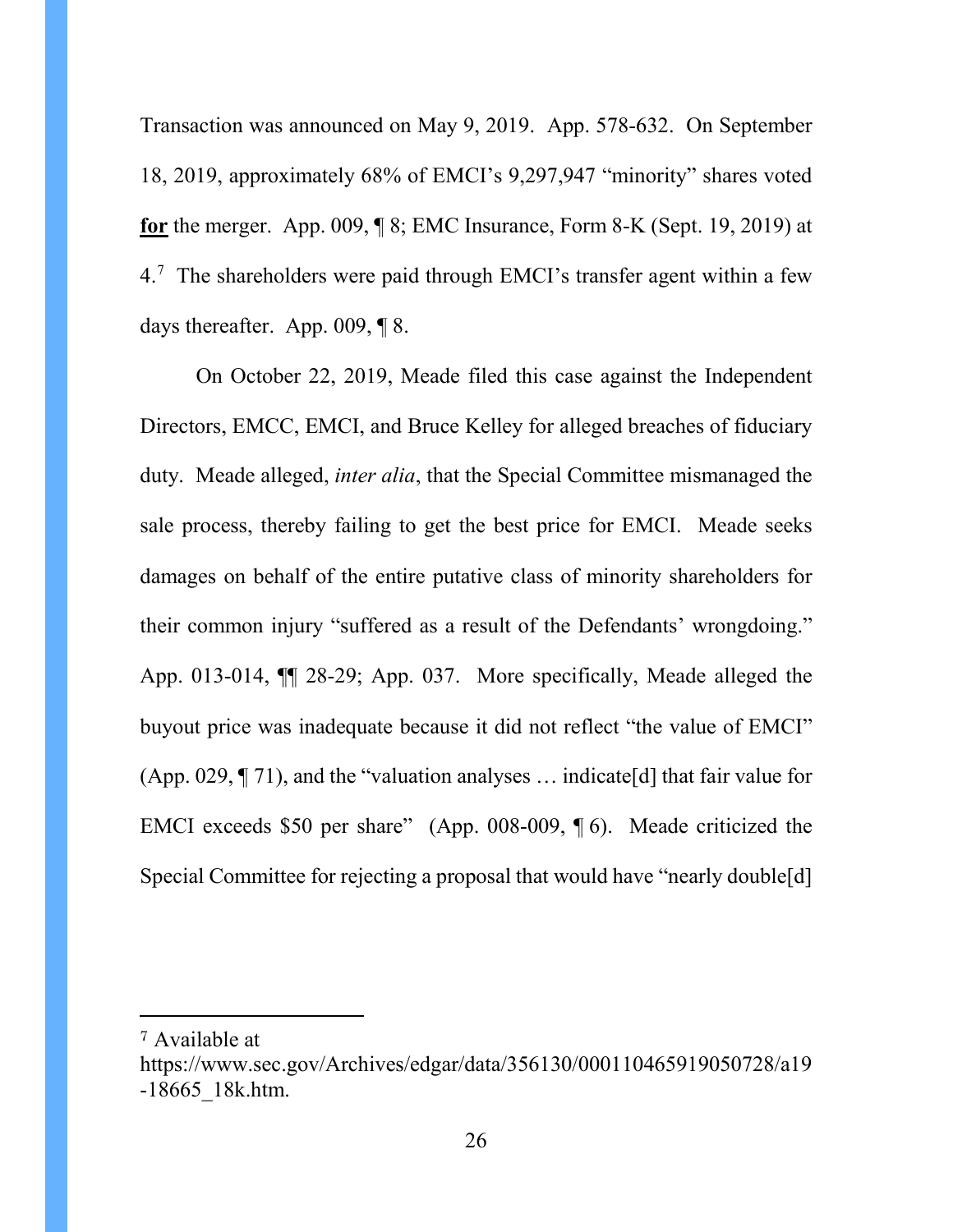the value of EMCI." App. 018-019, ¶ 47. This appeal follows the District Court's decision on the motions to dismiss.

## **ARGUMENT**

<span id="page-26-0"></span>Meade's claims against the Independent Directors should have been dismissed by the District Court because (1) his claims were derivative and therefore not his to bring, and  $(2)$  Meade did not – and could not – affirmatively plead that the Director Shield Statute did not protect the Independent Directors against such claims.

Under the standard for derivative claims articulated by this Court in *Cunningham*, 332 N.W.2d 881, and its progeny, a shareholder does not maintain a *direct* claim against corporate directors (1) if the fiduciary duty at issue is owed to the corporation, and (2) if the alleged injury to the shareholder was not *wholly independent* of any injury to the corporation. Meade failed his burden on both aspects of the test here.

<span id="page-26-1"></span>Meade sued the Independent Directors for breaching their fiduciary duties to the corporation by allegedly mismanaging the sale process which then resulted in a lower sale price. During the sale process, under Iowa law the Independent Directors owed a fiduciary duty to one "person," and one person only: *the corporation. See* Iowa Code § 490.830(1)(b). Because the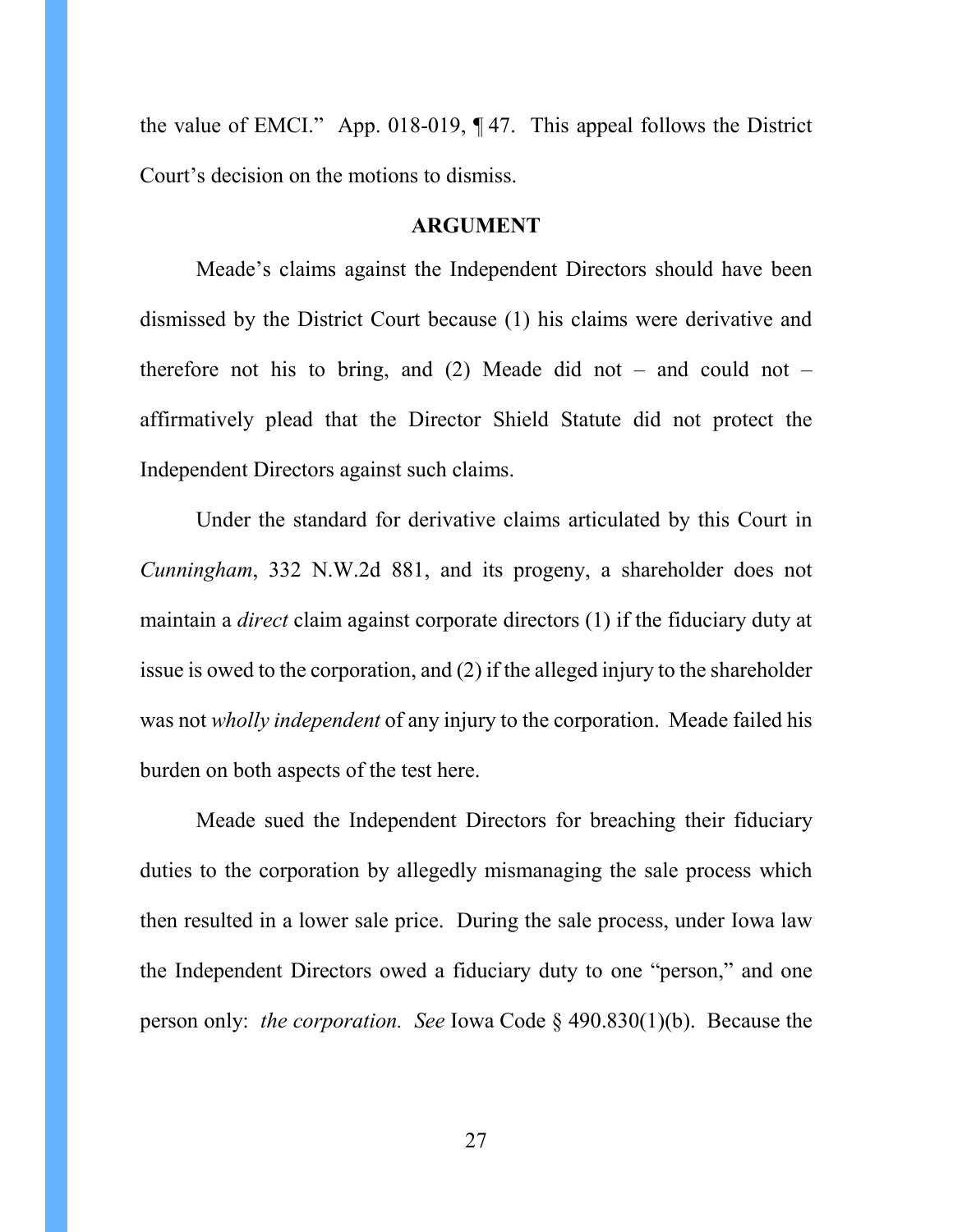Directors did not owe a direct *duty* to Meade outside of their duty to EMCI, there can be no legally-cognizable direct *injury* to him.

Meade concedes that if his claims were brought outside of a merger context they would be derivative. He instead asserts that because his claims were brought in the context of a merger, they are direct because they impact his "personal property"  $-i.e.,$  the value for his shares. The Iowa Legislature, however, adopted a "Constituency Statute," Iowa Code § 490.1108A, which makes clear that even in the context of a merger, the Independent Directors' fiduciary duties still flowed solely *to the corporation*, and that the shareholders' interests were to be weighted no more than the interests of other stakeholders like employees, vendors, and the community at large. If the Court were to hold that EMCI's shareholders like Meade could bring direct claims here, then conceivably so could the other stakeholders identified by the statute, including EMCI's employees, vendors, and other members of the community. That is not the law in Iowa.

<span id="page-27-0"></span> Nor does the fact that Meade's shares were his "personal property" change the analysis at all. Meade alleged again (App. 008-009, ¶ 6) and again (App. 018-019,  $\P$  47) and again (App. 029,  $\P$  71) that the Independent Directors undervalued *the corporation* (EMCI), thereby impairing his *pro rata* share of EMCI's value. Meade asserts these claims in his capacity "as a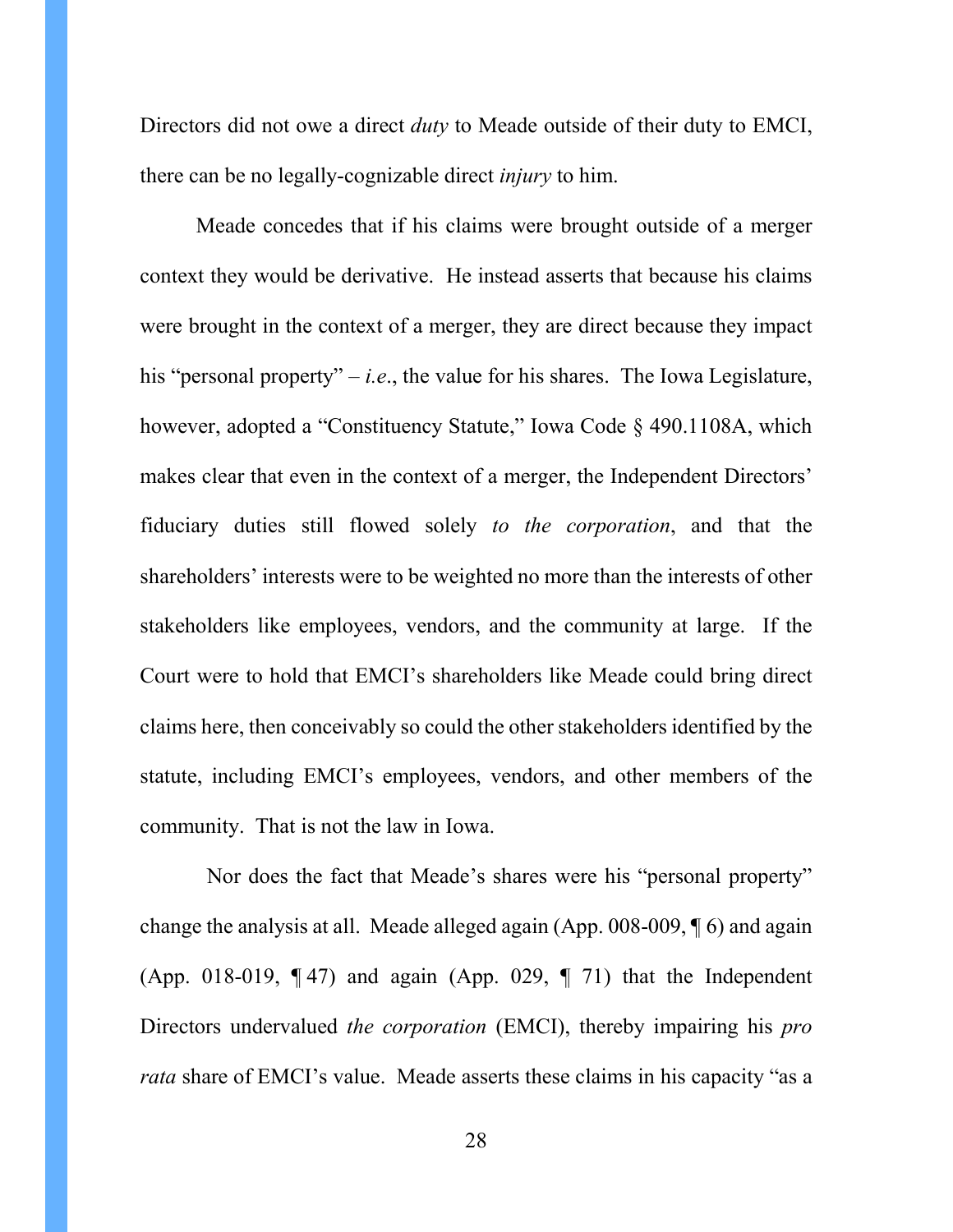shareholder" rather than as an individual; he alleges harm which was "not independent of any injury to" EMCI; and he claims injury no different than those found by other courts to be derivative, or than that allegedly suffered by the putative class of EMCI's other minority shareholders. App. 013-014,  $\P$ [28, 29.

Meade's claims therefore belong to EMCI, and were derivative. And because Meade failed to follow the exclusive procedures for filing a derivative claim by making a prior demand on EMCI to bring such claims, the District Court erred in denying the Independent Directors' Motion to Dismiss them.

Meade's claims were also deficient because he failed to affirmatively plead the Independent Directors were not protected by the Director Shield Statute, Iowa Code § 490.202(2)(d)(1), which prohibits monetary damages against corporate directors unless they have engaged in "an intentional infliction of harm on the corporation or the shareholders." The Iowa Code requires a plaintiff shareholder to "establish" that the Director Shield Statute does not apply; the legislative creation of that substantive right creates with it an obligation to plead compliance with it. The statute was designed to facilitate dismissing such claims *at the motion to dismiss stage,* and the District Court erred in holding otherwise.

The District Court also applied the wrong substantive standard in its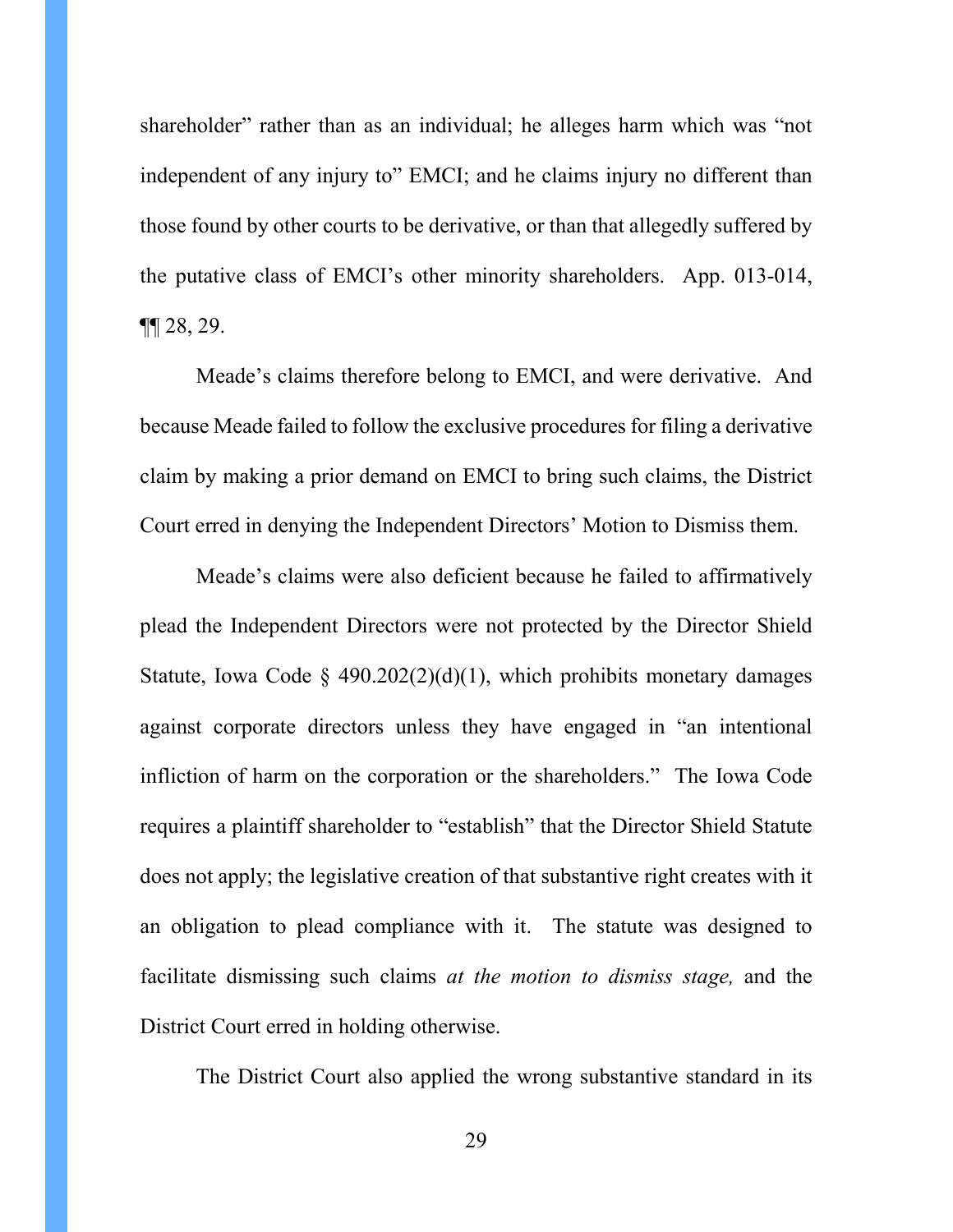analysis. The Director Shield Statute required Meade to plead and prove that the Independent Directors *actually knew* their conduct would harm EMCI and its shareholders, and *specifically intended* to cause that harm. The District Court, however, applied a lower standard to Meade's allegations, and erroneously determined those allegations met that standard.

\* \* \*

Meade's failure to satisfy these statutory prerequisites should spare the courts from needlessly delving into the merits of a case that was not his to bring, and that is ultimately certain to fail. This case should have been dismissed below because Meade failed to satisfy the specific, statutorilyprescribed requirements shareholders must follow if they believe that directors have not fulfilled their duties to a corporation.

# <span id="page-29-0"></span>**I. Meade's Claims Are Derivative and Should Have Been Dismissed.**

## <span id="page-29-1"></span>**A. Error Preservation**

The Independent Directors raised the derivative nature of Meade's clams in their Motion to Dismiss. App. 040. The District Court denied the Independent Director's Motion to Dismiss on this ground. App. 862.

## <span id="page-29-2"></span>**B. Standard of Review**

<span id="page-29-3"></span>The standard of review for a district court's ruling on a motion to dismiss is for correction of errors at law. *Meier v. Senecaut*, 641 N.W.2d 532,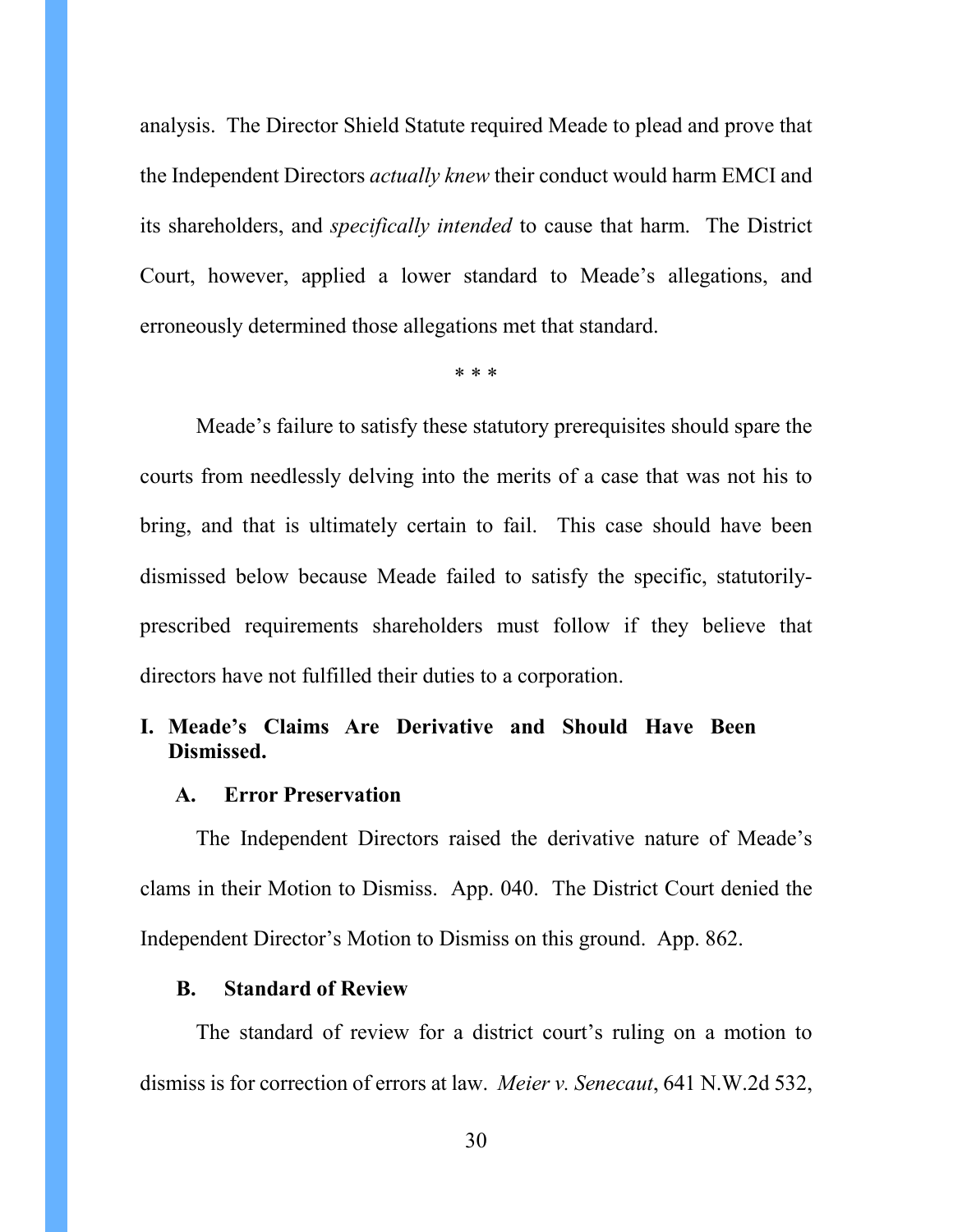537 (Iowa 2002). The petition's well-pleaded factual allegations are accepted as true, but not its legal conclusions. *Shumate v. Drake Univ.,* 846 N.W.2d 503, 507 (Iowa 2014).

# <span id="page-30-0"></span>**C. Iowa Law Requires Directors to Maintain Direct Fiduciary Duties Solely to the Corporation, Not Its Shareholders.**

In order to pursue a derivative claim against corporate directors for breach of their fiduciary duty *to the corporation*, a shareholder must first make a written demand on the corporation to pursue the requested litigation, and then wait 90 days before filing suit. Iowa Code § 490.742; Iowa R. Civ. P. 1.279. Once that demand is made, "[w]hether a business organization initiates or defends litigation is a business decision" determined by the corporation, not the decision of the individual shareholder. Matthew G. Doré, Iowa Practice Series, Vol. 6: *Business Organizations* ("*Business Organizations*") (Thomson West, Nov. 2020 update)  $\S$  39:4.

Meade does not dispute that he failed to make a demand on EMCI to institute fiduciary duty claims against EMCI's Independent Directors, or to otherwise fulfill the requirements of Iowa Code § 490.742 or Iowa R. Civ. P. 1.279 before filing suit. Meade contends, however, that he need not have done so because his claims were direct, not derivative.

The analysis of whether Meade's claims are derivative begins with the fundamental question of *to whom* the Independent Directors owed a fiduciary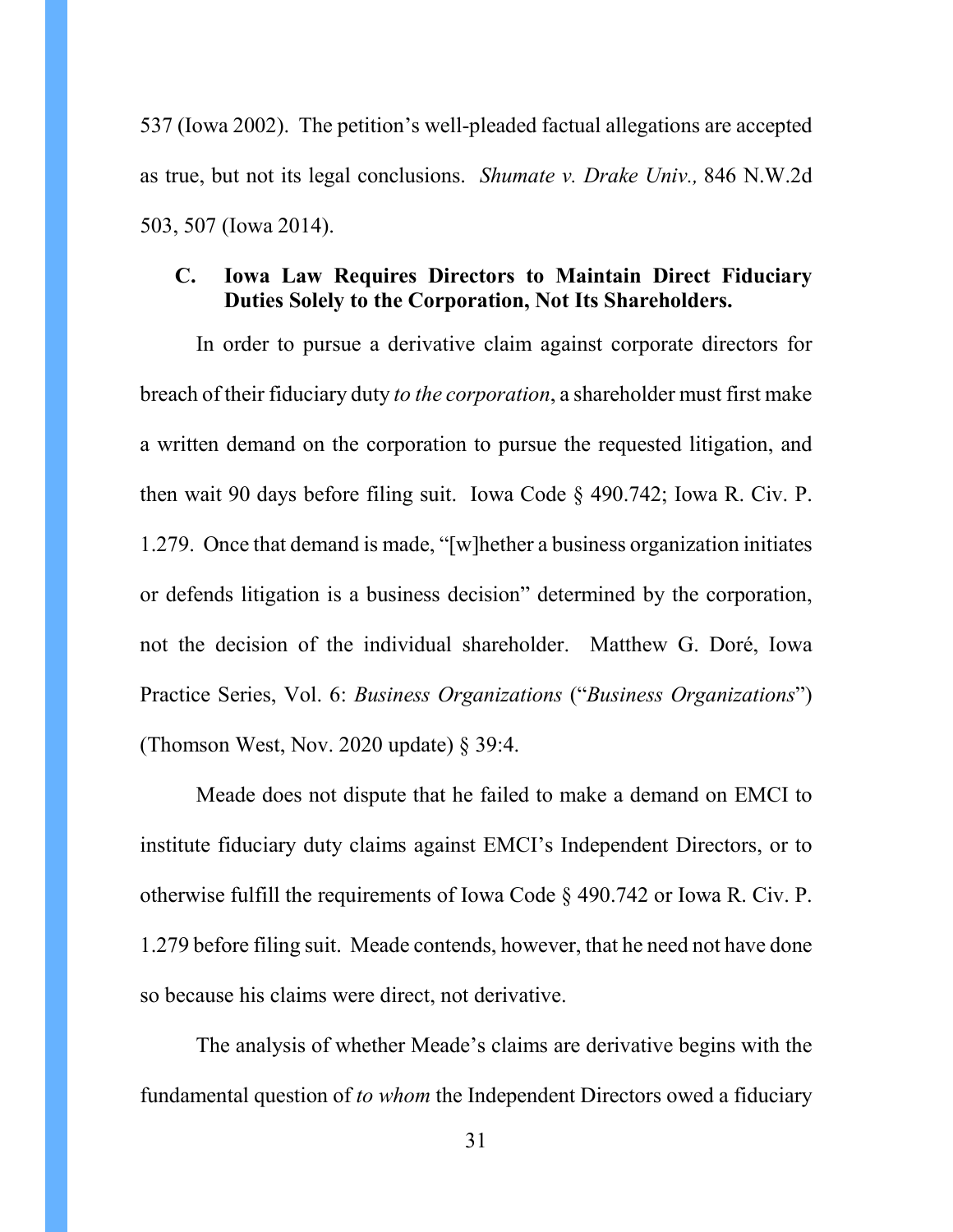duty: Meade cannot sustain his burden to show a legally-cognizable injury unless the Independent Directors directly owed *him* a fiduciary duty. *See, e.g.*, *Weltzin v. Cobank, ACB*, 633 N.W.2d 290, 294 (Iowa 2001) (defendants owed no fiduciary duty; therefore, alleged harm did not give rise to breach of fiduciary duty claim against defendants); *Kurth v. Van Horn*, 380 N.W.2d 693, 698 (Iowa 1986) (reversing verdict for actual and punitive damages on breach of fiduciary duty claim where court found no fiduciary duty existed).

The Iowa Legislature takes a very limited view of the scope of the Independent Directors' duties: the IBCA requires that corporate directors act "[i]n a manner the director reasonably believes to be in the best interests *of the corporation*." Iowa Code § 490.830(1)(b) (emphasis added). Unlike in many other states, $8$  the Iowa Legislature thus explicitly limited the Independent Directors' fiduciary duty to directly extend only to *the corporation*, and not also directly to the company's shareholders.

This Court has also long grappled with the scope of a corporate director's duties in the context of whether a shareholder's claims are direct

 <sup>8</sup> By common law, Delaware does not follow this rule. *See* Part C.1, *infra*. By statute, nor do several other states. *See, e.g.,* S.C. Code § 33-8-300(a)(3) ("A director shall discharge his duties … in a manner he reasonably believes to be in the best interests of the corporation *and its shareholders*") (emphasis added); 2016 Md. Laws Ch. 170, § 1 (modifying prior statutory language limiting director duties and their enforcement solely "to the corporation or in the right of the corporation").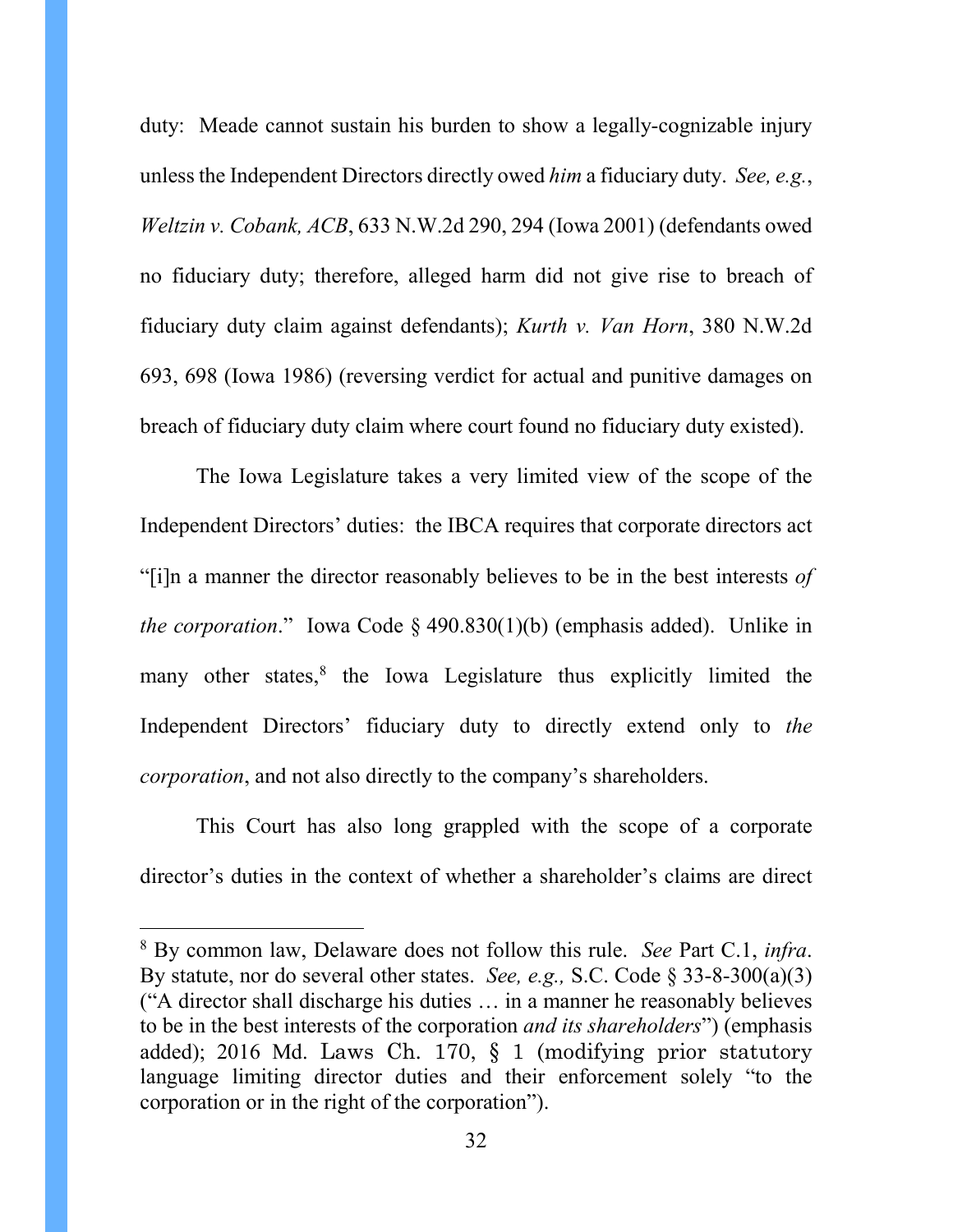versus derivative in nature. In 1983, this Court adopted its current formulation of the test for making that determination. Under that test, the "general rule" is that "shareholders have no claim for injuries to their corporations by third parties unless within the context of a derivative action." *Cunningham*, 332 N.W.2d at 883. In so holding, the Court also identified an exception to that general rule: "a shareholder has an individual cause of action if the harm to the corporation also damages the shareholder in his capacity *as an individual* rather than *as a shareholder.*" *Id.* (emphasis supplied). Noting that "[c]ourts vary in their articulation" of this exception in ways which "usually, if not always, overlap," the Court articulated the exception as one in which (1) a "third-party owed [the shareholder] a special duty"; or (2) a shareholder "suffered an injury separate and distinct from that suffered by the other shareholders." *Id.*[9](#page-37-0)

Over the years, this Court has also expressed these concepts in similar but slightly different terms, *i.e.,* that the shareholder must "possess[] rights

<sup>&</sup>lt;sup>9</sup> Iowa courts, like those in other states, have also recognized the ability of minority shareholders to bring direct claims against corporate officers and directors – and even majority shareholders – in the context of a closely-held corporation. *See, e.g., Baur v. Baur Farms, Inc.*, 832 N.W.2d 663, 673-74 (Iowa 2013). That concept, however, does not apply to cases like this involving shareholders of publicly-traded corporations, where the corporate form remains intact and shareholders have a ready means of exiting from their investment in the corporation. *See, e.g., id.* at 676; *Redeker v. Litt*, No. 04- 0637, 2005 WL 1224697, at \*4–6 (Iowa Ct. App. May 25 2005).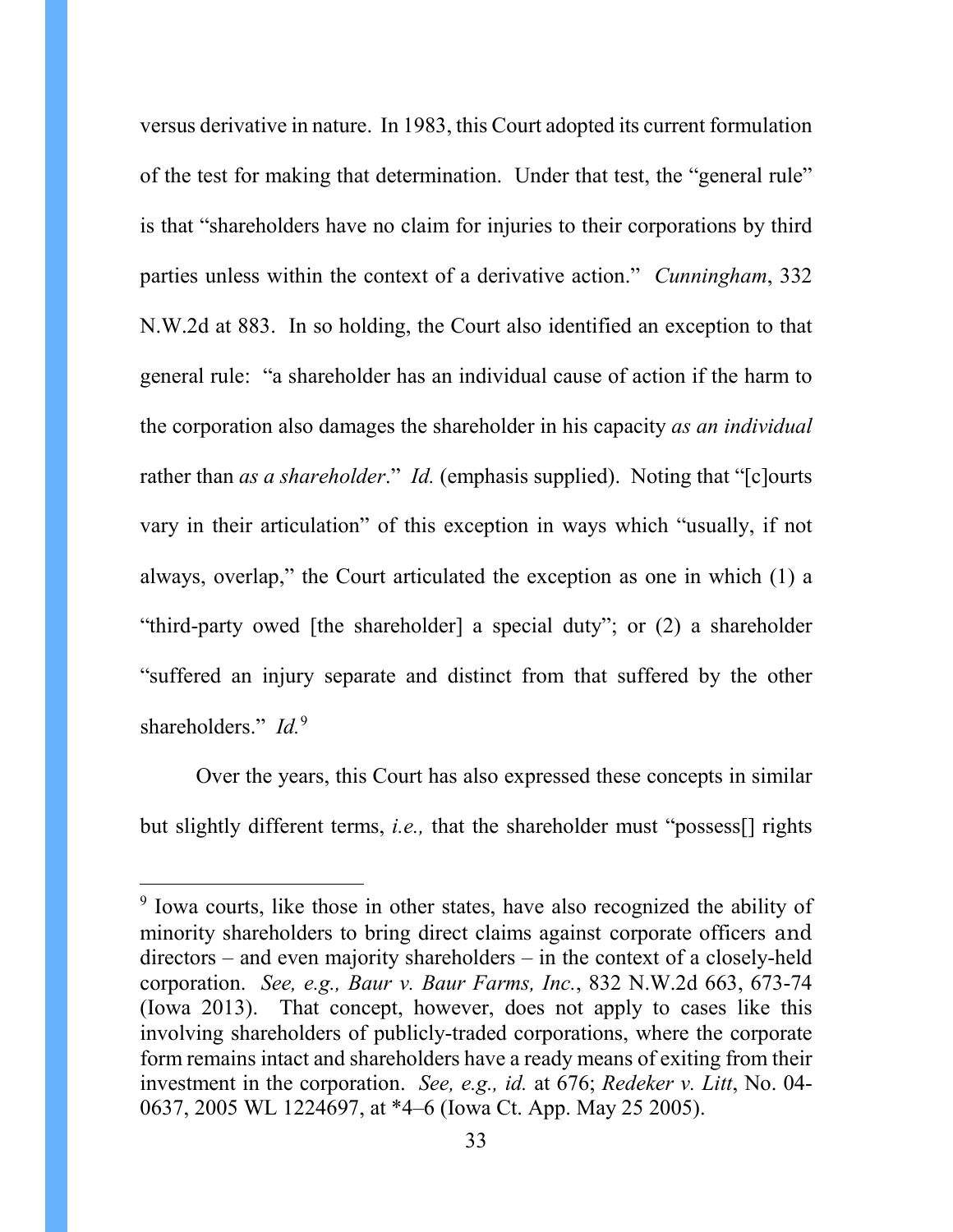*extrinsic from the corporation,*" *Cunningham*, 332 N.W.2d at 884; that a "special duty to the shareholder" must exist "*outside of duties to the corporation*," *Ezzone v. Riccardi*, 525 N.W.2d 388, 395 (Iowa 1994); or that the shareholder's injuries must have *not "flowed through the corporation*." *Redeker*, 2005 WL 1224697, at \*4–6 (emphasis supplied in each case). Other courts have expressed this standard as one requiring proof that "the duty breached was owed *to the stockholder"* and that he or she can prevail *without showing an injury to the corporation,"* such that the alleged injury is "*independent of any injury to the corporation*." *Tooley v. Donaldson, Lufkin & Jenrette, Inc.*, 845 A.2d 1031, 1038–39 (Del. 2004) (emphasis added). Regardless of how articulated, they each stand for the proposition that (1) if the fiduciary duty at issue is owed directly to the corporation, and (2) if the shareholder's alleged injury flowed in any way through the corporation, the claim is derivative in nature.

A shareholder's claims asserting injury due to the "decreased value of his stock" caused by director mismanagement are thus derivative, because a shareholder's stock ownership merely reflects his/her *pro rata* economic interest in the value of a corporation as a whole: "it is the corporation that has suffered direct injury, and any damage resulting to the stockholder is merely indirect; such damage is normally reflected only in the decreased value of his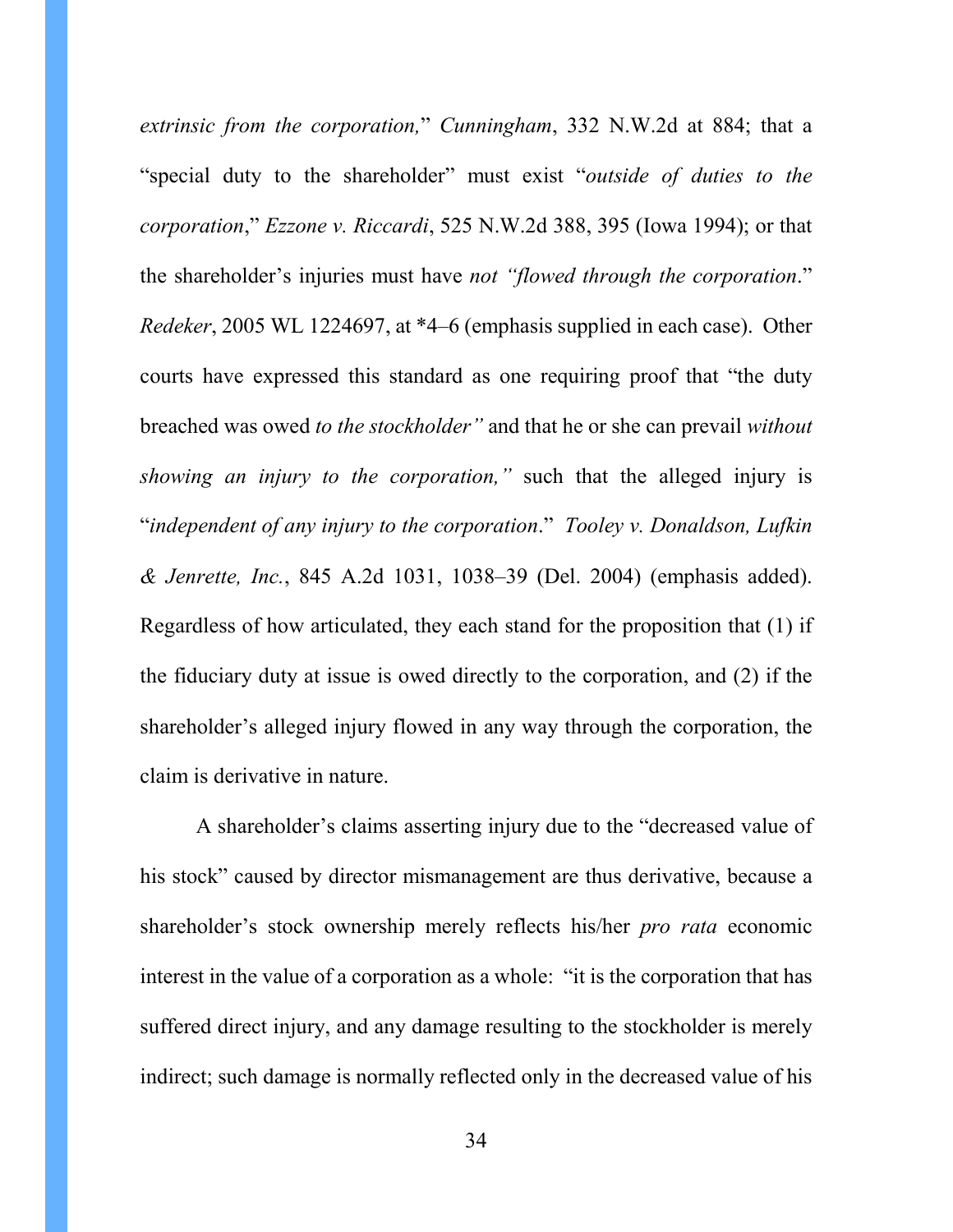stock." *Engstrand v. W. Des Moines State Bank*, 516 N.W.2d 797, 799-800 (Iowa 1994); *see also Ezzone*, 525 N.W.2d at 394 (the "diminution in the value of corporate shares resulting from the impairment of corporate assets" constitutes an "indirect harm which does not give the stockholder an individual right of action."); *Taylor v. Hogan*, No. 12–0898, 2013 WL 1749777, at \*6 (Iowa Ct. App. Apr. 24, 2013) ("[A] mere economic loss to the value of a shareholder's stock is not a 'separate and distinct' interest allowing [a direct suit] because it is a loss suffered by all shareholders, albeit to differing extents."); *accord Cunningham*, 332 N.W.2d at 884.

These principles have led Iowa courts to observe that breach-offiduciary duty claims challenging director mismanagement of a corporation are **de facto derivative**. *E.g.*, *Spears v. Com Link, Inc.*, No. 12–1223, 2013 WL 3457171, at \*10 (Iowa Ct. App. July 10, 2013) ("Breach of fiduciary duty" is generally a derivative claim."); *accord Rieff v. Evans*, 630 N.W.2d 278, 294 (Iowa 2001) ("We also recognize that a breach of fiduciary duty is generally recognized as a derivative claim."). Indeed, *both the District Court and Meade himself acknowledge that pre-merger fiduciary duty claims for director mismanagement that result in diminution of the value of the corporation (and therefore of the corporation's share price) are derivative.* App. 862; App. 115; Resistance to Application for Interlocutory Appeal at 8.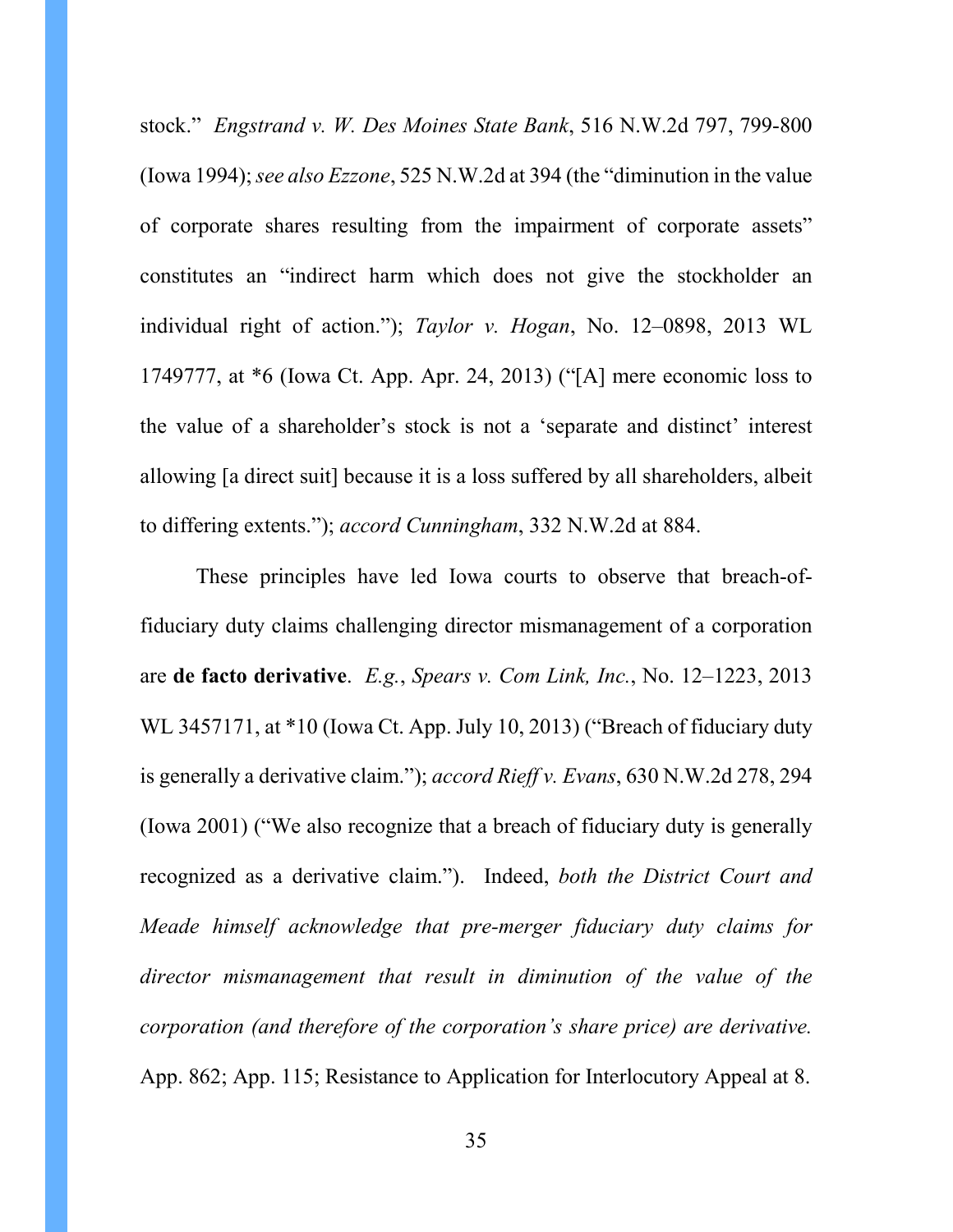The Eighth Circuit Court of Appeals has also now weighed in on this issue, involving this very Transaction. In *Shepard v. Employers Mutual Casualty Company, 998 F.3d 330 (8th Cir. 2021) another EMCI shareholder*<sup>10</sup> brought breach of fiduciary claims against Mr. Kelley and EMCC for failing "to enhance and promote EMCI's businesses and value" prior to the Transaction. *Id.* at 333. After an extensive analysis of the *Cunningham*  factors, the Eighth Circuit squarely held:

A loss in share value is not a separate and distinct injury. Under Iowa law, a "mere economic loss to the value of a shareholder's stock is not a 'separate and distinct' interest allowing intervention because it is a loss suffered by all shareholders, albeit to differing extents."

\* \* \*

[The shareholder] does not plausibly plead that his injuries were unique to himself. All the other shareholders, including [EMCC] suffered the injury of EMCI's depressed value and share price. His allegations that [EMCC] and Kelley breached their duty of loyalty by favoring [EMCC] to the detriment of [EMCI's] minority shareholders is a derivative claim on behalf of EMCI.

*Id.,* at 337-38 (citing *Taylor, Cunningham, Ezzone,* and other Iowa

 $10$  That shareholder, Gregory M. Shepard, had another matter before this Court relating to his failure to perfect his appraisal rights. *See EMC Insurance Group, Inc. v. Shepard,* 960 N.W.2d 661 (Iowa 2021).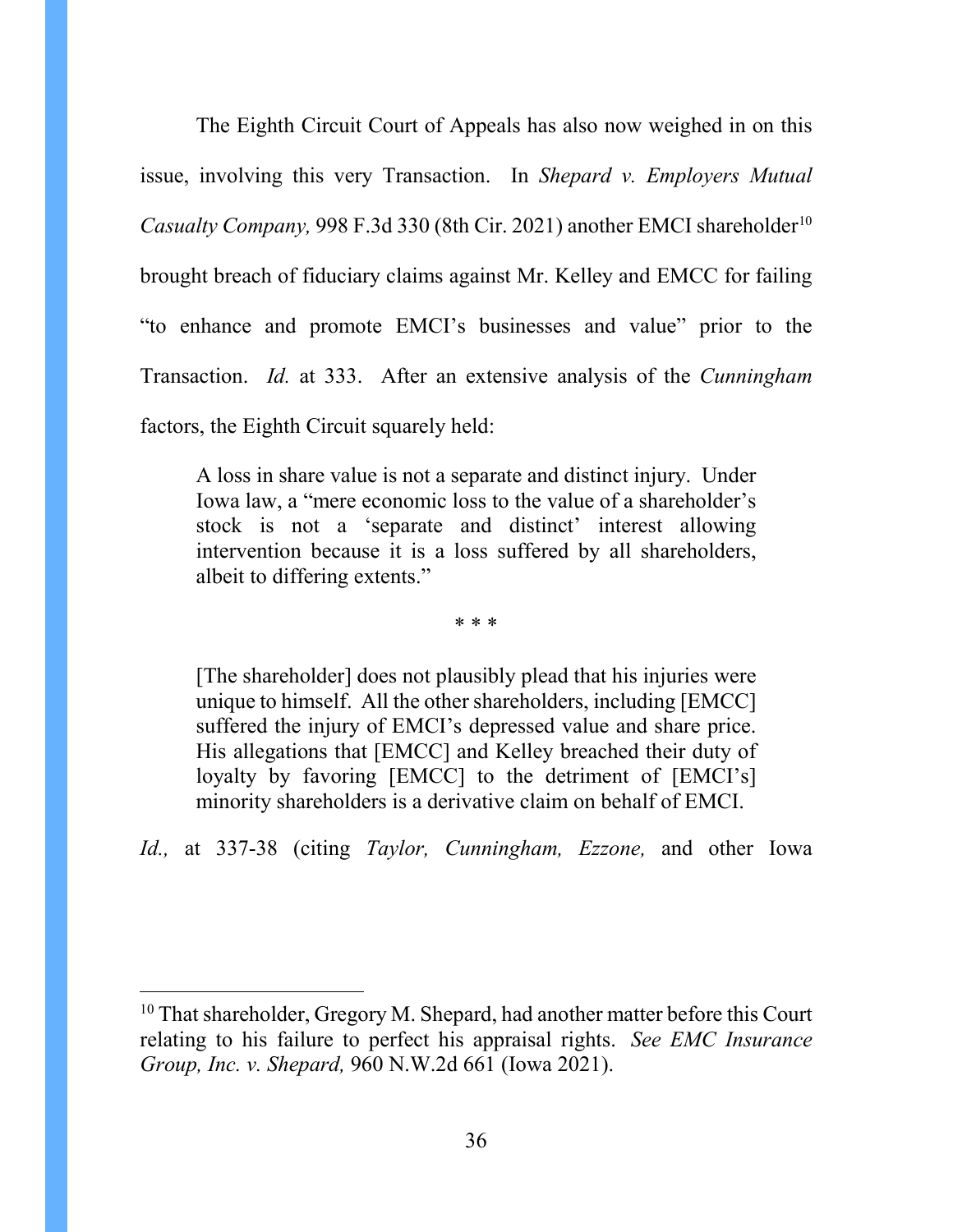precedent).<sup>11</sup> The question now posed, then, is whether this result changes merely because the alleged director mismanagement occurs in the context of a corporate *merger*. A review of relevant literature, Iowa case law, and the Iowa Legislature's passage of the Constituency Statute in 1989 yields a definitive answer: No.

## **1. Iowa's Constituency Statute confirms that director duties are limited to the corporation in the merger context.**

This case presents the first opportunity for this Court to determine whether alleged director mismanagement in negotiating and approving a

<sup>&</sup>lt;sup>11</sup> Meade will undoubtedly point to the fact that the Eighth Circuit also distinguished Shepard's pre-merger claims there from Meade's merger claims here by citing the District Court's conclusions in *Meade* that (1) EMCC did not also share in the alleged diminution of share value caused by the alleged mismanagement by EMCI's directors, and (2) EMCI did "not share[]" in the stockholder's injury "in the merger context." *Id.,* at 338. Importantly, the Eighth Circuit *did not decide* those issues there, *nor was it asked to do so* given that the claims there were for *pre-merger* misconduct; rather, it simply recited the trial court's decision here for the purpose of distinguishing this case and rejecting Shepard's reliance on it. In so doing, the Eighth Circuit also accepted in *dicta* Shepard's characterization of the Transaction as a "squeeze-out" merger; but as this Court is well aware, the Transaction was conditioned on approval of both the independent directors and a "majority of the minority" shareholders  $-i.e.,$  the opposite of a "squeeze-out."

The purview of this Court – unlike that of the Eighth Circuit in *Shepard* – is to decide whether the District Court's treatment of Meade's claims in the context of the merger *was correct*. The error of the District Court's conclusions on the two issues cited by the *Shepard* court are addressed in Parts C and D, *infra.*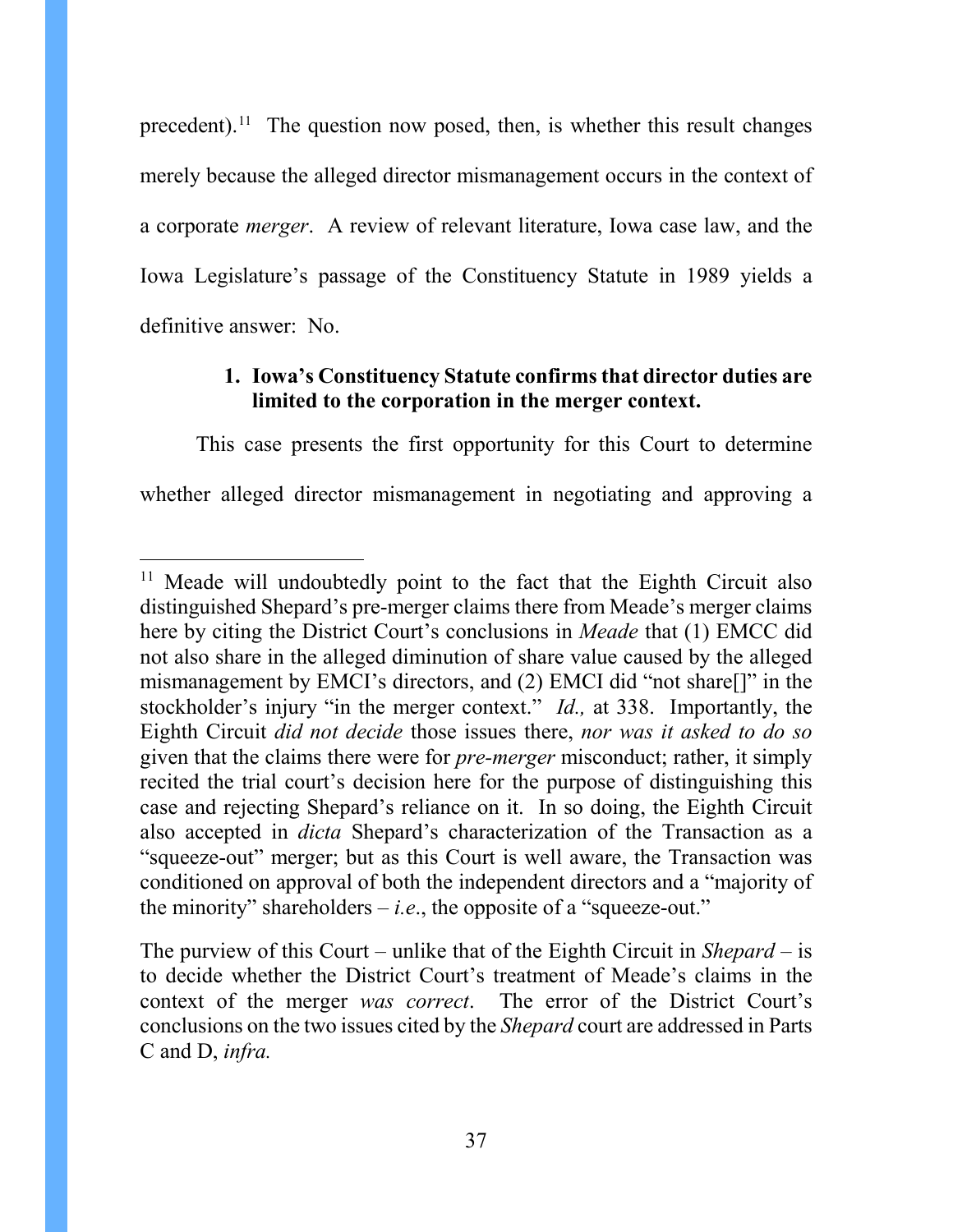public company merger agreement transforms a shareholder's claims from

"derivative" to "direct," especially in light of the Iowa Legislature's adoption

of the Constituency Statute in 1989. Iowa's Constituency Statute provides:

1. A director, in determining what is in the best interest *of the corporation* when considering a tender offer or proposal of acquisition, merger, consolidation, or similar proposal, may consider any or all of the following community interest factors, in addition to consideration of the effects of any action on shareholders:

a. The effects of the action on the corporation's employees, suppliers, creditors, and customers.

b. The effects of the action on the communities in which the corporation operates.

c. The long-term as well as short-term interests of the corporation and its shareholders, including the possibility that these interests may be best served by the continued independence of the corporation.

Iowa Code § 490.1108A.1 (emphasis added).

The Iowa Legislature adopted the Constituency Statute in response to the rise of the "shareholder primacy" strain of jurisprudence gaining popularity in Delaware and other states in the 1980s. The "shareholder primacy" model – which provides the foundation for the "shareholder maximization" theory on which Meade relies – was catalyzed by the Delaware Supreme Court decision in *Revlon, Inc. v. MacAndrews & Forbes Holdings*, 506 A.2d 173 (Del. 1986). There, the court ruled that once the board of a Delaware corporation determines to sell control of a company, the duty of the board shifts from determining the best interests of the corporation to the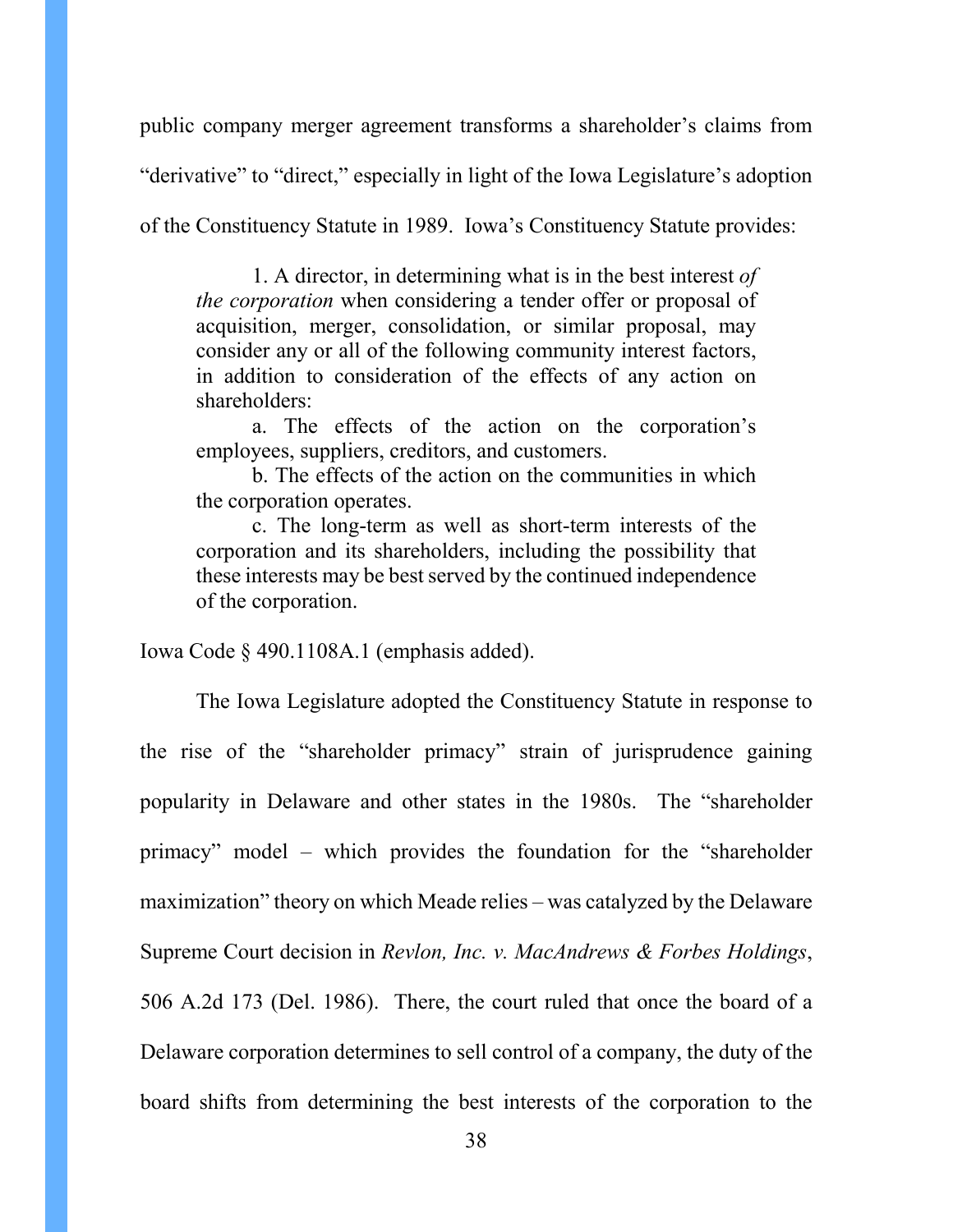"maximization of the company's value at a sale for the stockholders' benefit." 506 A.2d at 182; *see also RBC Capital Markets v. Jervis*, 129 A.3d 816, 849- 57 (Del. 2015) ("*Revlon* emphasizes that the board must perform its fiduciary duties in the service of a specific objective: maximizing the sale price of the enterprise.") (citation and internal quotation marks omitted).

In the wake of this decision, a number of state legislatures – including the Iowa Legislature – enacted so-called "constituency statutes" that rejected the *Revlon* approach and specifically adopted a "director primacy" approach which protected a board's ability to consider a far wider range of stakeholder interests than just shareholder return maximization when selling a company. *See Business Organizations,* 6 Ia. Prac. § 28:9 (Iowa's constituency statute was enacted "[t]o counter possible limitations on directors' discretion" in the *Revlon* context).

Such constituency statutes provide that, even in the context of a merger, a director's duties continue to run solely "to the corporation"; and also that a shareholder's interests are no more weighty than those of other constituencies. In the only case to date interpreting Iowa's Constituency Statute, the court in *Kentucky State Dist. Council of Carpenters Pension Tr. Fund v. Myers*, No. 4:10-CV-00332, 2010 WL 11483954 (S.D. Iowa Sept. 9, 2010) observed: "Iowa law places the interest of corporate shareholders and other corporate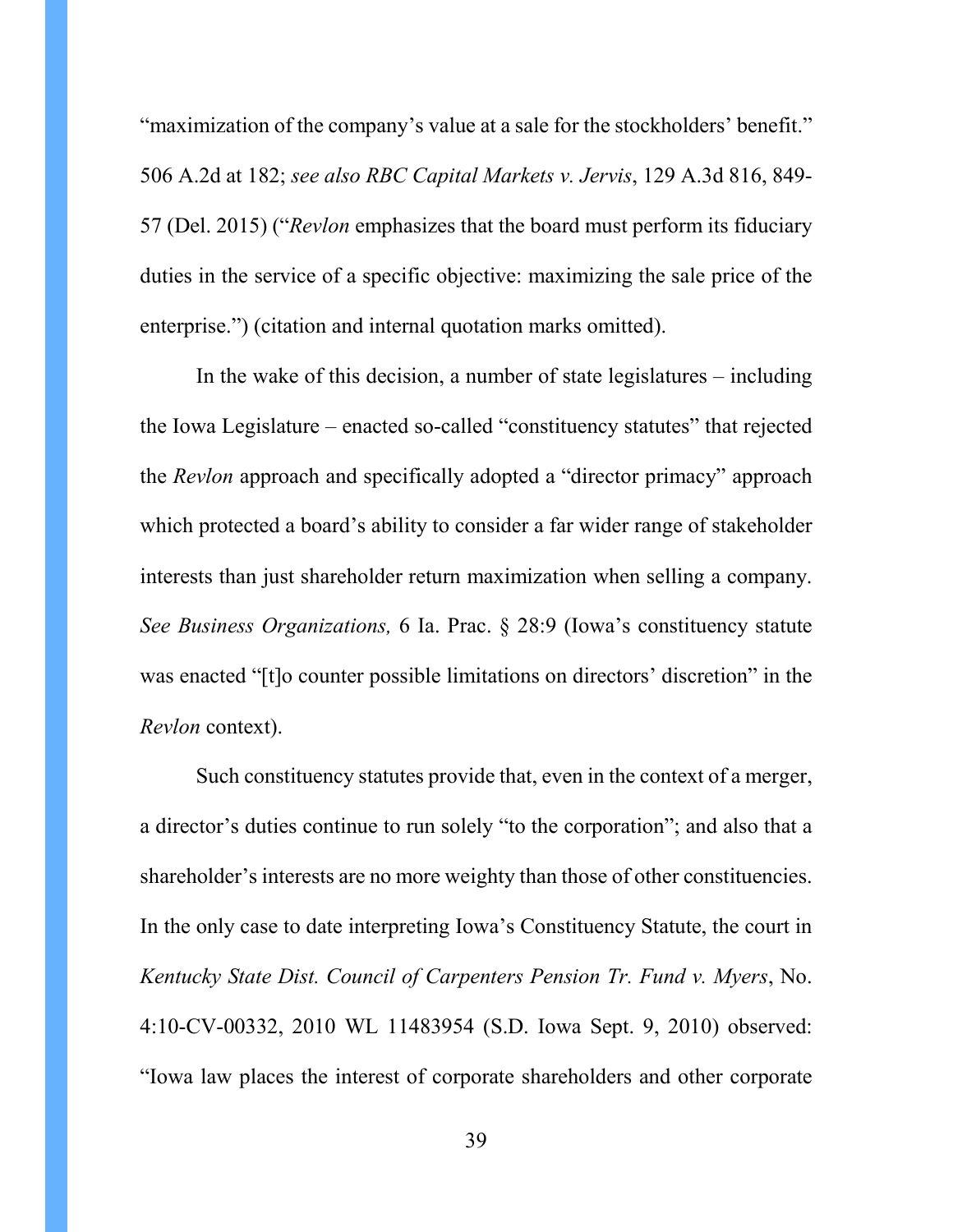constituencies on equal footing, allowing directors to reject an offer under a community interest analysis, even if the offer would maximize shareholder value." *Id.* at \*5.

Legal commentators echo this conclusion: the Constituency Statute ensures that in the merger context a director can "allow the interests of other corporate constituencies to *trump* the interests of shareholders." *Business Organizations*, 6 Ia. Prac. § 28:9 (emphasis in original); Jonathan D. Springer, "*Corporate Constituency Statutes: Hollow Hopes and False Fears*," 1999 Ann. Surv. Am. L. 85, 98 (1999) (Iowa's constituency statute "specif[ies] that no single interest may dominate over other interests, and that consideration of constituency interests fits within directors' duty of care, … [and] defeat[s] the shareholder primacy norm" in Delaware law); Ronald J. Colombo, "*Duty of Care*," in Law of Corp. Offs. & Dirs., § 2:8 (Wolters Kluwer, 2020-2021 update) ("Iowa's statute is notable in that it explicitly permits a board to consider various stakeholder interests even at the potential expense of corporate shareholders.").<sup>[12](#page-45-0)</sup>

<sup>12</sup> Meade also had a statutory appraisal remedy if he believed the Transaction price was too low. Iowa Code § 490.1301, *et seq*.; App. 447-448. Some courts have held that such appraisal rights are the *exclusive* remedy when a shareholder is dissatisfied with the fairness of the purchase price negotiated by a seller. *See, e.g., Sound Infiniti, Inc. v. Snyder*, 237 P.3d 241, 244 (Wash. 2010); *see also* Iowa Code § 490.1340.1 ("The legality of a proposed or completed corporate action … shall not be contested, nor may the corporate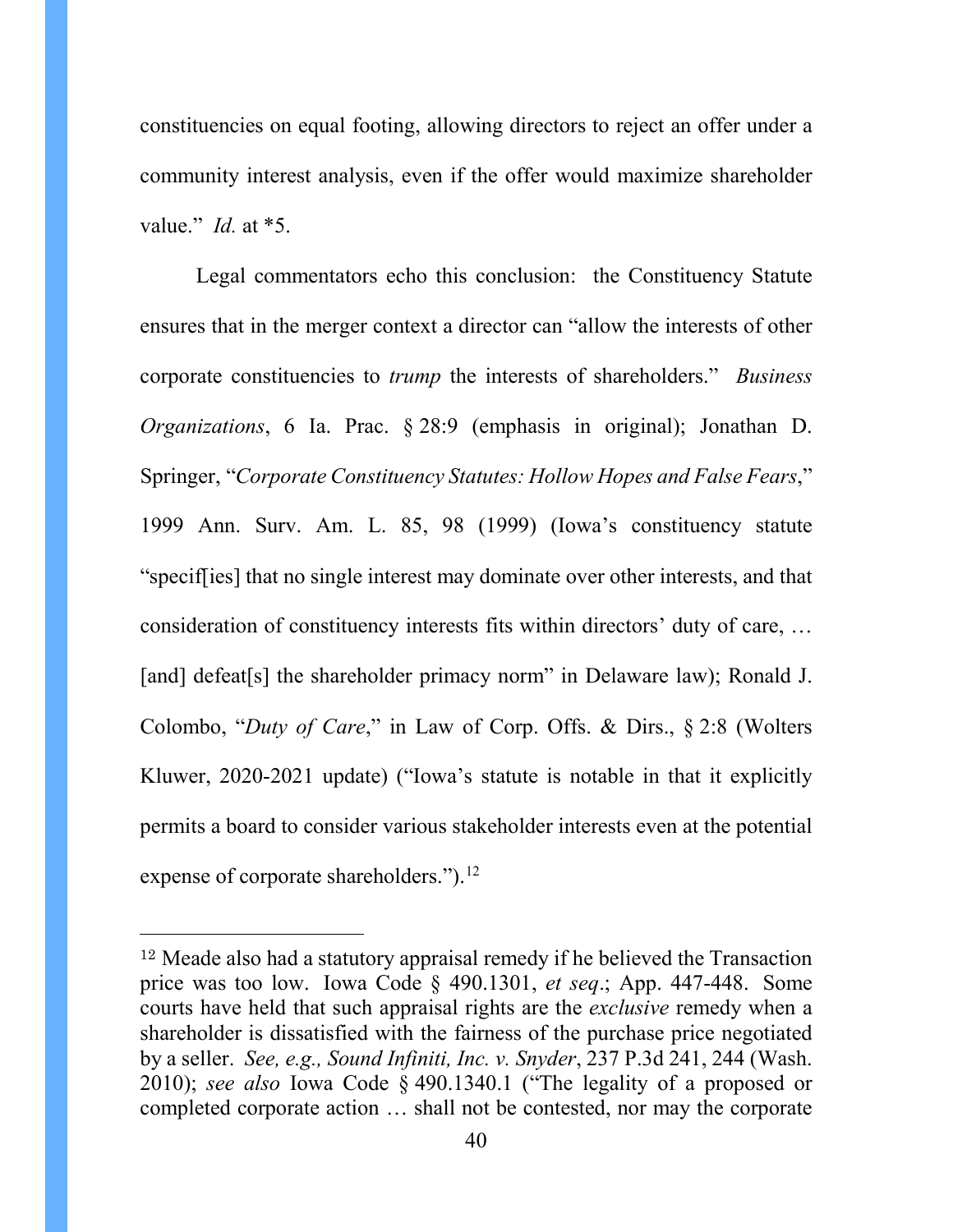# **2. Courts in other states with similar director-duty and constituency statutes conclude shareholder claims like Meade's are derivative.**

The Iowa Legislature's decision to adopt a "director primacy" rather than Delaware's "shareholder primacy" model thus creates a stark contrast in the direct-versus-derivative debate: while Delaware has long held that shareholders may assert a direct claim when they challenge a merger, *see Parnes v. Bally Ent. Corp.*, 722 A.2d 1243, 1245 (Del. 1999), that approach has never been adopted in Iowa,<sup>[13](#page-45-1)</sup> and is "peculiar to Delaware law." *Jarackas v. Applied Signal Technology, Inc.*, No. 111-cv-19643, 2012 WL 9764184, at \*3 (Cal. Super. Mar. 15, 2012).

Rather, courts in other jurisdictions with comparable statutory frameworks as that adopted in Iowa consistently find that fiduciary duty claims against directors challenging the merger price negotiated by those

action be enjoined, set aside, or rescinded, in a legal or equitable proceeding by a shareholder after the shareholders have approved the corporate action [except as provided in subsection 2]."). The Court need not decide whether appraisal is an exclusive remedy under the IBCA in order to resolve this case in favor of the Independent Directors.

<sup>13</sup> *Kelly v. Englehart Corp.*, Nos. 1-241, 99-1807, 2001 WL 855600 (Iowa App. July 31, 2001), on which Meade relies, did not analyze a merger challenge to determine whether it was derivative. While *Kelly* includes dicta from Delaware cases like *Parnes* (that have since been refined) about merger claims, *Kelly* merely held that the mismanagement claims at issue were derivative.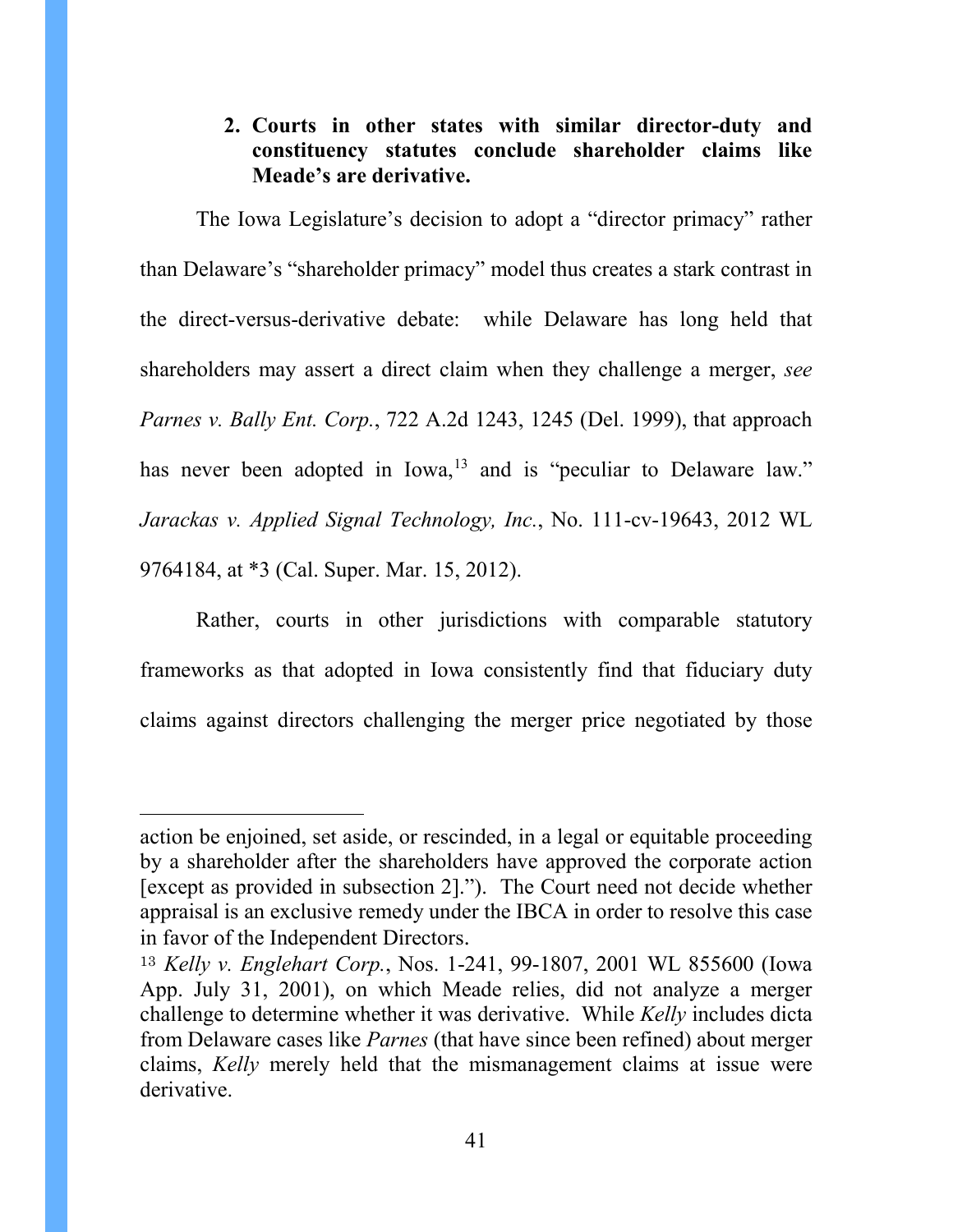directors are derivative. The Massachusetts Supreme Judicial Court undertook one of the most extensive analyses of the interplay between this statutory framework and the common law in *Int'l Brotherhood of Elec. Workers Local No. 129 Benefit Fund v. Tucci*, 70 N.E.3d 918 (Mass. 2017). There, like here, the legislature had adopted both a "corporation-only" fiduciary duty statute, and also a "constituency" statute. And there, like here, a putative class of shareholders brought direct claims against the  $EMC<sup>14</sup>$  $EMC<sup>14</sup>$  $EMC<sup>14</sup>$ directors challenging the merger price negotiated by those directors in a "going-private" transaction.

<span id="page-41-0"></span>In deeming the shareholders' claims derivative, the Court held:

[A]lthough [the Massachusetts constituency statute] makes clear that a director may consider, among other interests, "the longterm and short-term interests of the corporation and its shareholders" (emphasis added), it first specifies that the director may do so only in the context of "determining what the director reasonably believes to be in the best interests of the corporation." Particularly in light of this specification, the plaintiffs' proposed interpretation of [the constituency statute] as implicitly imposing or recognizing a fiduciary duty owed by a corporate director directly to the shareholders must fail. Rather, both the language and structure of [the statute] persuade us that if the Legislature had wished to impose or recognize such a duty owed to shareholders, it would have inserted into the statute an explicit provision to that effect. …

*[T]he wrong alleged by the plaintiffs, undervaluing EMC to secure [its merger and sale], qualifies as a direct injury to the* 

<sup>14</sup> The target company in *Tucci* was unrelated to EMCI, despite the similarities in their names.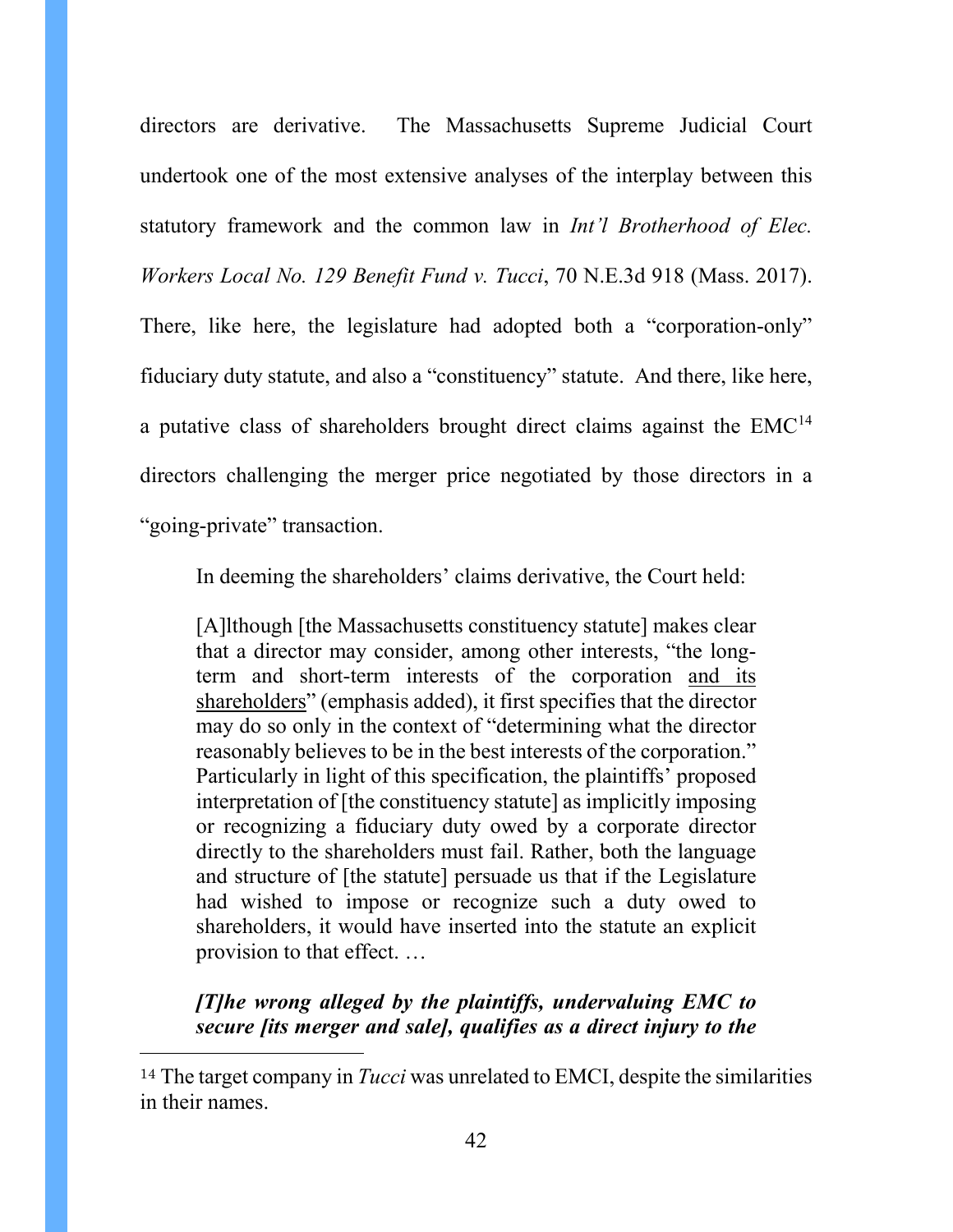*corporation, the entity to which the directors clearly owed a fiduciary duty of good faith and loyalty. Flowing from that alleged injury is a claimed derivative injury to each shareholder, whose individual shares, as a consequence of the asserted undervaluing of EMC itself, are consequently undervalued as well.* We agree with the motion judge that the injury posited by the plaintiffs, and the alleged wrong causing it, *fit squarely within the framework of a derivative action*.

*Id.* at 924-25, 927 (citations omitted) (emphasis added).<sup>[15](#page-47-0)</sup>

 $\overline{a}$ 

Many other courts have found challenges to the adequacy of the merger price derivative, particularly where – like in Iowa – there is a constituency statute and the director fiduciary statute specifies the director's duties run "to the corporation" alone. *See, e.g.*, *Somers ex rel. EGL, Inc. v. Crane*, 295 S.W.3d 5, 12 (Tex. App. Ct. 2009) (so holding, in the context of a management-led buyout); *Kadel v. Dayton Superior Corp.*, 731 N.E.2d 1244, 1247 (Ohio C. Pl. Montgomery Cty. 2000) (challenge to adequacy of merger price was derivative); *City of Riviera Beach Gen. Employees Ret. Sys. v. Mylan N.V.*, No. 2:15-CV-821, 2016 WL 4367549, at \*16 (W.D. Pa. May 10,

<sup>&</sup>lt;sup>15</sup> *Tucci* thus squarely rejected the argument, which Meade also made below, that constituency statutes imply that shareholders have a direct cause of action when such statutes refer to (or, more precisely, reject) liability to shareholders. *Id.* at 924 (the "proposed interpretation of [a constituency statute] as implicitly imposing or recognizing a fiduciary duty owed by a corporate director directly to the shareholders must fail" because directors may consider other constituencies "only in the context of 'determining what the director reasonably believes to be in the best interests of the corporation.'").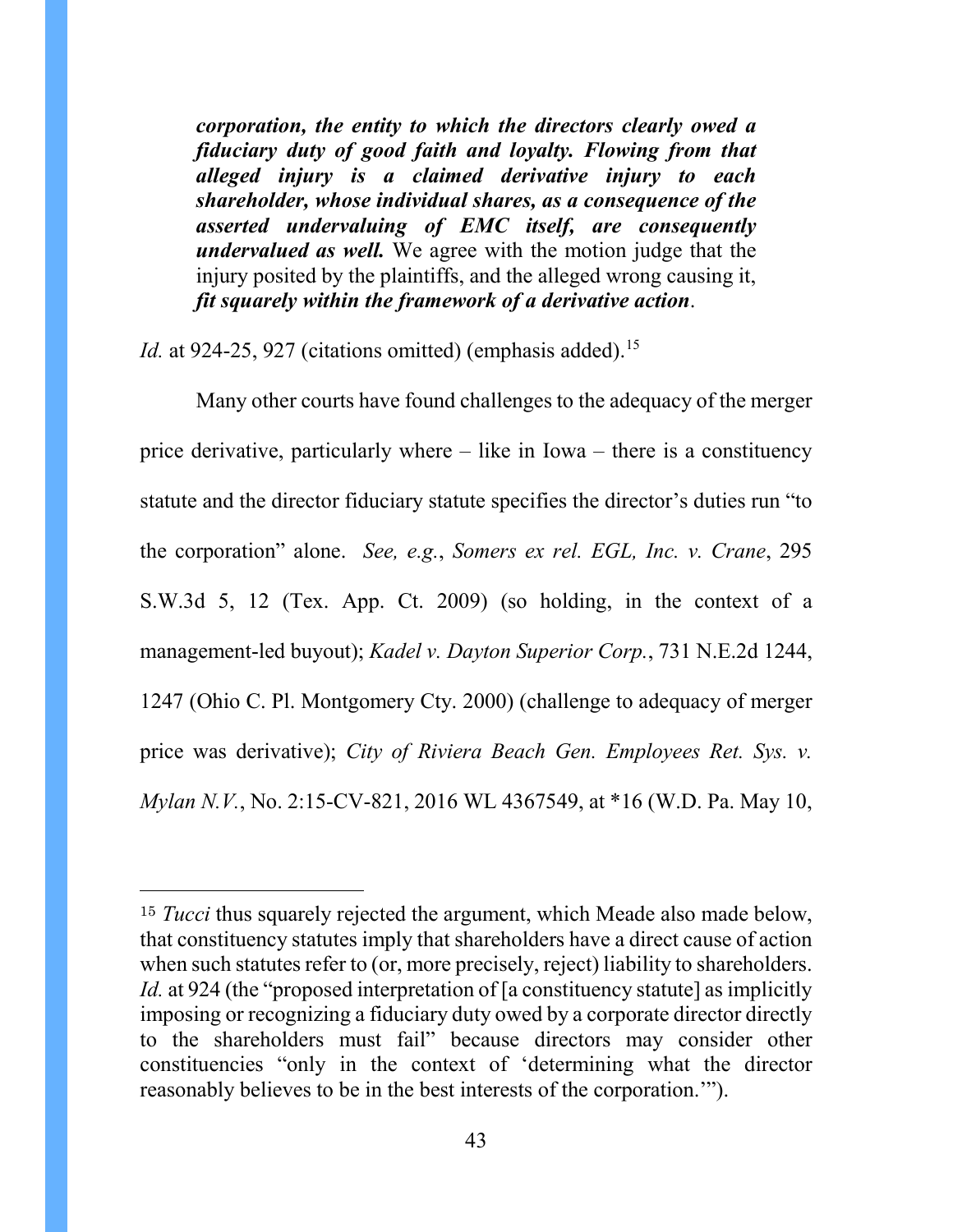2016), *report and recommendation adopted,* No. 2:15-CV-821, 2016 WL 4275822 (W.D. Pa. Aug. 12, 20[16](#page-48-0)) (same).<sup>16</sup>

## **3. Iowa law strongly protects the corporate form, especially for publicly-traded companies.**

This Court should follow the precedent established in *Cunningham* and the dictates imposed by the Iowa Legislature's adoption of the "corporationonly" director duty statute and the Constituency Statute, to conclude that shareholder actions alleging breaches of fiduciary duty by corporate directors approving a merger transaction are derivative. The Iowa Legislature's approach – and that of other states with similar statutory frameworks –

<sup>&</sup>lt;sup>16</sup> Courts have reached the same conclusion even in states without constituency statutes, on the ground that the harm to the shareholders was derivative of a breach of duty owed to the corporation. *See, e.g., Baxter v. Syntroleum*, CJ-2013-5807 at p.4 (Tulsa Cty. Okla. Dist. Jan. 15, 2016) ("[A]ny alleged harm to Plaintiffs was derived from the alleged injury to [the] Corporation" concerning inadequate consideration, too few deal protections, and too many deal concessions) (https://www.oscn.net/dockets/GetCaseInformation.aspx?db=tulsa&number =CJ-2013-5807 - #1032075147); *Gusinsky v. Flanders Corp.*, 2013 NCBC 46, 2013 WL 5435788, at \*6 (N.C. Super. Sept. 25, 2013) ("[T]he harm of inadequate consideration . . . is a harm to the corporation itself."); *Sullivan v. Actel Corp.*, No. 110-CV-184257, 2012 WL 9944634, at \*5 (Cal. Super. Mar. 08, 2012) ("[T]he loss in value of [the shareholders'] investments in the corporation, were merely incidental to the alleged harm inflicted upon the corporation and all its shareholders.") (internal quotation marks and alterations omitted); *DCG & T ex rel. Battaglia/Ira v. Knight*, 68 F. Supp. 3d 579, 585 (E.D. Va. 2014) (quoting *Simmons v. Miller*, 544 S.E.2d 666, 675 (Va. 2001)) (dismissing direct claims against directors relating to merger).

The argument that Meade's claims are derivative is even stronger where, as here, the Legislature has adopted a "corporation-only" director duty statute.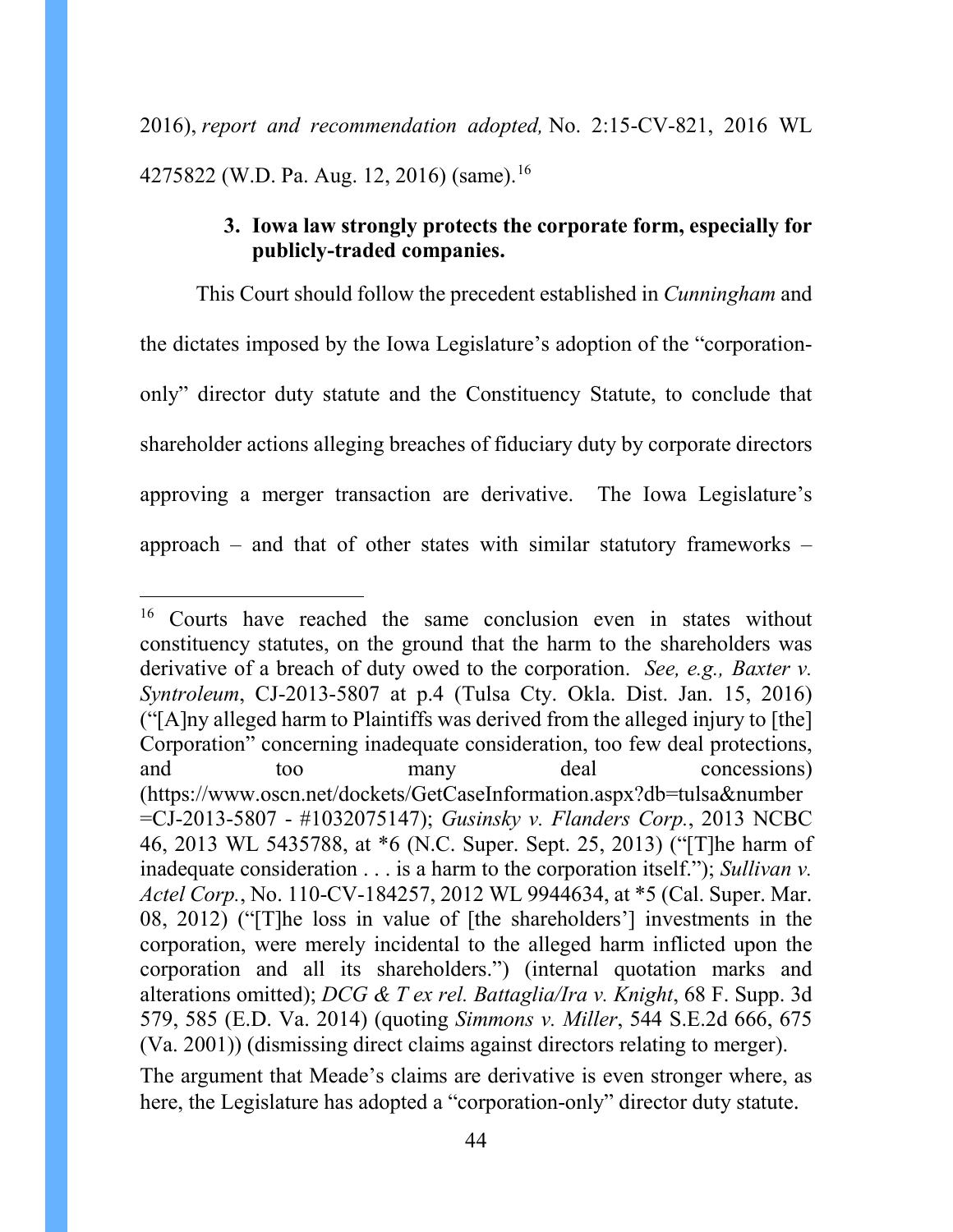reinforces the fundamental importance of maintaining the corporate form intact when determining a shareholder's ability to directly challenge a merger negotiated by the board. Under Iowa law, "all corporate powers" are exercised by or under the authority of the board of directors. Iowa Code § 490.801(2). In exercising such powers,

Corporate directors in Iowa and other American jurisdictions do not take orders from shareholders or from any other constituency in the corporation. Rather, the board of directors is empowered by statute to manage the corporation largely free from any restrictions or right of intervention by others.

Matthew G. Doré, "*Duties and Liabilities of an Iowa Corporate Director*," 50

Drake L. Rev. 207, 210 (2002); *see also* J.B. Heaton, *What Injures A Corporation?*, 73 Bus. Law. 1031 (2018) (corporate directors must "mediate the various and often conflicting interests of shareholders" and the interests of "customers, suppliers, employees, and other stakeholders whose specific investments contribute to the firm's success.").

This separation between the interests of the corporation versus those of its shareholders is fundamental to the corporation's very cause for existence: it allows the corporation to enter into binding contracts which survive the turnover of shareholders;<sup>[17](#page-50-0)</sup> it "prevent<sup>[s]</sup> the impairment of creditors' rights"

 <sup>17</sup> *See, e.g.,* Heaton, *What Injures a Corporation?*, 73 Bus. Law. at 1044 (Recognizing corporate interests and injury distinct from shareholders "cabins the set of interests that may suffer injury from conduct by the corporation's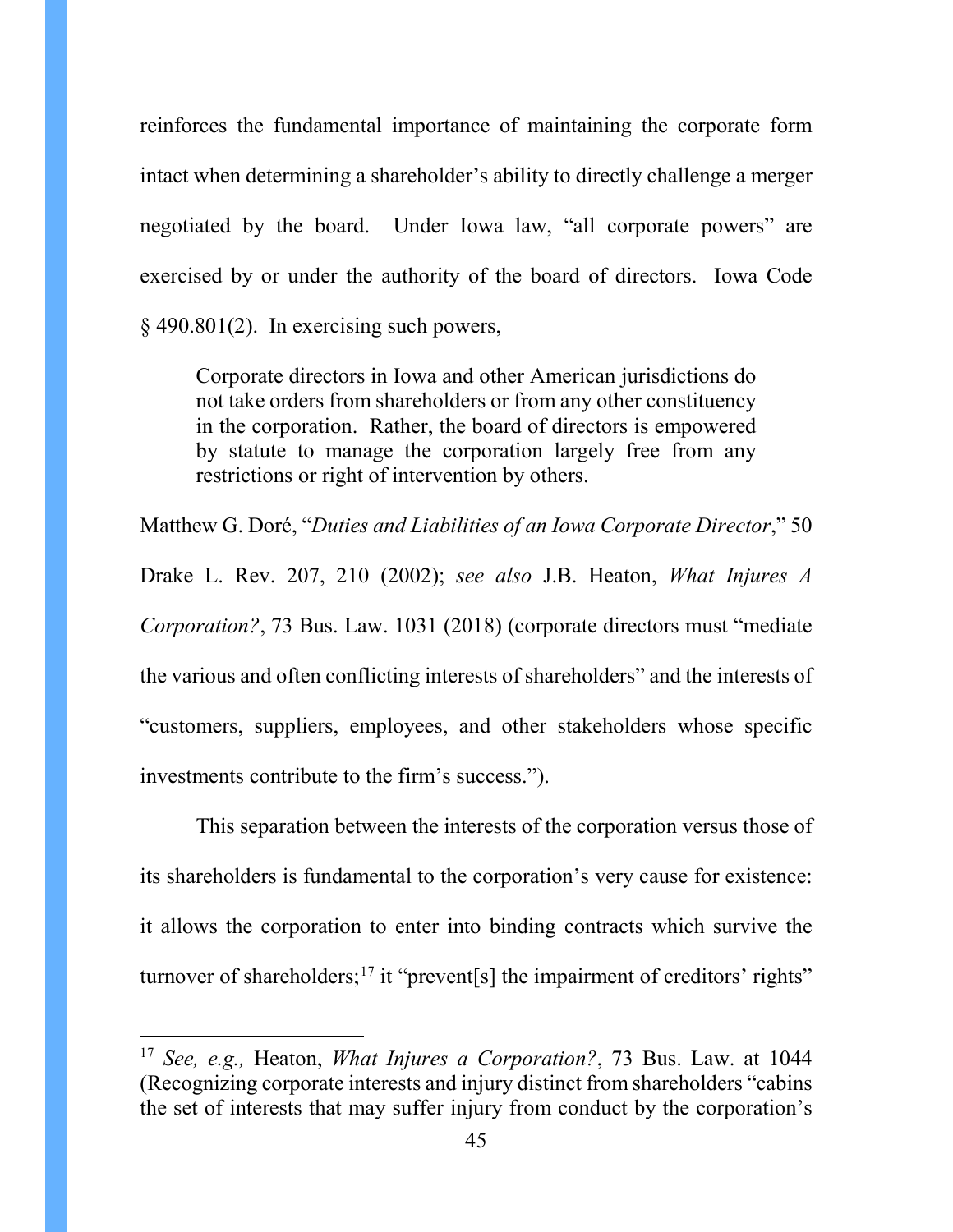and retains in the board its "prerogative to use recovered damages for any legitimate business purpose";<sup>[18](#page-51-0)</sup> and it "prevents a multiplicity of suits by the various stockholders and assures that the corporation will be bound by the result of the litigation." *Engstrand*, 516 N.W.2d at 800. *See also Cunningham,* 332 N.W. 2d at 885 (same); *Ezzone,* 525 N.W.2d at 394 (allowing shareholders direct litigation rights on behalf of the corporation "would authorize multitudinous litigation and *ignore the corporate entity*") (emphasis supplied).

This risk is particularly pronounced where, as here, EMCI's minority shareholders held *millions* of shares, the vast majority of which cast votes in

<span id="page-45-0"></span>counterparty, allowing a third party considerable comfort in contracting with the corporation."); Richard P. Wolfe, *Minority Shares Under The Louisiana Business Corporation Act: Expulsion, Oppression, And Fiduciary Duty*, 64 Loy. L. Rev. 25, 97 (2018) ("[T]he corporation<sup>[]</sup> [is] a juridical entity with its own patrimony, separate and apart from its shareholders. The identity of shareholders and their relative ownership is subject to change at any time; the corporation retains its separate legal personality regardless of who owns its shares.").

<span id="page-45-1"></span><sup>18</sup> *Cunningham,* 332 N.W. 2d at 885; *see also, e.g.,* Doré, *Business Organizations*, 6 Ia. Prac., § 39:4 ("Prohibiting individual owner direct actions for injuries to the organization … respects the rights of creditors of the organization who have claims to the organization's assets that are prior to claims of the organization's owners."); Heaton, *What Injures A Corporation?*, 73 Bus. Law. at 1043 ("Allowing individual creditor and shareholder lawsuits for corporate injuries could destroy creditor priority. Individual suits by shareholders or creditors might exhaust the assets of a wrongdoer who injured the assets otherwise intended to generate returns to repay debt.").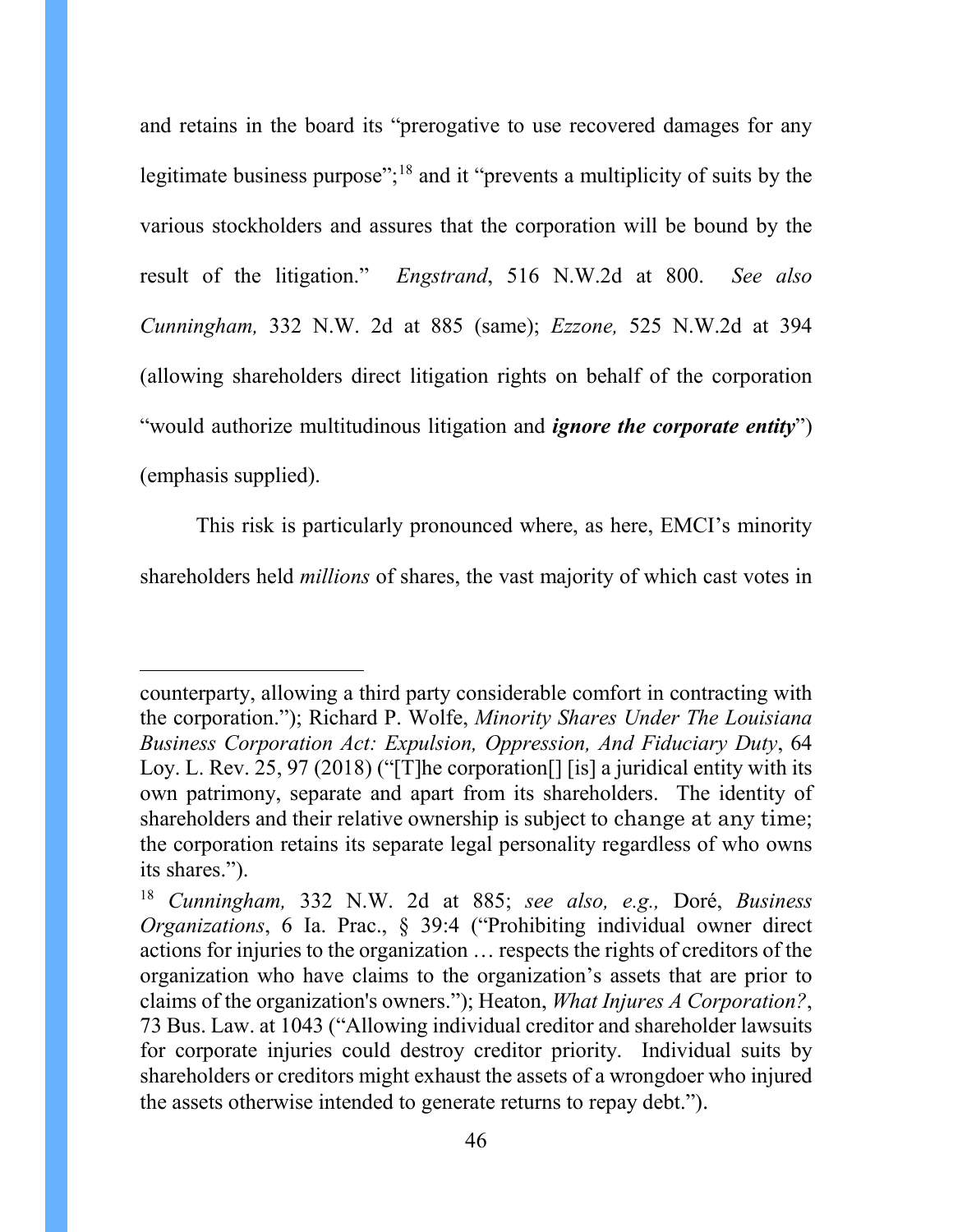favor of the Transaction. Defendants contend that none of them has a legitimate claim. But if Meade's claim can proceed, millions of meritless claims by EMCI's other shareholders – and by extension its other stakeholders (such as creditors, employees, and vendors)<sup>[19](#page-51-1)</sup> – could, too.

Meade nonetheless countered – and the District Court agreed – that the Independent Directors' actions created a direct claim by Meade for impairment of the value of his "personal property," *i.e.,* his shares. App. 104; App. 859-860, 862. The fact that Meade's interest in EMCI might be considered "personal property," however, is irrelevant: the point is that he maintained a mere fractional economic interest in the value of EMCI *as a*  whole which was not wholly "independent" of the corporation.<sup>[20](#page-52-0)</sup> Indeed, "a corporation's loss of asset value or profits through [a director's] wrongful action is a pass-through event that we can trace, dollar-for-dollar, to its impact

<sup>&</sup>lt;sup>19</sup> If Iowa's Constituency Statute allowed a direct fiduciary duty claim by shareholders, there would seem no principled reason not to also extend that duty to the other corporate stakeholders (vendors, employees, etc.) whom the statute puts on an equal footing with shareholders. Because the Legislature did not intend any such stakeholders to be owed a direct fiduciary duty in a merger, no such direct rights should be found by this Court, either.

<span id="page-46-0"></span> $20$  Meade does not assert he was a registered shareholder of EMCI. As a beneficial shareholder, he did not hold "a specific property interest in any financial asset" of EMCI, but rather a mere "security entitlement" to a package of personal rights against an intermediary (like a broker) which included the value of such a fractional economic interest in the corporation. *See* Uniform Commercial Code § 8-102(17), Off. Cmt. 17.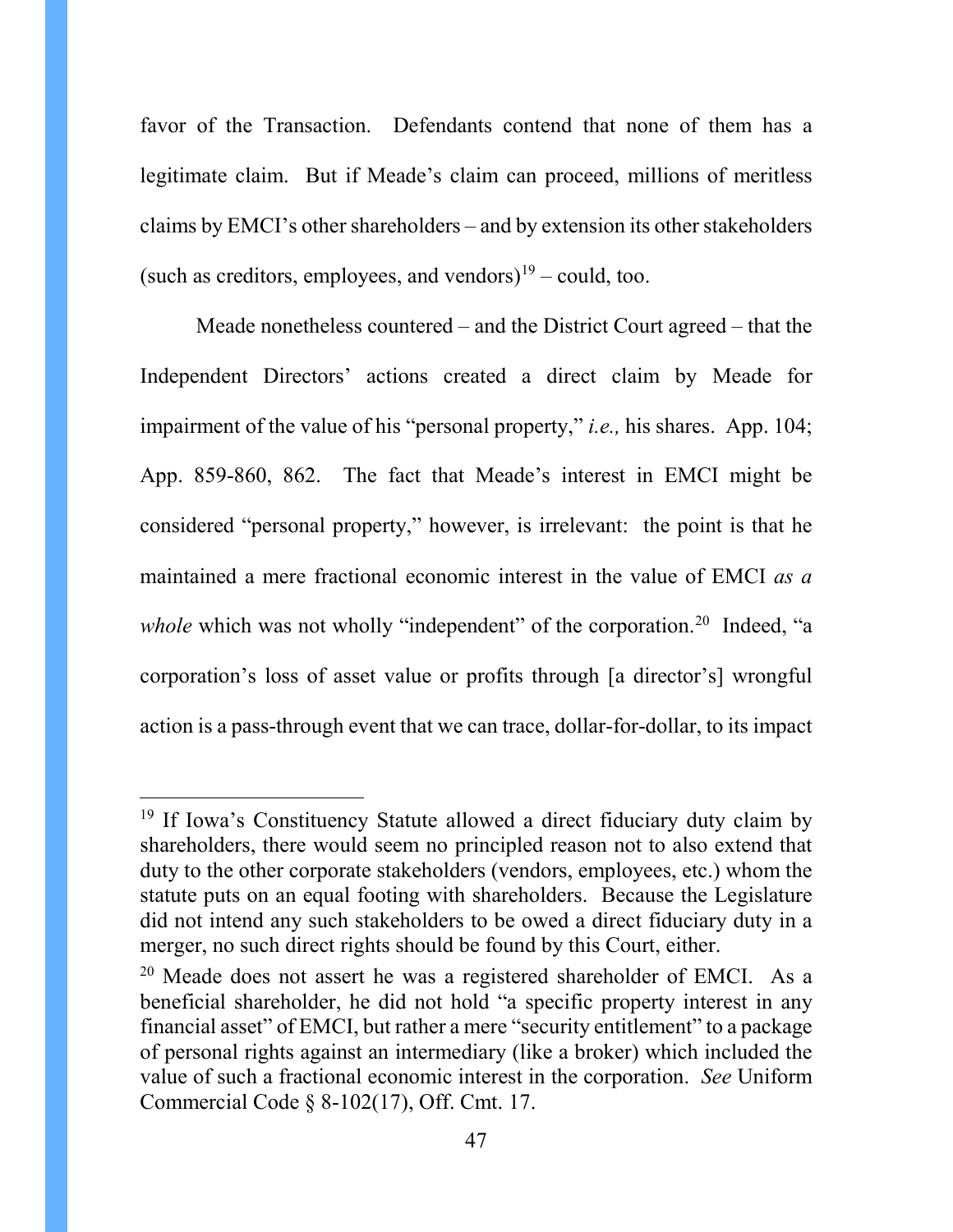on shareholders, creditors, employees, and others." Heaton, *What Injures A Corporation?*, 73 Bus. Law. at 1031. The fact that such injury might "pass through" to such stakeholders does not somehow transform a corporation's claim against its directors for diminishing the value of a corporation into a direct shareholder claim against those directors. Quite the opposite is true: Meade's interest here in his *pro rata* share of EMCI's economic value is no different than that consistently found to be derivative by Iowa courts in *Engstrand*, *Ezzone*, *Taylor*, and many other cases*. See* Part C above.

## **4. Meade's claims fit squarely within the** *Cunningham* **standard and are derivative under the director-duty and constituency statutes.**

Applying the above principles to the pleaded facts considered by the District Court, Meade's claims are derivative and should have been dismissed by the District Court.

<span id="page-47-0"></span>Here, Meade asserts that the Independent Directors mismanaged the sale process, and that their mismanagement reduced the total deal value ultimately paid by EMCC to EMCI, the cash portion of which was then paid to those shareholders – a classic derivative claim. The merger negotiations were conducted by EMCI's Independent Directors and involved extensive analysis of EMCI's value *as a corporation* under a variety of financial scenarios. *See* App. 008-009, ¶ 6; App. 018-019, ¶ 47; App. 021, ¶ 53; App.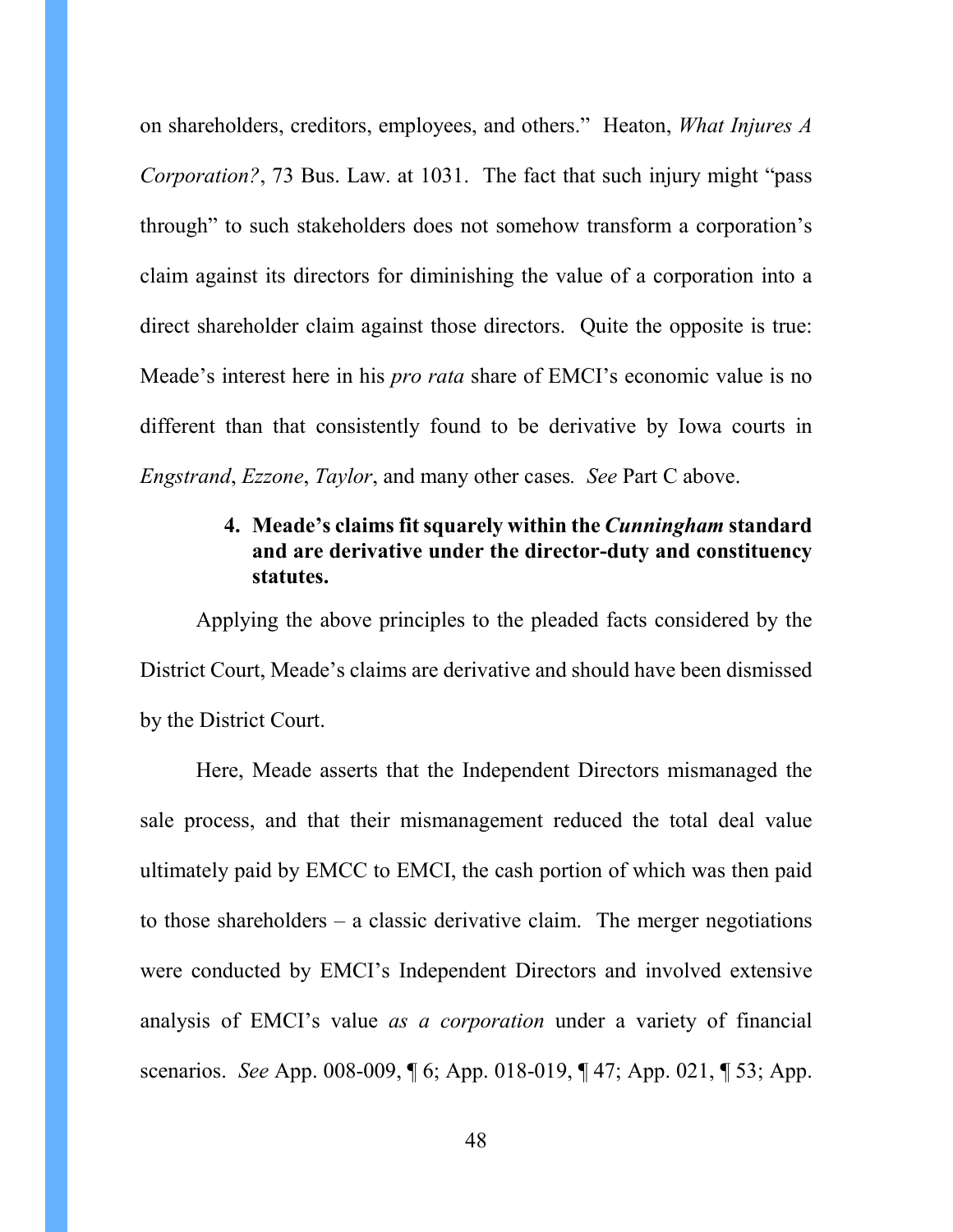029, ¶¶ 68, 69, 71; App. 715-839. These negotiations resulted in a heavilynegotiated 42-page merger agreement which embodied myriad rights and obligations undertaken by EMCI as part of the entire merger package.

The Merger Agreement was signed by EMCI, not by the minority shareholders. The buyer's various obligations under the contract – including payment of the agreed-upon merger consideration – were owed directly to EMCI, and not to the shareholders. Indeed, the Agreement explicitly disavowed the grant of any rights or remedies to anyone other than EMCI or the other parties to the Agreement. App. 659,  $\S$  9.10; App. 692,  $\S$  1.13(c). "When a contract expressly negates the creation of third-party beneficiaries," this Court has "rejected the claim that such status exists." *RPC Liquidation v. Iowa Dep't of Transp.*, 717 N.W.2d 317, 320 (Iowa 2006); *Walters v. Kautzky*, 680 N.W.2d 1, 3 (Iowa 2004) (upholding disclaimer of third party beneficiaries).

<span id="page-48-0"></span>Consistent with the obligations running to the buyer and seller under the contract, EMCC paid the cash portion of the merger consideration first to EMCI's transfer agent, who then disbursed that money to the shareholders; and any portion of the cash payment not distributed to shareholders reverted back to EMCI. Nor was even the per-share price immovably fixed at \$36; the price could change in direct proportion to any changes in the number of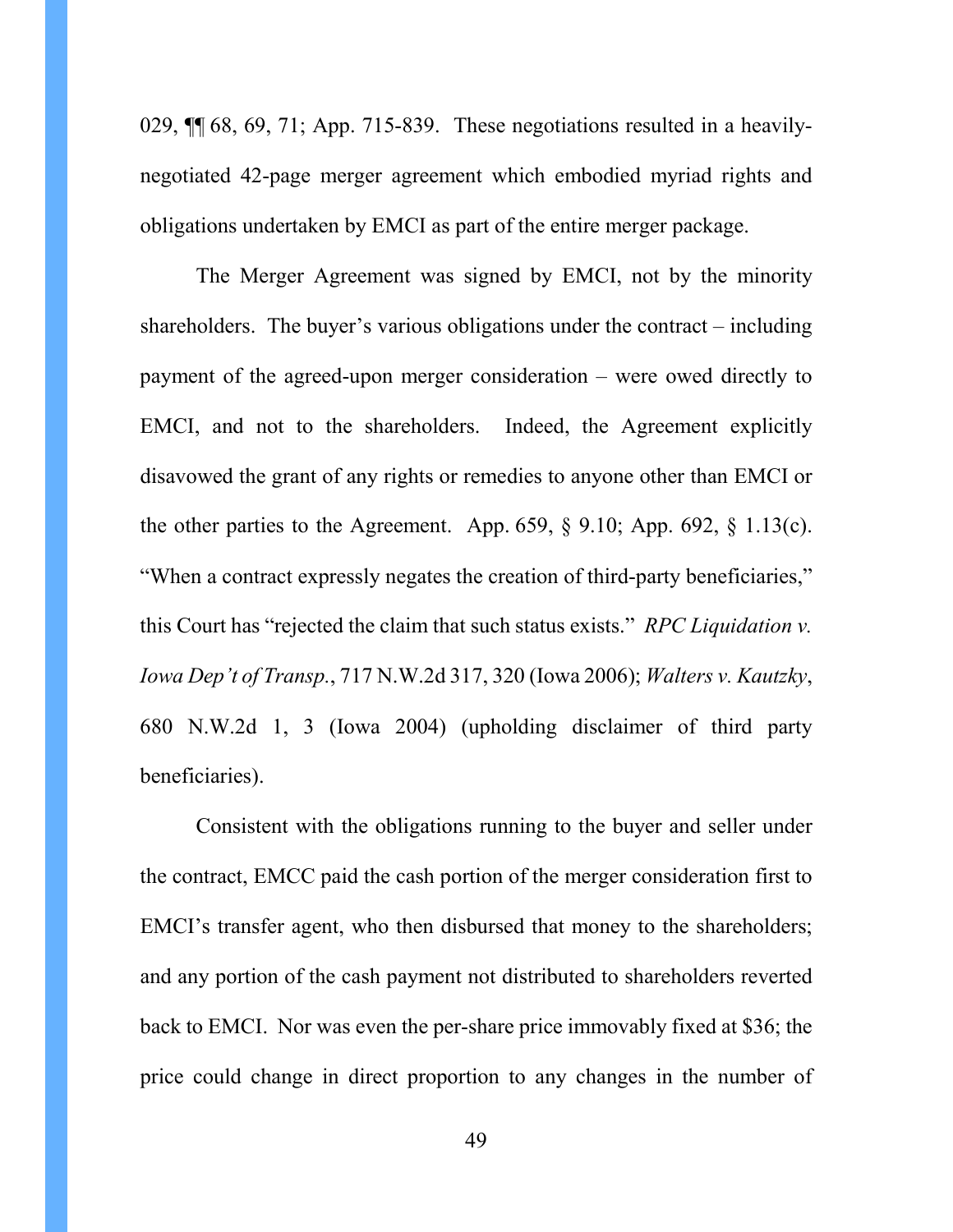outstanding shares of stock prior to the closing of the Transaction. App. 582,  $§ 1.4(d).$ 

As such, the Independent Directors' alleged undervaluation of EMCI and their alleged failure to negotiate a higher share price would have directly injured *EMCI* in the first instance, and the shareholders only secondarily as a result of their fractional interest in the economic value of the corporation. Meade's injuries were thus not wholly "independent" from any injury to the corporation, *Cunningham*, 332 N.W.2d at 885, and "fit squarely within the framework of a derivative action." *Tucci,* 70 N.E.3d at 927.

The District Court's reliance on Meade's allegations that EMCI was not injured (App. 860-862), missed the mark. Regardless of Meade's (mis)characterization of EMCI's supposed lack of injury, the District Court erred by failing to analyze (1) whether the Independent Directors owed a fiduciary duty directly to Meade as an individual "outside of [their] duties to the corporation," and (2) whether Meade affirmatively alleged facts demonstrating that his alleged injury was wholly *independent of any injury* to EMCI under the Merger Agreement or otherwise, as required under *Cunningham*. *See* Parts C, C.1, above.

# **D.** *Cunningham***'s "special injury" exception does not negate this result.**

The District Court also erred in concluding Meade had a direct cause of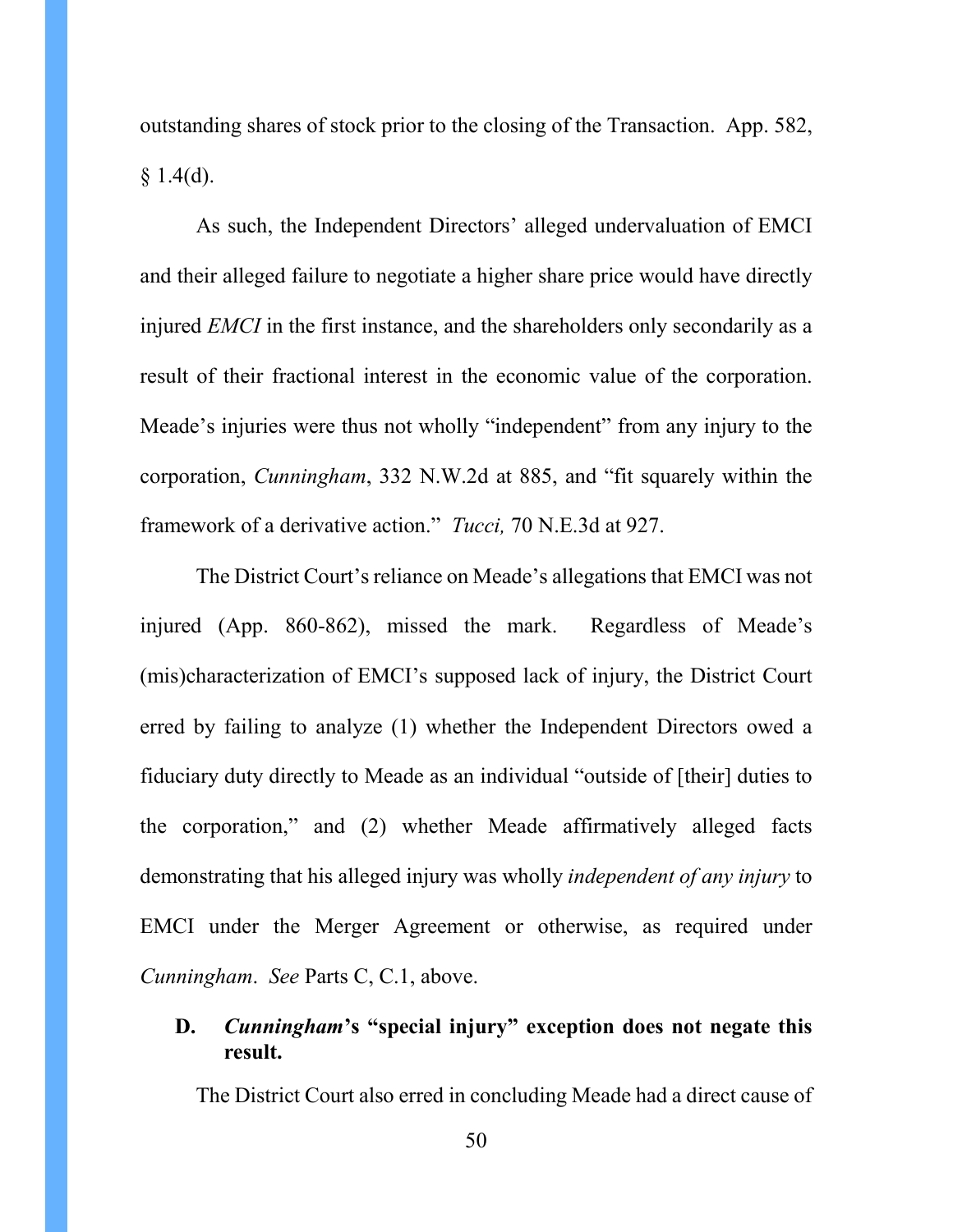action because he allegedly experienced a "separate and distinct injury" from EMCC. The *only* EMCI shares that were the subject of the Transaction were those of its minority shareholders; EMCC did not purchase its own EMCI shares from itself.<sup>[21](#page-56-0)</sup> EMCC thus participated in the Transaction solely as *buyer* rather than as *shareholder*. All of EMCI's minority shareholders were treated exactly the same vis-à-vis the merger consideration, and Plaintiffs admit as much in their class allegations. *See* App. 013-014, ¶¶ 28, 29. Each shareholder's economic payout – including Meade's payout – was merely a function of the bargain reached by the Special Committee *about the value of the company as a whole*. Meade clearly failed the "separate and distinct injury" test articulated by this Court in *Cunningham.*

Taken to its logical extreme, the District Court's interpretation of *Cunningham's* "separate and distinct injury" test would mean that every fiduciary duty claim brought by a minority shareholder involving a majorityshareholder-controlled corporation would be direct *per se –* which is certainly

<span id="page-50-0"></span><sup>21</sup> The folly of Meade's analysis can also be illustrated by the fact that his "separate and distinct injury" argument would be unavailable if EMCC had bought back its own shares, since then he would have been treated no differently than any other shareholder, including EMCC. *See, e.g., May v. Coffey*, 967 A.2d 495 (Conn. 2009) (court must separate the majority shareholder's role *qua* buyer from its status *qua* shareholder when analyzing injury). The fact that EMCC did not pursue such a nonsensical approach does not change the analysis here.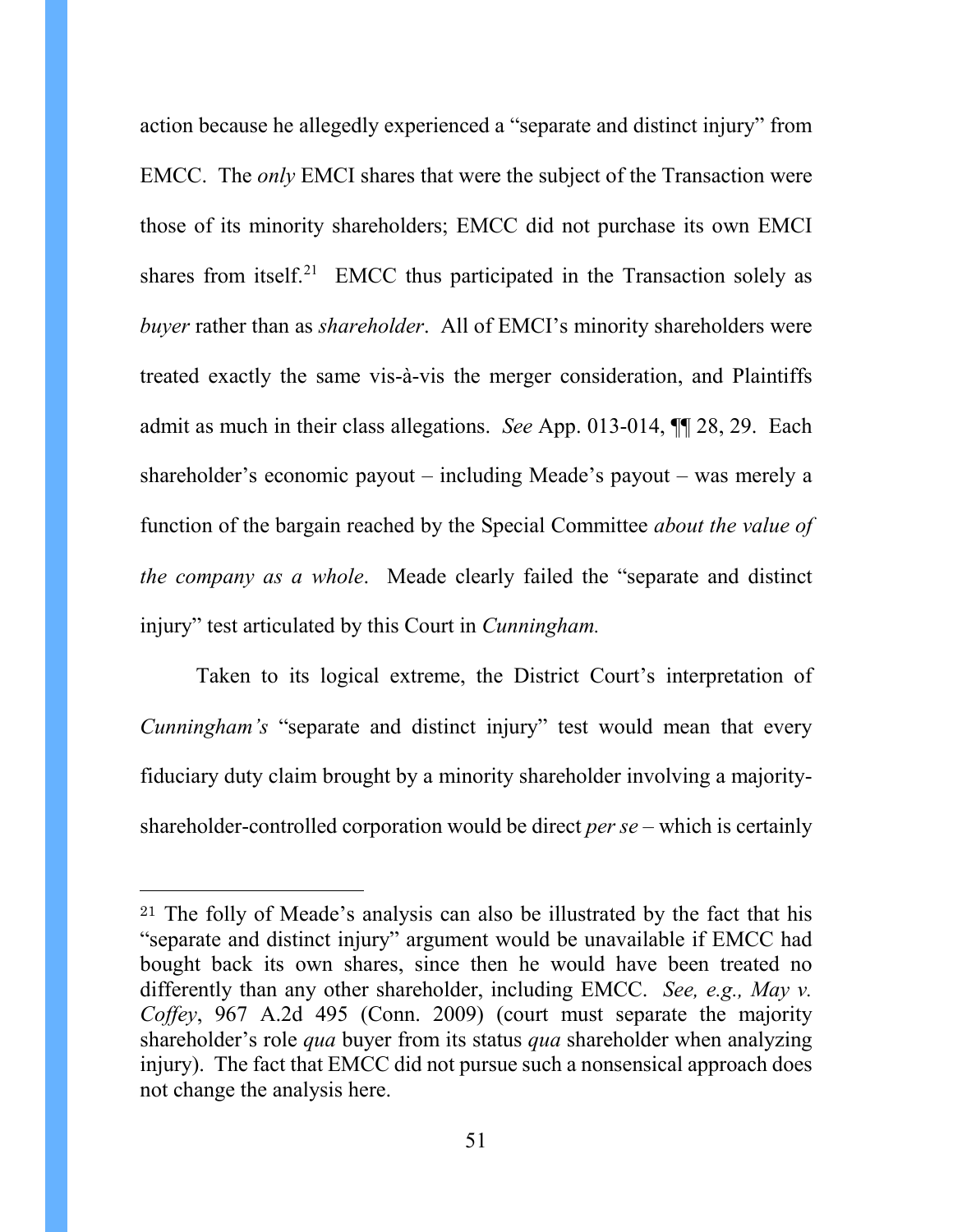not the law in Iowa. *See, e.g., Kelly*, 2001 WL 855600, at \*10 (minority shareholder's breach of fiduciary duty claims were derivative); *Redeker*, 2005 WL 1224697, at \*5 (claim against majority shareholder derivative); *Spears*, 2013 WL 3457171, at \*10 (same); *Ahrens v. Ahrens Agric. Indus. Co*., No. 14–0564, 2015 WL 2089372, at \*5 (Iowa Ct. App. May 6, 2015) (same).

Indeed, *every* claim by a shareholder against a *director* who also holds shares in the company – which most directors of public companies do – would also be direct, since those directors would be impacted differently than other shareholders. For these very reasons, the "separate and distinct injury" test has since been called "confusing," "inaccurate," "not helpful," and "erroneous" by the Delaware Supreme Court itself;  $^{22}$  $^{22}$  $^{22}$  and this Court should

<span id="page-51-0"></span> <sup>22</sup> *Tooley*, 845 A.2d at 1033, 1037-38. As the Delaware Supreme Court elaborated:

<span id="page-51-1"></span>Experience has shown this concept [of "separate and distinct injury"] to be confusing and inaccurate. It is confusing because it appears to have been intended to address the fact that an injury to the corporation tends to diminish each share of stock equally because corporate assets or their value are diminished. In that sense, the *indirect* injury to the stockholders arising out of the harm to the corporation comes about solely by virtue of their stockholdings. It does not arise out of any independent or direct harm to the stockholders, individually. That concept is also inaccurate because a direct, individual claim of stockholders that does not depend on harm to the corporation can also fall on all stockholders equally, without the claim thereby becoming a derivative claim.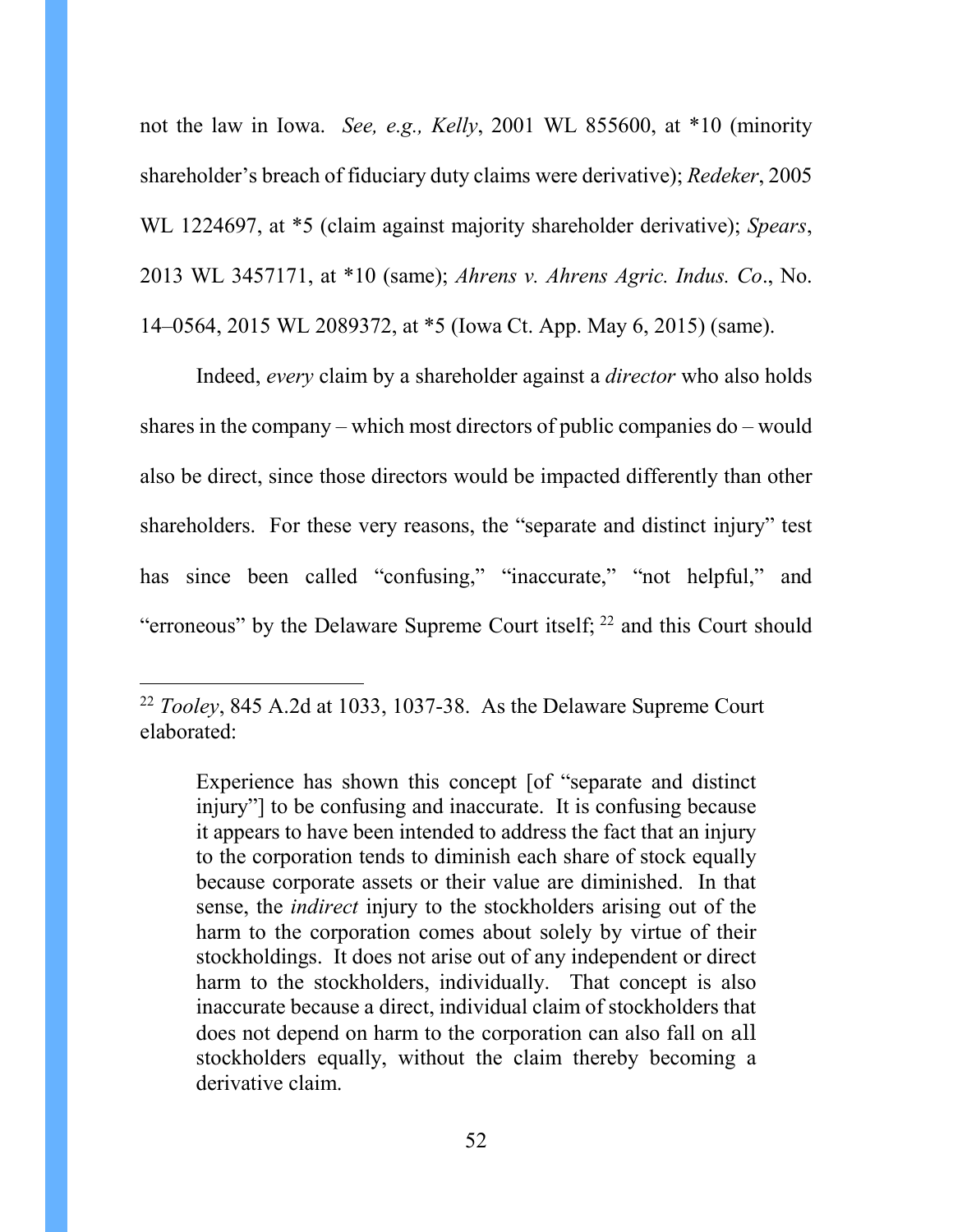not adopt an interpretation of *Cunningham* which would perpetuate that confusion and inaccuracy. [23](#page-58-0)

\* \* \*

 $\overline{a}$ 

**In short**: This Court has adopted the "general rule" that shareholders have no claim for injuries to their corporations unless within the context of a derivative action. Only if (1) the corporate directors owe the shareholder a "special duty" outside of that owed directly to the corporation, and (2) the

*Id.* at 1037. Iowa commentators have thus suggested that *Cunningham's*  "separate and distinct injury" language should be revisited in the wake of *Tooley. See* Doré, *Business Organizations*, 6 Ia. Prac. § 39:5.

For an excellent overview of the vicissitudes of the "separate and distinct injury" test, *see Agostino v. Hicks*, No. Civ. A. 20020–NC, 2004 WL 443987 (Del.Ch. March 11, 2004) *and* Daniel S. Kleinberger, *Direct Versus Derivative and the Law of Limited Liability Companies*, 58 Baylor L. Rev. 63, 95 (2006).

<span id="page-52-0"></span> $23$  In support of his reliance on an outmoded interpretation of the "separate and distinct injury" test, the District Court cited decisions from other courts holding minority shareholder claims against majority-shareholder buyers to be direct. App. 859-860, fn. 109. In addition to the fact that such cases failed to analyze the (in)appropriateness of the "separate and distinct injury" test when applied rotely to majority-shareholder acquisitions, they also involved either closely-held corporations with different rules regarding minority shareholder rights, and/or transactions where the majority shareholder did not follow the *MFW* framework as did EMCC here. Indeed, one of the cases cited by the District Court ultimately held that the minority shareholders were precluded from seeking *any* claim for breach of fiduciary because their appraisal remedy was "exclusive" such that those shareholders "must pursue their statutory remedies; they cannot collaterally attack the merger." *Grace Bros. v. Farley Indus.,* 450 S.E.2d 814, 817 (Ga. 1994) *See also* n.10 above.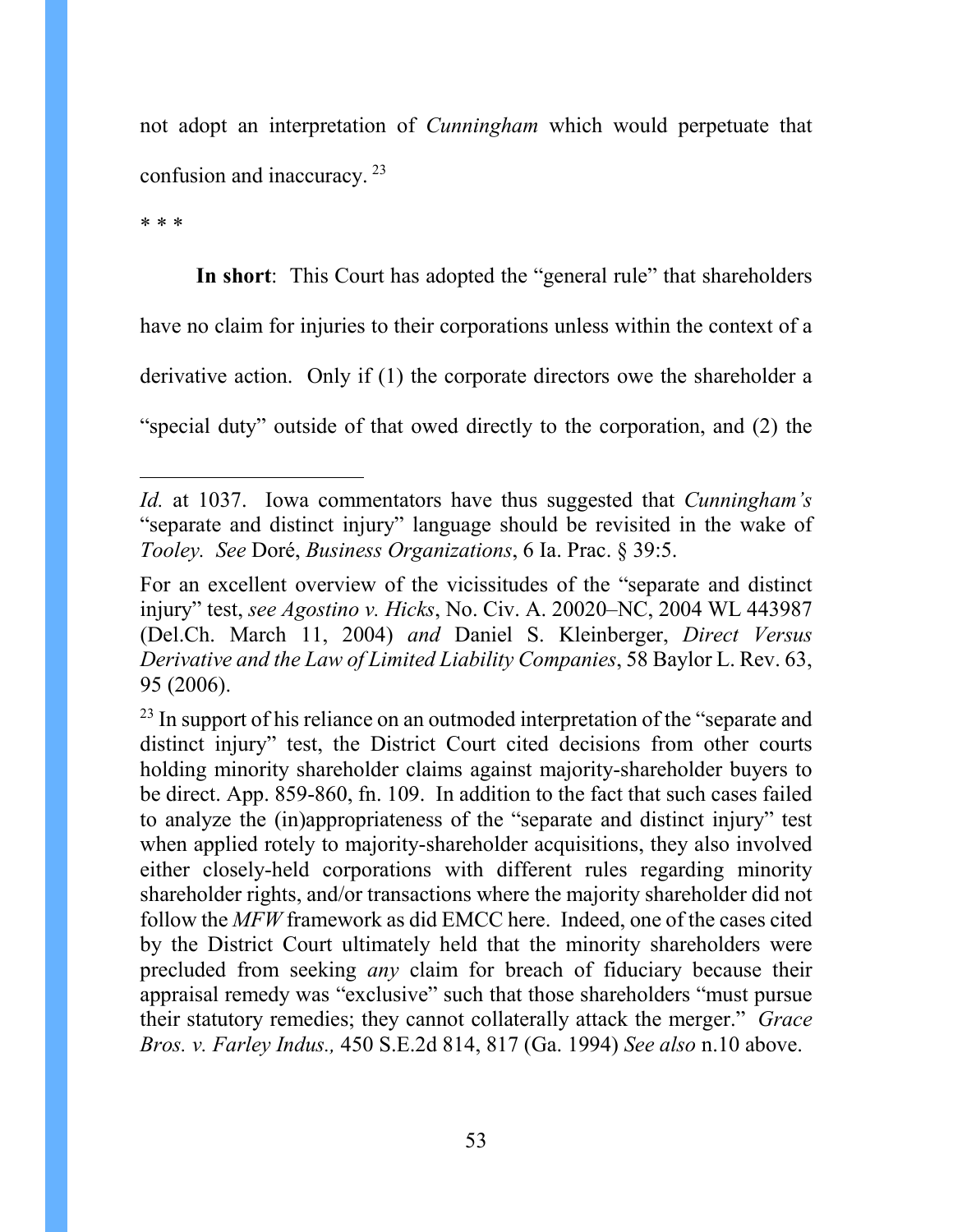shareholder's alleged injury was *wholly independent* of any injury to the corporation, can the claim be direct.

Meade failed his burden to show he satisfied that exception to the rule. First, the Independent Directors did not owe him a direct duty in negotiating the terms of the Merger Agreement. Under Sections 830(1)(b) and 1108A of the IBCA, the Iowa Legislature has limited the fiduciary duties of Iowa corporate directors to *the corporation –* and the corporation alone – even in the context of a corporate merger. Iowa's legal framework distinguishes it from many other states, including Delaware, which hold that corporate directors owe direct fiduciary duties to the corporation's shareholders to maximize the share price when selling the company.

Second, Meade's alleged injuries were not wholly independent of those to EMCI. When the Independent Directors allegedly mismanaged the sale process and undervalued EMCI, it would have hurt the corporation first and foremost, if not entirely. Meade was not a party to the Merger Agreement through which he was ultimately paid, and that contract disclaimed any obligations to persons who were not signatories thereto. Under established precedent and under Iowa's distinctive statutory framework, his claims were therefore derivative, and the District Court erred in not dismissing them.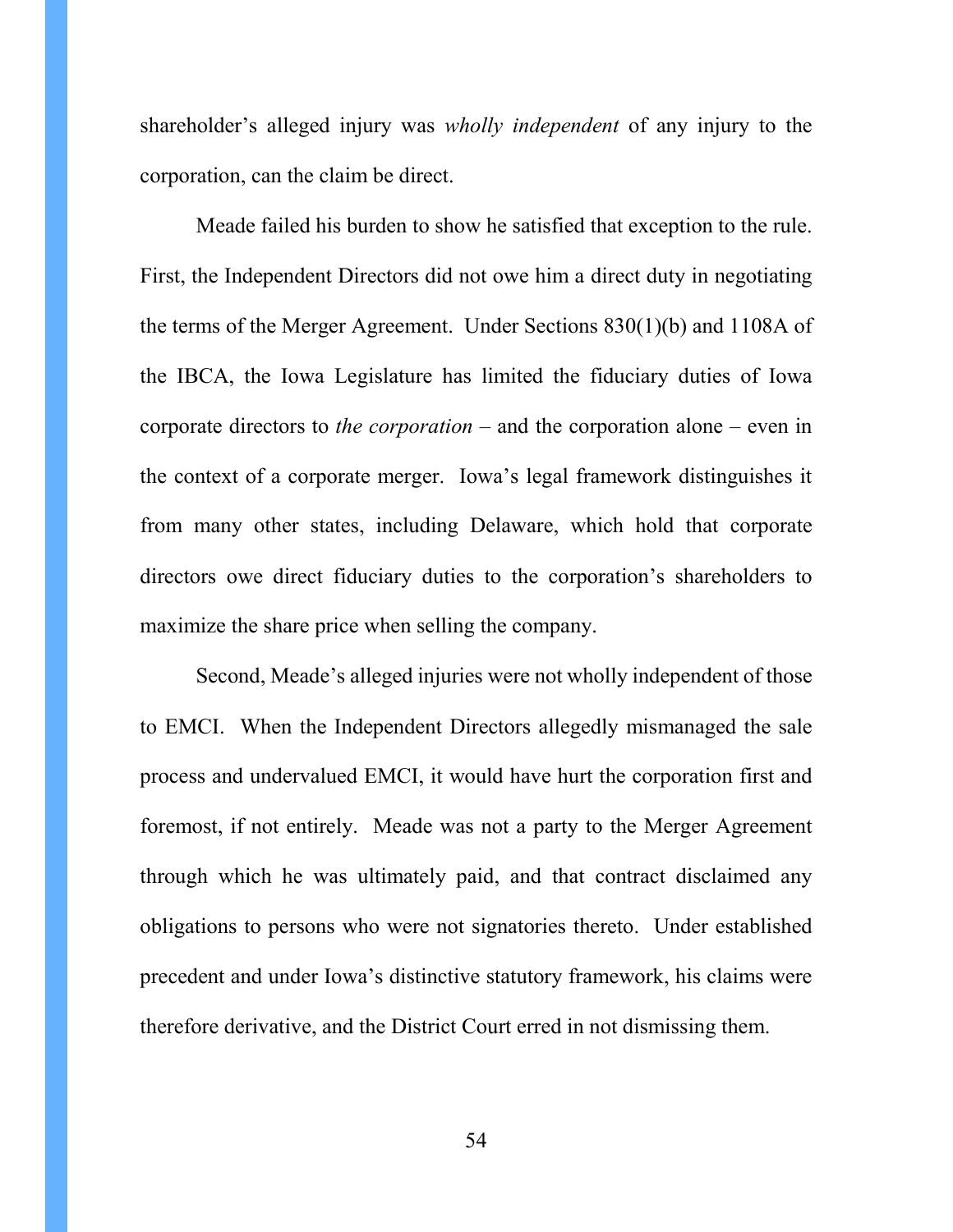## **II. The District Court Erred in Not Dismissing Meade's Claims under the Director Shield Statute.**

### **A. Error Preservation**

The Independent Directors raised Meade's failure to sufficiently plead an exception to the Director Shield Statute in their Motion to Dismiss. App. 045-046. The District Court denied the Independent Director's Motion to Dismiss on this ground. App. 865-872.

### **B. Standard of Review**

### **1. The current standard of review**

The standard of review for a ruling on a motion to dismiss is for correction of errors at law. *Meier*, 641 N.W.2d at 537. The petition's wellpleaded factual allegations are accepted as true, but not its legal conclusions. *Shumate,* 846 N.W.2d at 507.

## **2. The standard of review for a motion to dismiss ruling should be a plausibility standard for claims potentially protected by the Director Shield Statute.**

Under the current notice pleading standard, "the allegations in a petition comply with th[e] fair-notice requirement if the petition informs the defendant of the general nature of the claim and the incident giving rise to it." *Young v. HealthPort Techs., Inc.*, 877 N.W.2d 124, 128 (Iowa 2016).

While the District Court's ruling should be reversed even under the existing dismissal standard, the unique protections against shareholder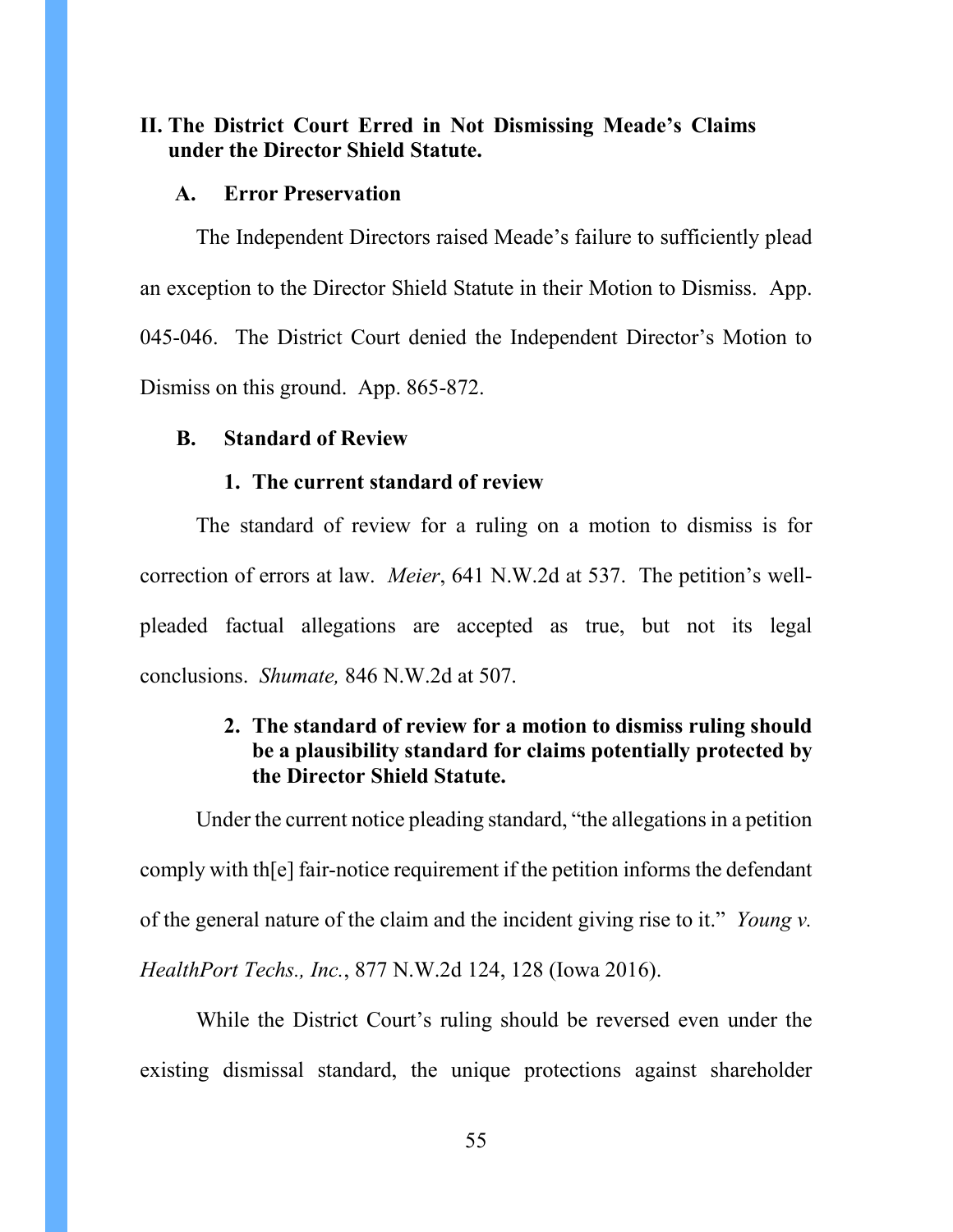lawsuits afforded directors of Iowa corporations under the IBCA compel the adoption of a "plausibility" standard when reviewing shareholder suits seeking monetary damages against corporate directors. As discussed in greater detail below, the Director Shield Statute was intended to provide bright-line rules guiding the duties of directors of corporations incorporated under Iowa law and to provide procedural requirements and safe harbors to shield directors from lawsuits just like this one. Those protections would be undermined if a shareholder plaintiff were only required to generically plead the statutory standards without pleading facts sufficient to plausibly show that he or she is entitled to relief.

Since the mid-1980s, the drafters of the Model Business Corporation Act ("MBCA"), adopted by the Iowa Legislature as the IBCA, made significant changes to the MBCA in response to a growing number of shareholder "strike suits,"<sup>[24](#page-62-0)</sup> the surging cost of D&O insurance coverage, and

 $24$  For many years, "strike suits" challenging the sufficiency of the disclosures in the proxy statement were filed prior to the meeting of the shareholders held to consider a proposed merger. Those suits have fallen out of favor and have been routinely criticized by the courts. As Judge Posner observed in *In re Walgreen Co. S'holder Litig.*, 832 F.3d 718 (7th Cir. 2016):

In merger litigation the terms "strike suit" and "deal litigation" refer disapprovingly to cases in which a large public company announces an agreement that requires shareholder approval to acquire another large company, and a suit, often a class action, is filed on behalf of shareholders of one of the companies for the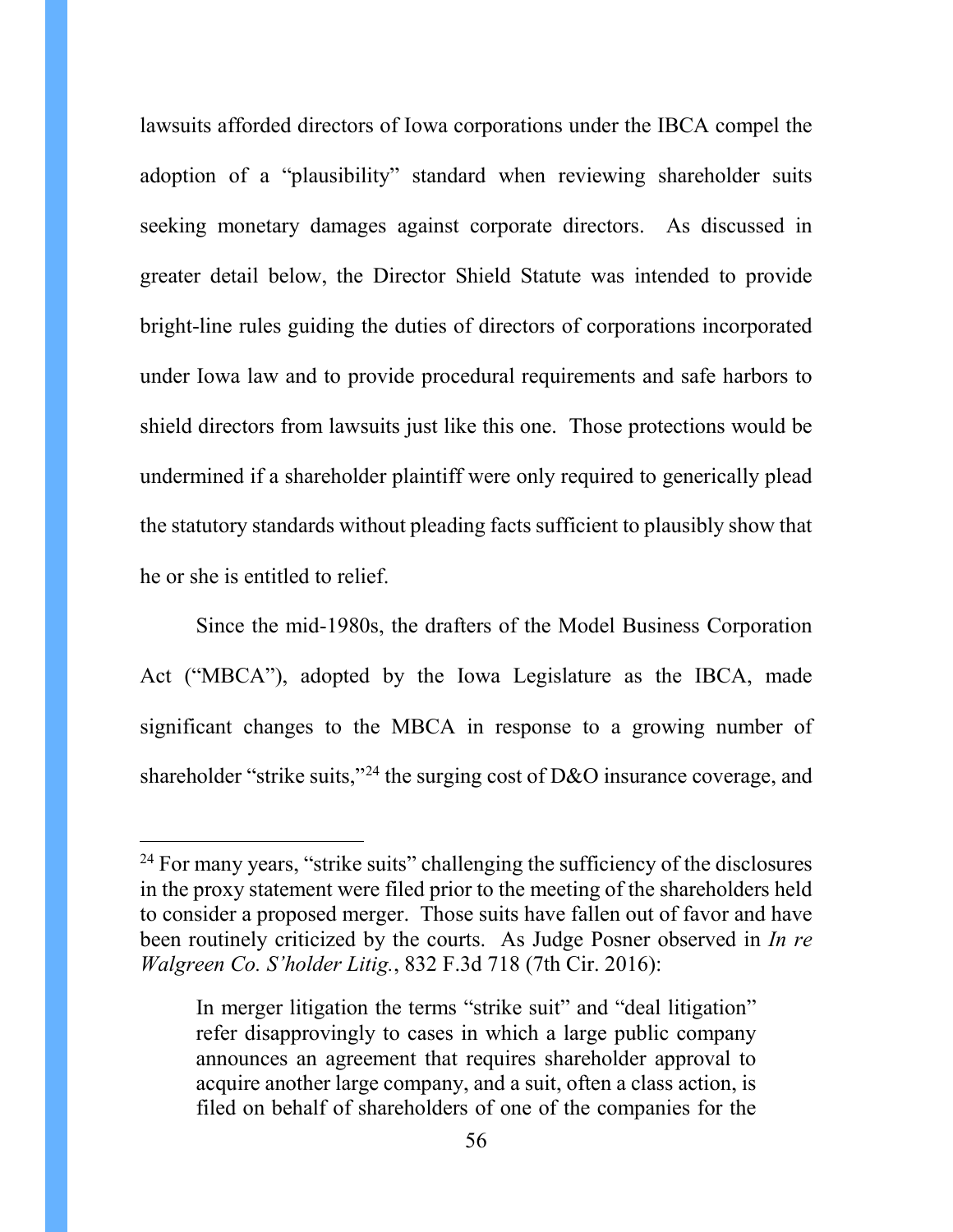resulting difficulty in retaining outside directors on corporate boards. *See*  Committee on Corporate Laws, *Changes in the Revised Model Business Corporation Act-Amendment Pertaining to the Liability of Directors*, 45 Bus. Law. 695, 696 (1990) (*"Committee Article"*). The protections were not only designed to protect directors from personal liability but also to protect them "against the costs, i.e. attorneys' fees and other expenses, of defending themselves against claims based on their managerial acts or omissions." James J. Hanks, Jr. and Larry P. Scriggins, *Protecting Directors and Officers from Liability--the Influence of the Model Business Corporation Act*, 56 Bus. Law. 3, 4 (2000) ("*Protecting Directors"*).

sole purpose of obtaining fees for the plaintiffs' counsel. Often the suit asks primarily or even exclusively for disclosure of details of the proposed transaction that could, in principle at least, affect shareholder approval of the transaction. But almost all such suits are designed to end—and very quickly too—in a settlement in which class counsel receive fees and the shareholders receive additional disclosures concerning the proposed transaction. The disclosures may be largely or even entirely worthless to the shareholders, in which event even a modest award of attorneys' fees (\$370,000 in this case) is excessive and the settlement should therefore be disapproved by the district judge.

 $\overline{a}$ 

<span id="page-56-0"></span>*Id.* at 721. This case represents the next generation of strike suits or deal litigation where the shareholder foregoes a pre-shareholder meeting challenge and bypasses statutory dissenter's rights and an appraisal action to wait until after the merger has been completed to allege the disclosures in the proxy statement were insufficient or the negotiated merger consideration inadequate.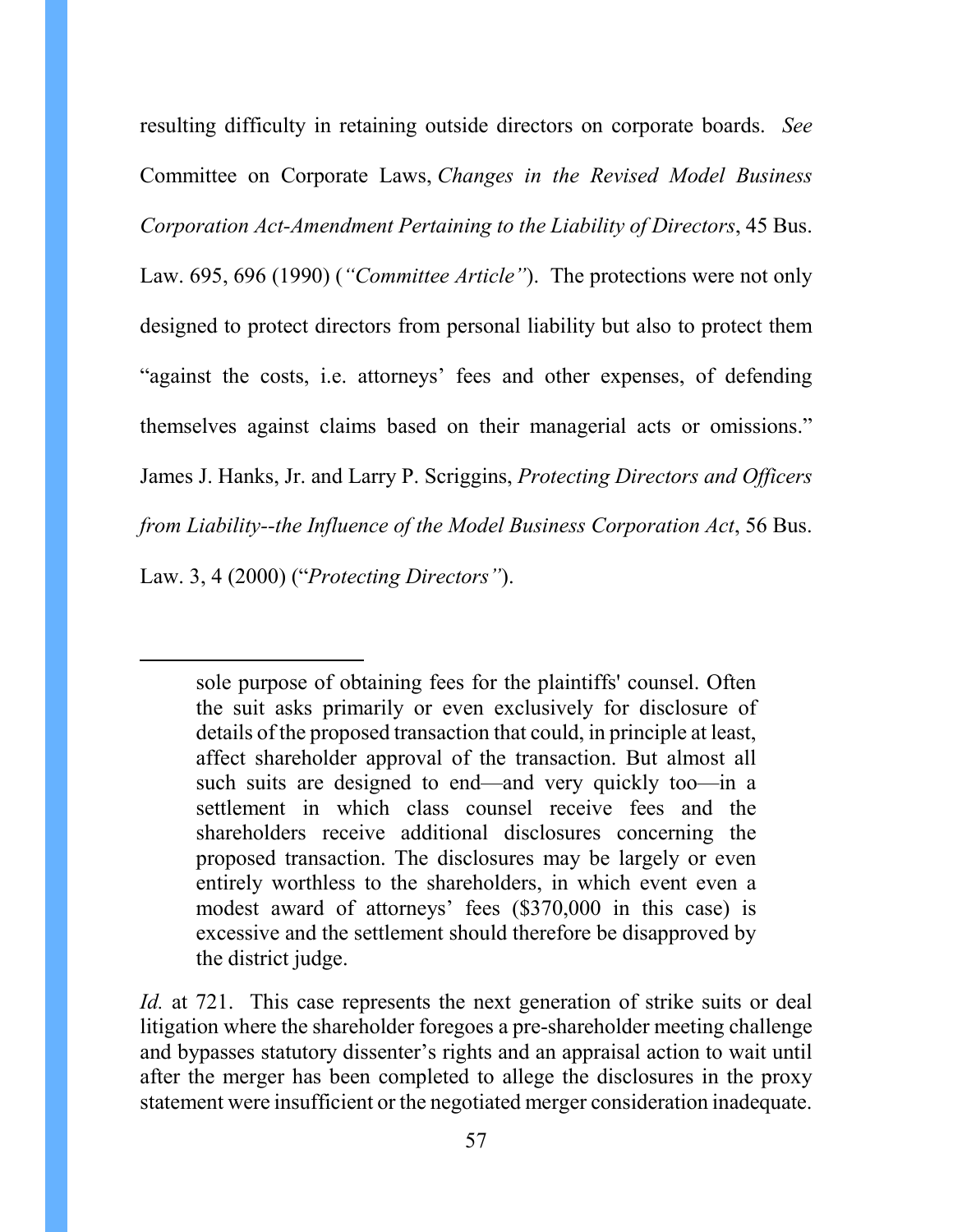Those costs are, indeed, staggering: litigation costs alone for shareholder lawsuits such as this can easily reach several millions of dollars apiece for plaintiffs and defendants alike.<sup>25</sup> Furthermore, the judicial resources involved in overseeing such onerous cases are considerable: a typical post-merger shareholder litigation, for example, may involve hundreds of docket entries involving scores of motions over many years.<sup>[26](#page-64-1)</sup>

The Director Shield Statute was one of a number of changes to the MBCA and the IBCA as part of this overhaul, designed so that *a corporation's* 

<span id="page-57-0"></span><sup>25</sup> *See, e.g.*, Chubb, *From Nuisance to Menace: The Rising Tide of Securities Class Action Litigation*, (June 2019) (*available at* https://www.chubb.com/content/dam/chubb-sites/chubb-com/us-en/aboutchubb/sca-litigation/documents/pdf/from-nuisance-to-menace--the-risingtide-of-scas-ws.pdf) at 4-5 (costs to defend merger-related shareholder suits averaged \$3.8 million). The costs incurred by class shareholders' lead counsel like Meade's counsel here often exceed many millions of dollars as well. *See, e.g.,* Order, *In Re American Cap., Ltd. S'holder Litig.*, Case No. 422598-V (Md. Cir. Ct., Mont. Cty., Feb. 22, 2018), (order awarding attorneys' fees and expenses of  $$5,895,270.03)$ (http://casesearch.courts.state.md.us/casesearch/inquiryByCaseNum.jis – Case Number 422598-V, Docket No. 190).

<sup>26</sup> *Id. See also, e.g., In re Parametric Sound Corp. S'holders Litig.*, Case No. A-13-686890-B (Nev. 8th Jud. Dist., Clark Cty., filed Aug. 13, 2013) (456 docket entries over almost 7 years of litigation) (https://www.clarkcountycourts.us/Portal/Home/WorkspaceMode?p=0); *Odinotski v. Vazales, et al.*, Case No. 37-2015-00009254-CU-SL-CTL (Cal. Super. Ct., San Diego Cty., filed Mar. 18, 2015) (352 docket entries over almost 4 years) (https://roa.sdcourt.ca.gov/roa/faces/CaseSearch.xhtml).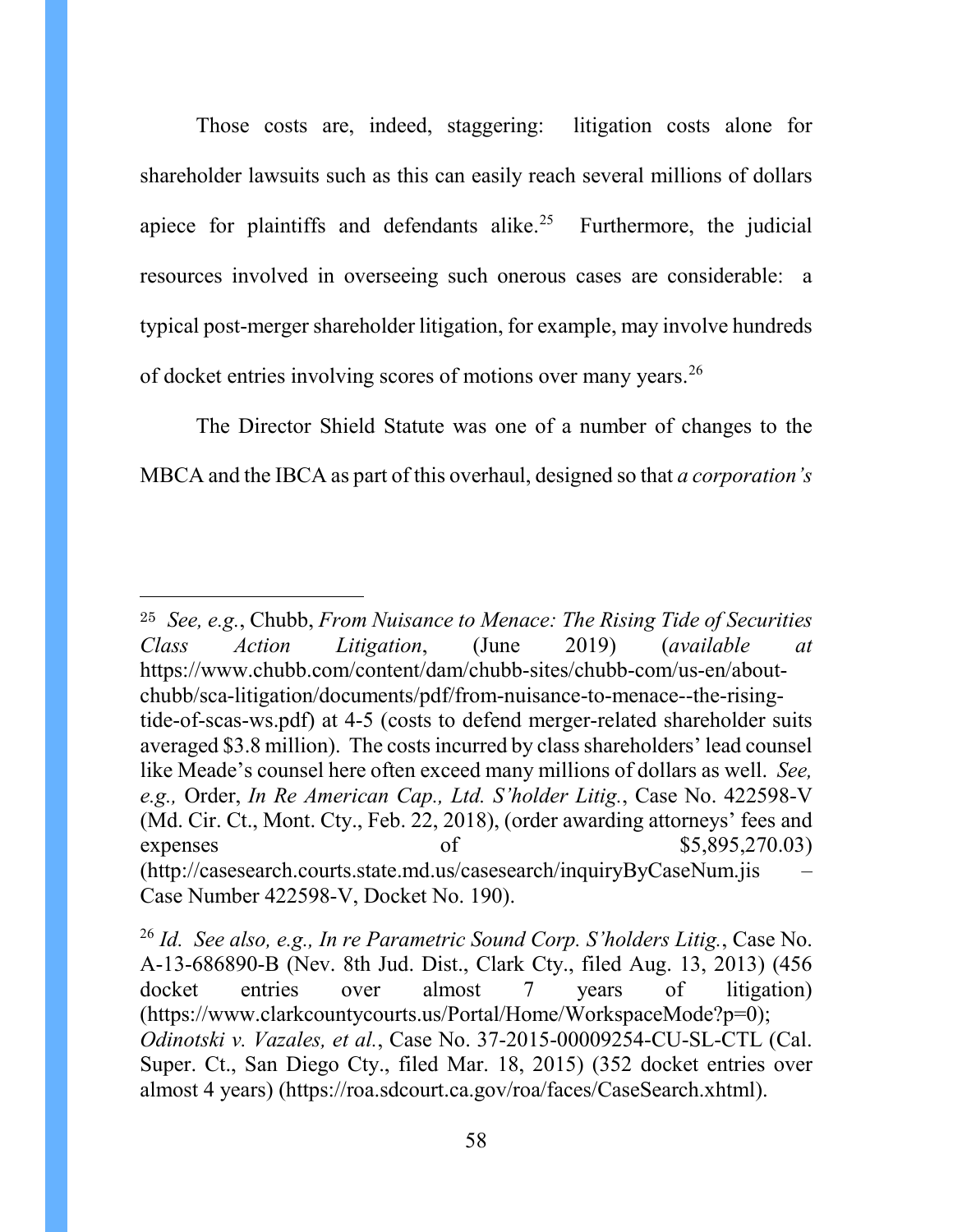*adoption of a Director Shield would enable its directors to achieve early dismissal of shareholder claims at the motion to dismiss stage*.

The drafters of the MBCA also contemplated that failure to plead the unavailability of the Director Shield would result in dismissal at the motion to dismiss stage. The Official Comment to MBCA Section 8.31(a), which establishes the statutory framework for the imposition of director liability under the MBCA, states that if the prerequisites of the section have not been met,

[T]here is no need to consider further the application of section 8.31's standards of liability. In that event, the court would presumably grant the defendant director's *motion for dismissal* or summary judgment (or the equivalent) and the proceeding would be ended. … Absent [a challenge to the availability of a Director Shield], the relevant shelter provision is self-executing and the individual director's exoneration from liability is automatic.

<span id="page-58-0"></span>MBCA, § 8.31, off. cmt. 1.A. (2017) (emphasis added). As one commentator

has observed,

[T]he usefulness of director protection statutes turns in large measure on the ability of directors to rely on charter provisions adopted in accordance with these statutes in the context of motions to dismiss filed at the outset of litigation and before discovery. Requiring directors to defend such litigation beyond the motion to dismiss stage eviscerates the protection provided by director protection statutes and thus undermines the policy behind the statutes.

Stephen A. Radin, *Director Protection Statutes After Malpiede and Emerald*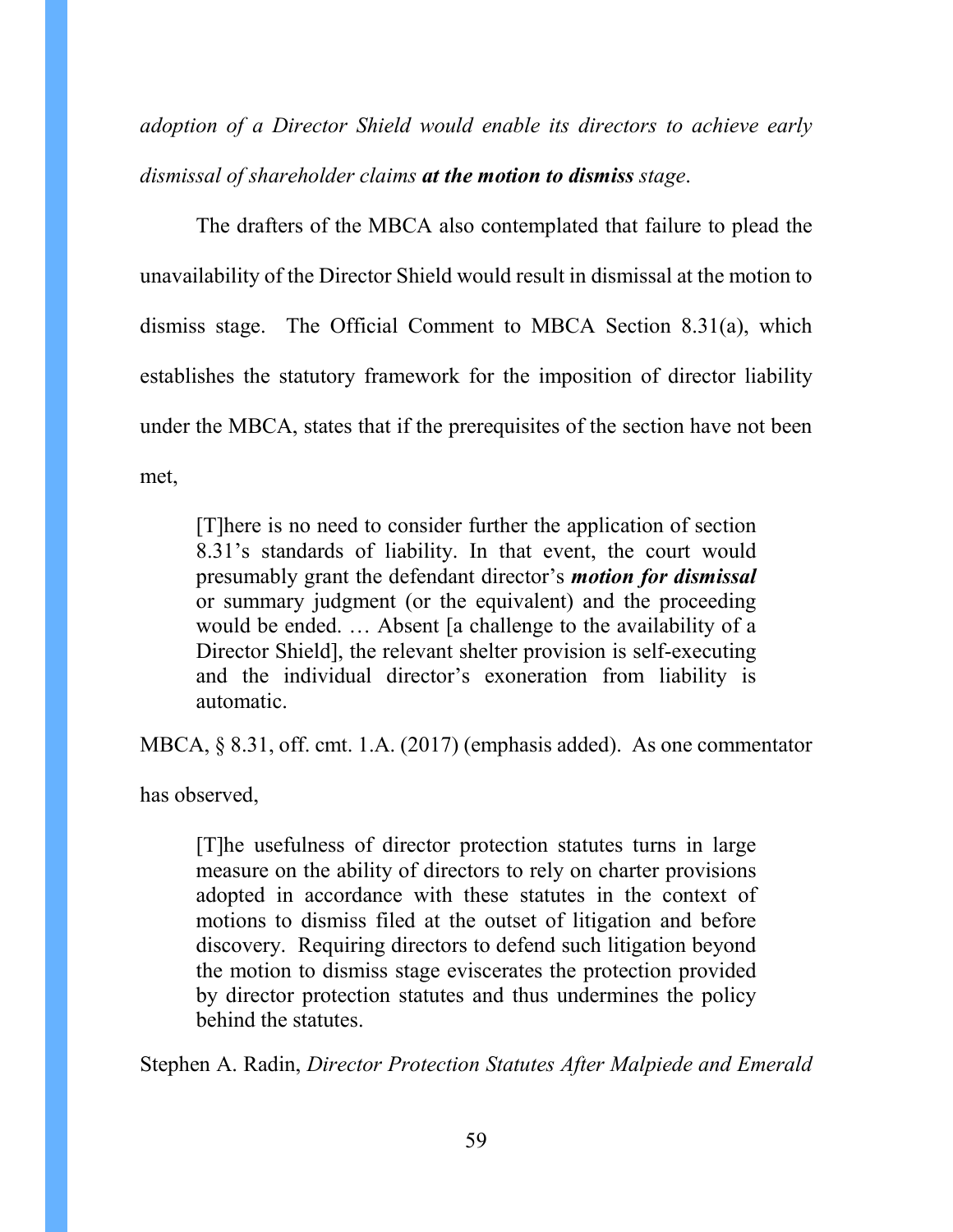*Partners*, Insights, Vol. 16, No. 2, 10, 14 (February 2002); *cf. Gagliardi v. TriFoods Int'l, Inc.,* 683 A.2d 1049, 1054 (Del. Ch. 1996) ("It is rational and good policy for the law to filter [derivative cases] at an early stage more finely than the Rule 12(b)(6) test permits."). As such, other courts have adopted a plausibility standard in reviewing petitions alleging an exception to a director shield statute. *See Data Key Partners v. Permira Advisers LLC*, 849 N.W.2d 693, 696 (Wis. 2014) (holding, under a similar statute, that "a party challenging the decision of a director must plead facts sufficient to plausibly show that he or she is entitled to relief, *i.e*., facts that show the director's actions constitute [an exception to the director shield statute].").

While the Independent Directors acknowledge the Court has declined to adopt a plausibility standard in other cases,  $27$  the unique protections against shareholder lawsuits afforded directors of Iowa corporations under the IBCA compel the adoption of a plausibility standard here, when reviewing shareholder suits seeking monetary damages against corporate directors. Accordingly, the Independent Directors urge this Court to do so, and to thereby carry out the public policy underlying the Director Shield protections.

<sup>27</sup> *See Hawkeye Foodservice Distrib., Inc. v. Iowa Educators Corp.,* 812 N.W.2d 600, 607-08 (Iowa 2012).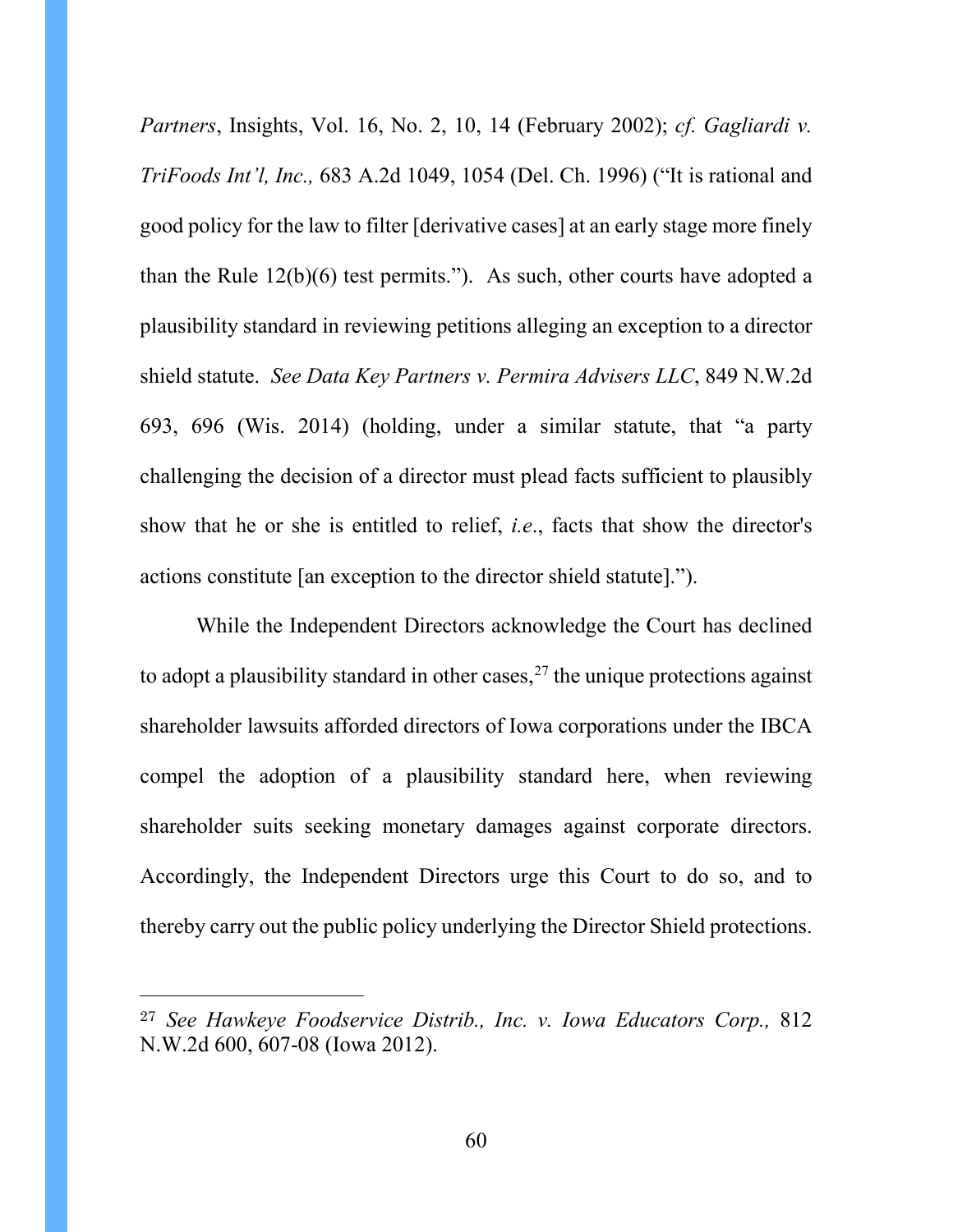### **C. The Evolution of Director Shield Statute Protection**

The Delaware Supreme Court's decision in *Smith v. Van Gorkom*, 488

A.2d 858 (Del. 1985), sent "shock waves" through the corporate world. As

Professor Matthew Doré observed,

The Delaware Supreme Court's famous, or infamous, decision in *Smith v. Van Gorkom*, which withheld business judgment rule protection and imposed liability on the board of directors of a prominent national corporation, sent shock waves through the American business community in the mid-1980s. The decision prompted resignations on the part of some directors and caused others to decline service as directors. Moreover, the decision came at a time when premiums for director and officer (D & O) insurance had become dramatically more expensive. The threat of liability for persons serving on corporate boards suddenly appeared very real.

*Business Organizations*, 6 Ia. Prac. § 28:14. In response, several states, including Delaware, amended their corporate codes to include provisions limiting the personal liability of directors for certain monetary claims. *Id.*  These provisions, known as "charter-option" or "Director Shield" statutes, enabled corporations to include provisions in their articles of incorporation that would limit or eliminate the personal liability of directors for decisions made in managing the corporation.

Iowa followed this trend in 1987 with its own statute modeled on the flagship Delaware statute. The original IBCA provision contemplated the following Director Shield provision in the articles of incorporation: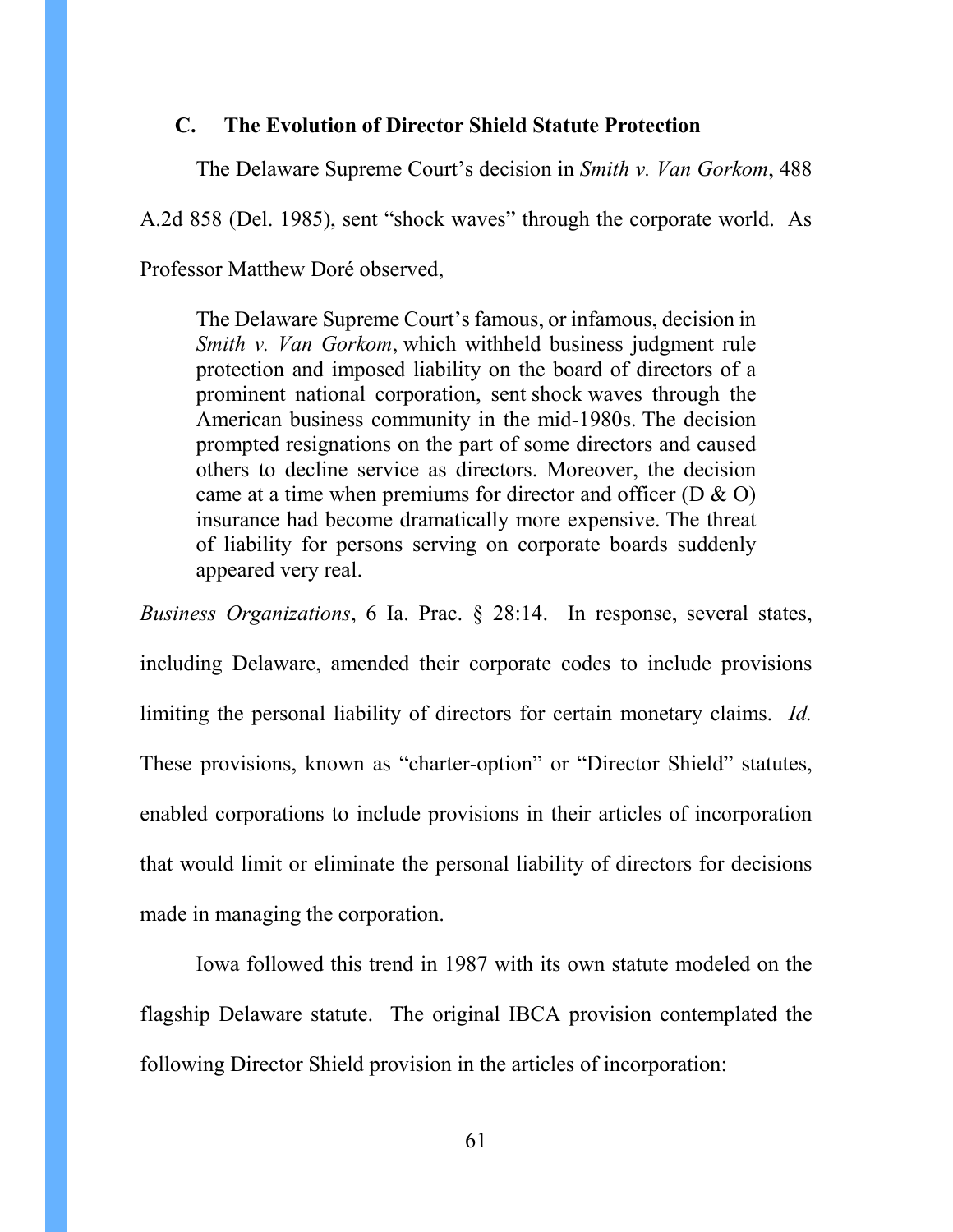A provision which eliminates or limits the personal liability of a director to the corporation or its shareholders for monetary damages for breach of fiduciary duty as director, provided that the provision shall not eliminate or limit the liability of a director for a breach of the director's duty of loyalty to the corporation or its shareholders, for acts or omissions not in good faith or which involve the intentional misconduct or knowing violation of the law, for a transaction from which the director derives an improper personal benefit, or under section 496A.44. A provision shall not eliminate or limit the liability of a director for an act or omission occurring prior to the date when the provision in the articles of incorporation becomes effective.

1987 Iowa Acts ch. 212, § 5.

 $\overline{a}$ 

The statutory references to ambiguous concepts of "duty of loyalty" and

"good faith," however, provided fertile ground for shareholder litigation and

soon proved unsatisfactory. *Committee Article*, 45 Bus. Law. at 696-98. In

response to these concerns, the Committee on Corporate Laws developed a

series of refinements to eliminate that ambiguity: $^{28}$  $^{28}$  $^{28}$ 

Reflecting the Committee's concern over the potential breadth

MBCA, § 2.02(b) (1990) (emphasis supplied).

<sup>28</sup> For example, one of the first attempts to make the Director Shield less ambiguous contemplated:

<sup>(7)</sup> a provision eliminating or limiting the liability of a director to the corporation or its shareholders for money damages for any action taken, or any failure to take any action, as a director, except liability for (i) the amount of a financial benefit received by a director to which the director is not entitled; *(ii) an intentional infliction of harm on the corporation or the shareholders*; (iii) a violation of section 8.32; or (iv) an intentional violation of criminal law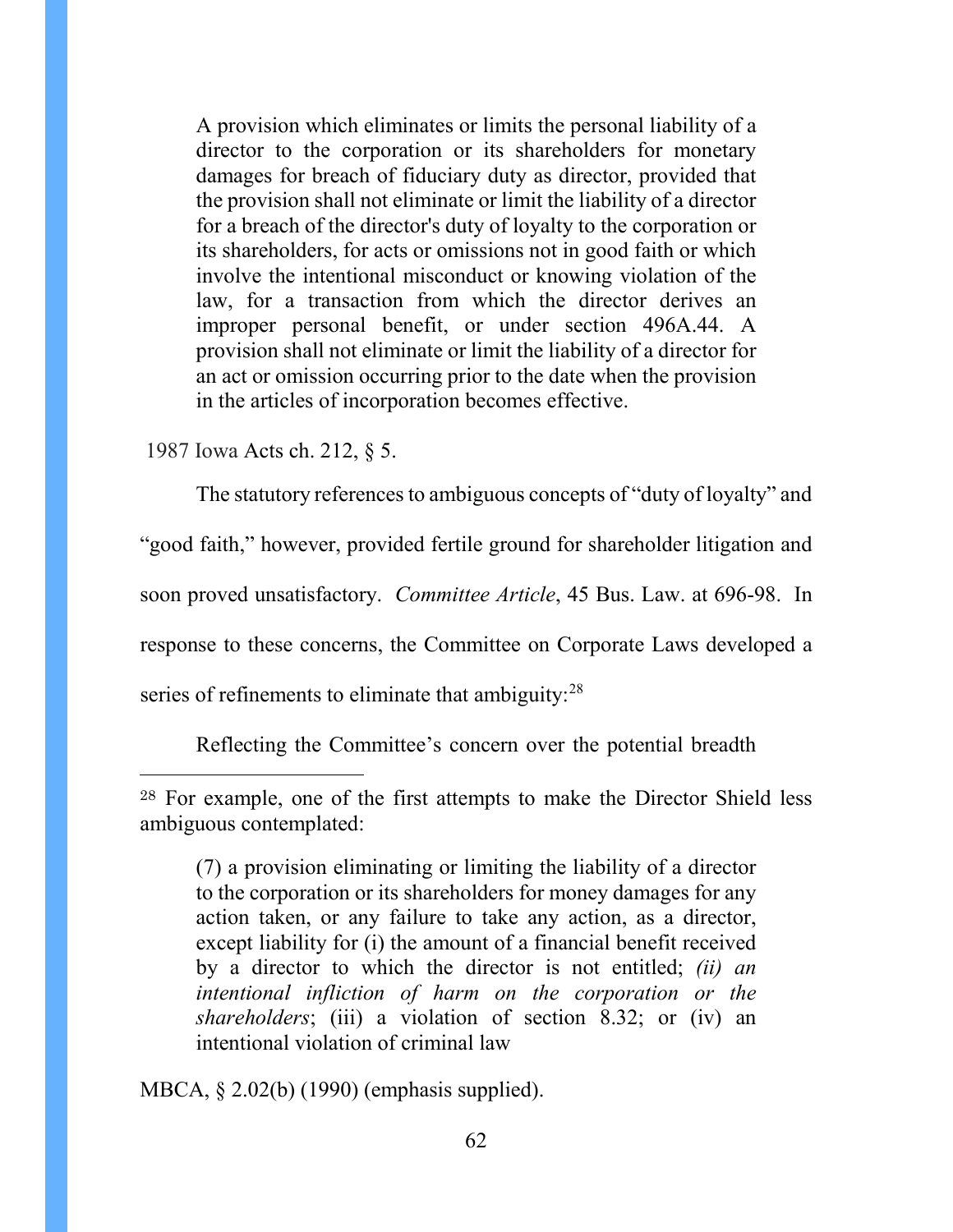and vagueness of the Delaware exceptions, the four exceptions to section 2.02(b)(4) are fewer and narrower than the exceptions to the Delaware statute: receipt of a financial benefit to which the director is not entitled, intentional infliction of harm on the corporation or the shareholders, payment of an lawful distribution, and intentional violation of criminal law.

*Protecting Directors,* 56 Bus. Law. at 26. In particular, the MBCA's "exclusion for 'intentional infliction of harm on the corporation or its shareholders' draws a much firmer state-of-mind liability line than 'good faith' or 'duty of loyalty' [under Delaware's statute] for those cases in which directors should be open to compensatory damages even though they have not necessarily derived an immediate financial benefit themselves." Bryn R. Vaaler, *2.02(b)(4) or Not 2.02(b)(4): That Is the Question*, 74 Law & Contemp. Probs. 79, 91 (2011).

In 2002, the Iowa Legislature adopted the narrower MBCA version of the Director Shield Statute. Iowa's statute now provides:

2. The articles of incorporation may set forth any or all of the following:

\* \* \*

<span id="page-62-0"></span> $(d)(1)$  A provision eliminating or limiting the liability of a director to the corporation or its shareholders for money damages for any action taken, or any failure to take any action, as a director, except liability for any of the following:

(a) The amount of a financial benefit received by a director to which the director is not entitled.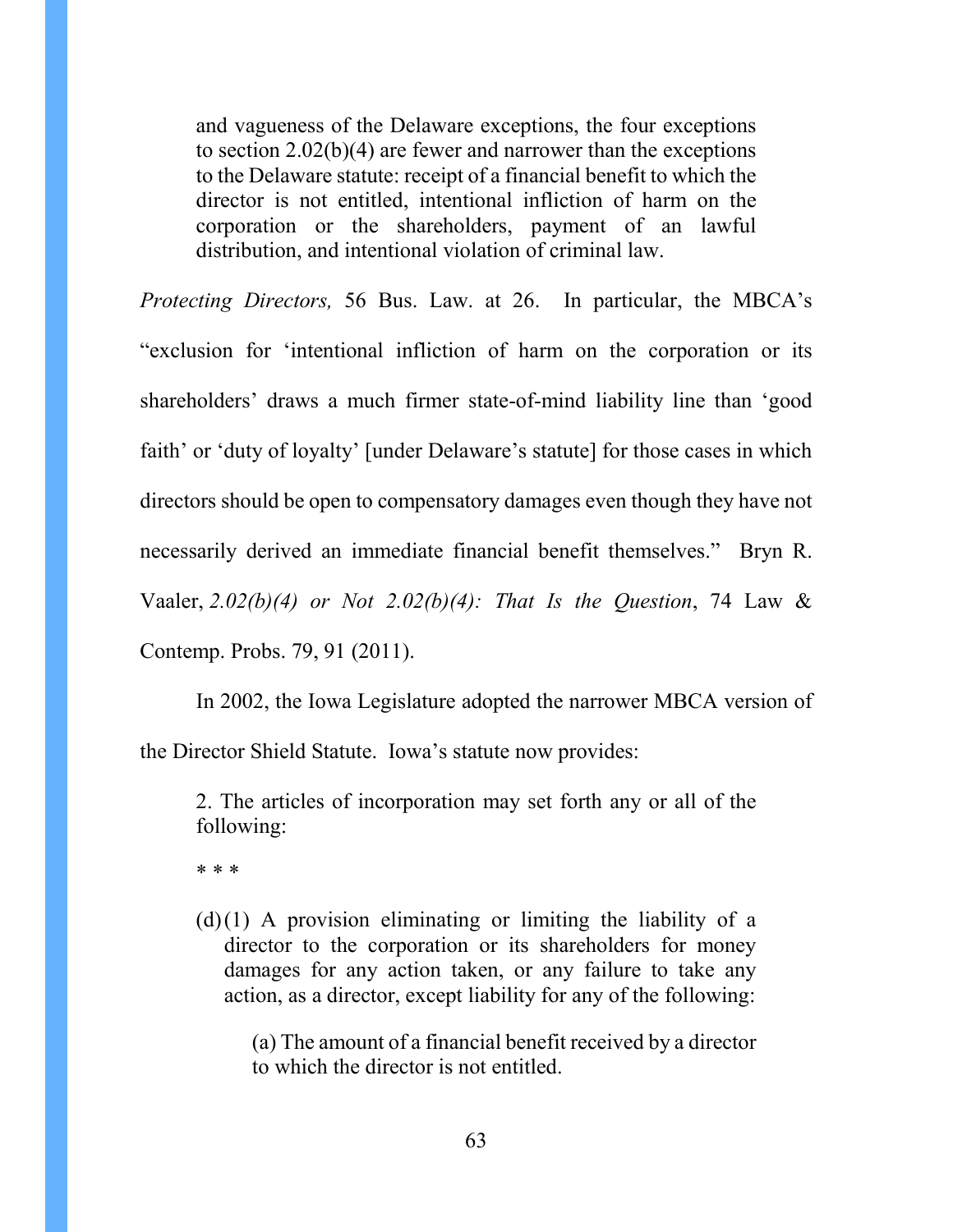(b) An intentional infliction of harm on the corporation or the shareholders.

- (c) A violation of section 490.833.
- (d) An intentional violation of criminal law.

Iowa Code § 490.202(2)(d)(1). As Professor Doré has observed, the section "tightens the exception language to eliminate much of [the ambiguity created by Delaware's good faith and duty of loyalty exceptions]." *Business Organizations*, 6 Ia. Prac. § 28:14.

# **D. To Overcome the Director Shield Statute, a Shareholder Must Affirmatively Plead Facts Supporting a Specific Intent by the Director to Harm the Corporation.**

It is undisputed that EMCI's articles of incorporation included a Director Shield provision eliminating the liability of its directors for monetary damages under Section 490.202(2)(d)(1); and that Meade did not affirmatively plead the inapplicability of the Director Shield. App. 870. Nonetheless, the District Court denied the Independent Directors' Motion to Dismiss on grounds that (1) Meade was not required to *affirmatively* plead that the Director Shield did not apply here, and (2) Meade's allegations that the Independent Directors "intentionally failed to act in the face of a known duty to act, demonstrating a conscious disregard for their duties," satisfied the exception to the statute. App. 871. In so doing, the District Court misinterpreted the pleading standards imposed by Section 490.831, and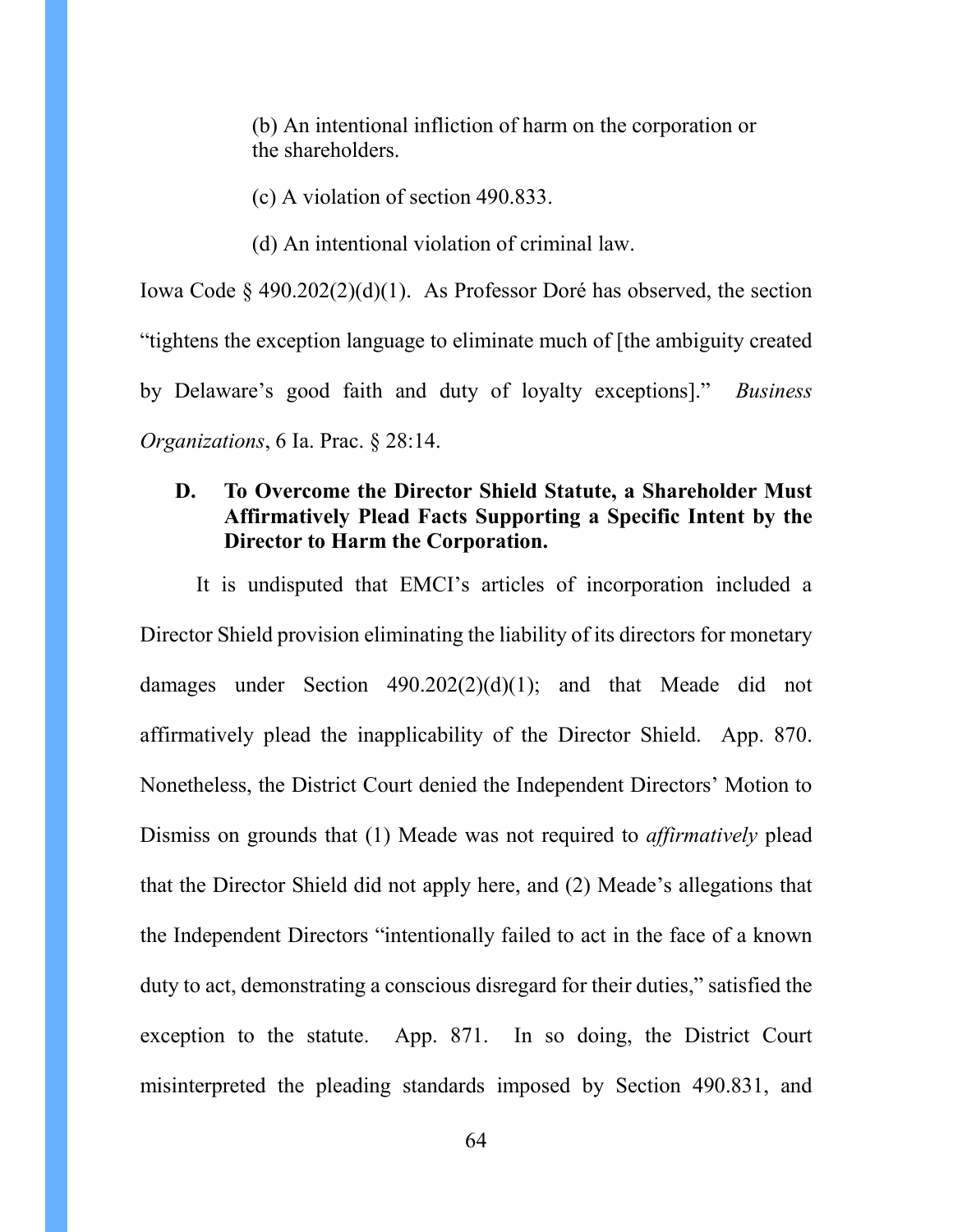applied an incorrect legal standard for the exception to the Director Shield Statute.

The burden of pleading and proving an issue are inseparable. *In re Estate of Kneebs*, 70 N.W.2d 539, 542 (Iowa 1955). Section 831 of the IBCA incorporates the Director Shield protections into the director liability framework of the IBCA by providing that a director "shall not be liable" unless a claimant "establishes" that "no defense interposed by the director" under the Director Shield Statute "precludes liability." *Id.,*   $\S$  490.831(1)(a)(1)(a). The statute further places the burden of establishing that the Director Shield does not apply on "the party asserting liability." *Id.*, § 490.831(1).

<span id="page-64-0"></span>Accordingly, Meade had the burden to plead an exception to the Director Shield to be able to even proceed with his lawsuit; and the District Court erred by not holding that his failure to do so was fatal to his claim.

## **E. The District Court Applied the Wrong Standard to Meade's Allegations About a Director Shield Exception.**

<span id="page-64-1"></span>The District Court also erred in concluding that Meade's allegations satisfied the "intentional infliction of harm" exception to the Director Shield by alleging that the Independent Directors "intentionally failed to act in the face of a known duty to act, demonstrating a conscious disregard for their duties." App. 871 (emphasis omitted). In so doing, Meade (and the District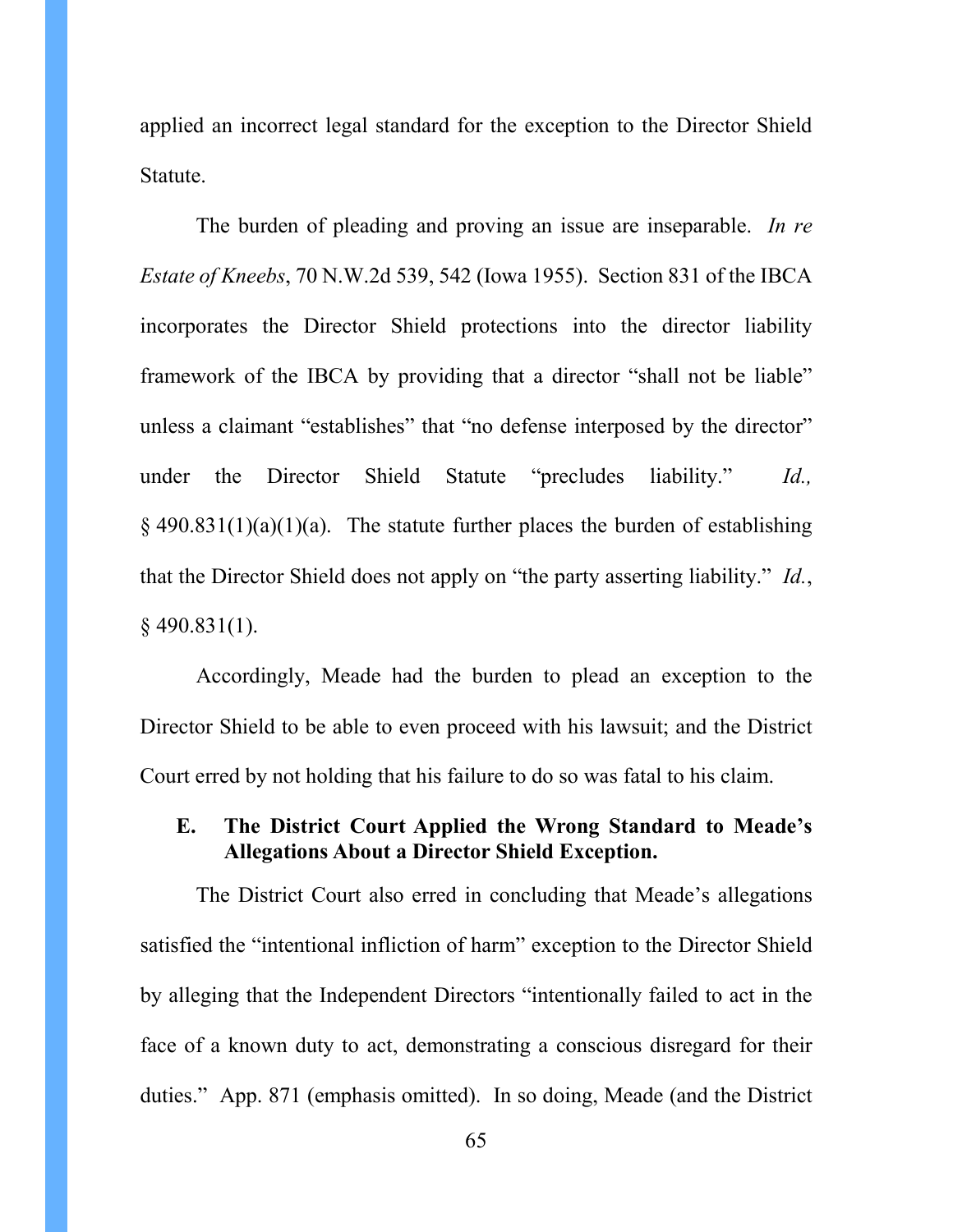Court) merely parroted the director liability language from Delaware cases like*, e.g., Lyondell Chem. Co. v. Ryan*, 970 A.2d 235, 243 (Del. 2009). However, the Iowa Legislature's adoption of the term "intentional infliction of harm" was intended to set a much higher standard than the "conscious disregard for their duties" language adopted in Delaware and some other director shield statutes. Specifically, the IBCA requires *a specific intent to harm the corporation or its shareholders.*

The *Lyondell* court itself explained the difference in the standards as

follows:

[A]t least three different categories of fiduciary behavior are candidates for the "bad faith" pejorative label. The first category involves so-called "subjective bad faith," that is, fiduciary conduct motivated by an actual intent to do harm. … [S]uch conduct constitutes classic, quintessential bad faith. …

The second category of conduct, which is at the opposite end of the spectrum, involves lack of due care—that is, fiduciary action taken solely by reason of gross negligence and without any malevolent intent. ... [W]e address the issue of whether gross negligence (including failure to inform one's self of available material facts), without more, can also constitute bad faith. The answer is clearly no. …

[T]he third category of fiduciary conduct [*i.e.,* an "intentional dereliction of duty, a conscious disregard for one's responsibilities"] falls in between the first two categories. … The question is whether such misconduct is properly treated as a nonexculpable, nonindemnifiable violation of the fiduciary duty to act in good faith. In our view, it must be …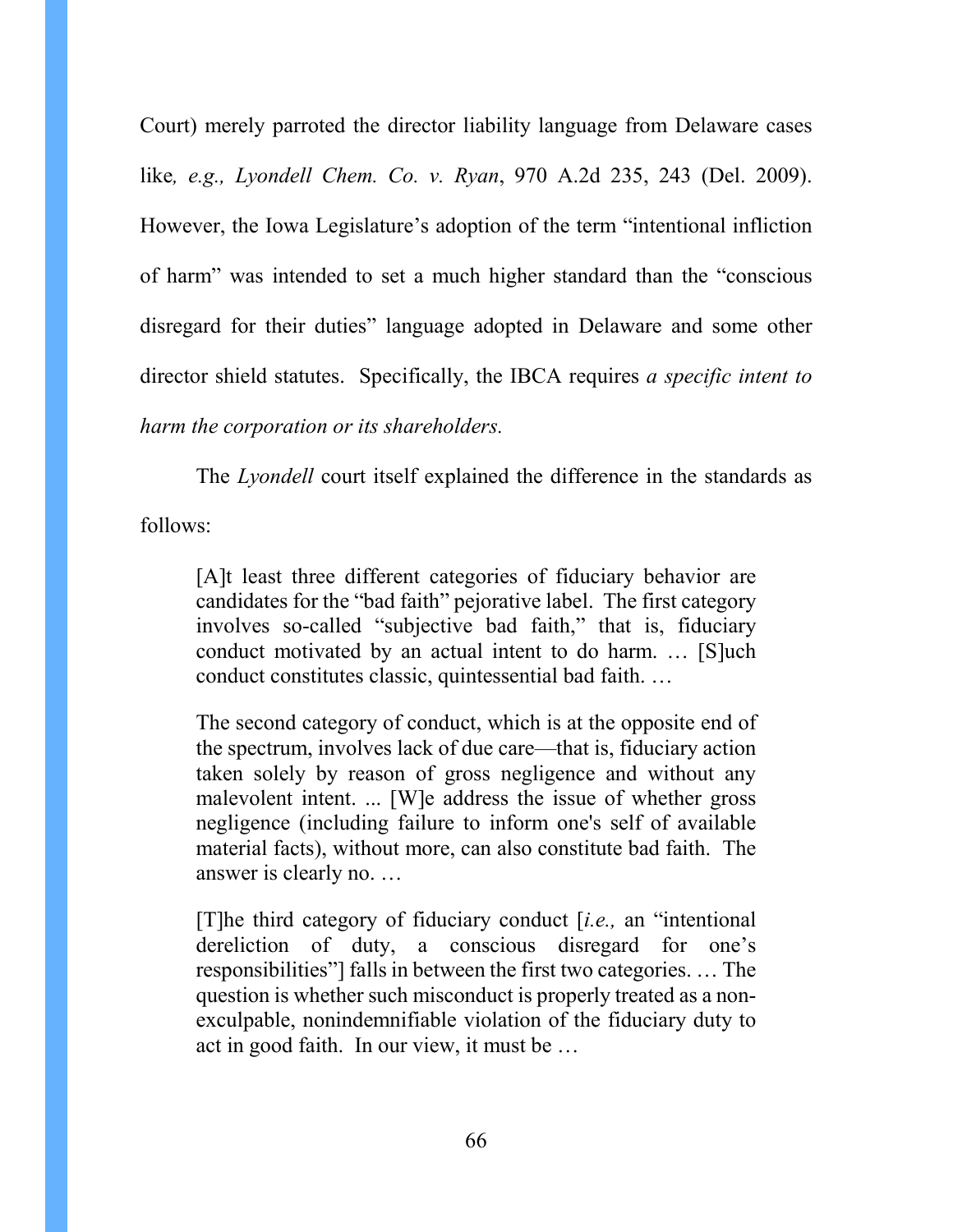*Id.*, 970 A.2d at 240 (quoting *In re Walt Disney Co. Deriv. Litig.*, 906 A.2d 27, 64-66 (Del. 2006)). The "subjective bad faith" standard identified by the Delaware court is the equivalent of the "intentional infliction of harm" standard under the IBCA version of the director shield and is a more malevolent level of conduct that the mere "conscious disregard of duty" alleged by Meade.

The narrowness of the "intentional infliction of harm" exception to the Director Shield Statute was further highlighted by the drafters of the MBCA:

#### *Intentional Infliction of Harm*

There may be situations in which a director intentionally causes harm to the corporation even though the director does not receive any improper benefit. *The use of the word "intentional," rather than a less precise term such as "knowing," is meant to refer to the specific intent to perform, or fail to perform, the acts with actual knowledge that the director's action, or failure to act, will cause harm*, rather than a general intent to perform the acts which cause the harm.

MBCA § 2.02, off. cmt. 3.E (2017) (emphasis added).

The Nevada Supreme Court recently addressed similar language<sup>[29](#page-74-0)</sup> in

the context of an exculpatory statute limiting the liability of corporate

<sup>&</sup>lt;sup>29</sup> The Nevada statute provides that a director is not individually liable to the corporation or its shareholders for any damages as a result of any act or failure to act constituting a breach of fiduciary duty unless "such breach involved intentional misconduct, fraud or a knowing violation of the law." N.R.S. § 78.138(7)(b)(2).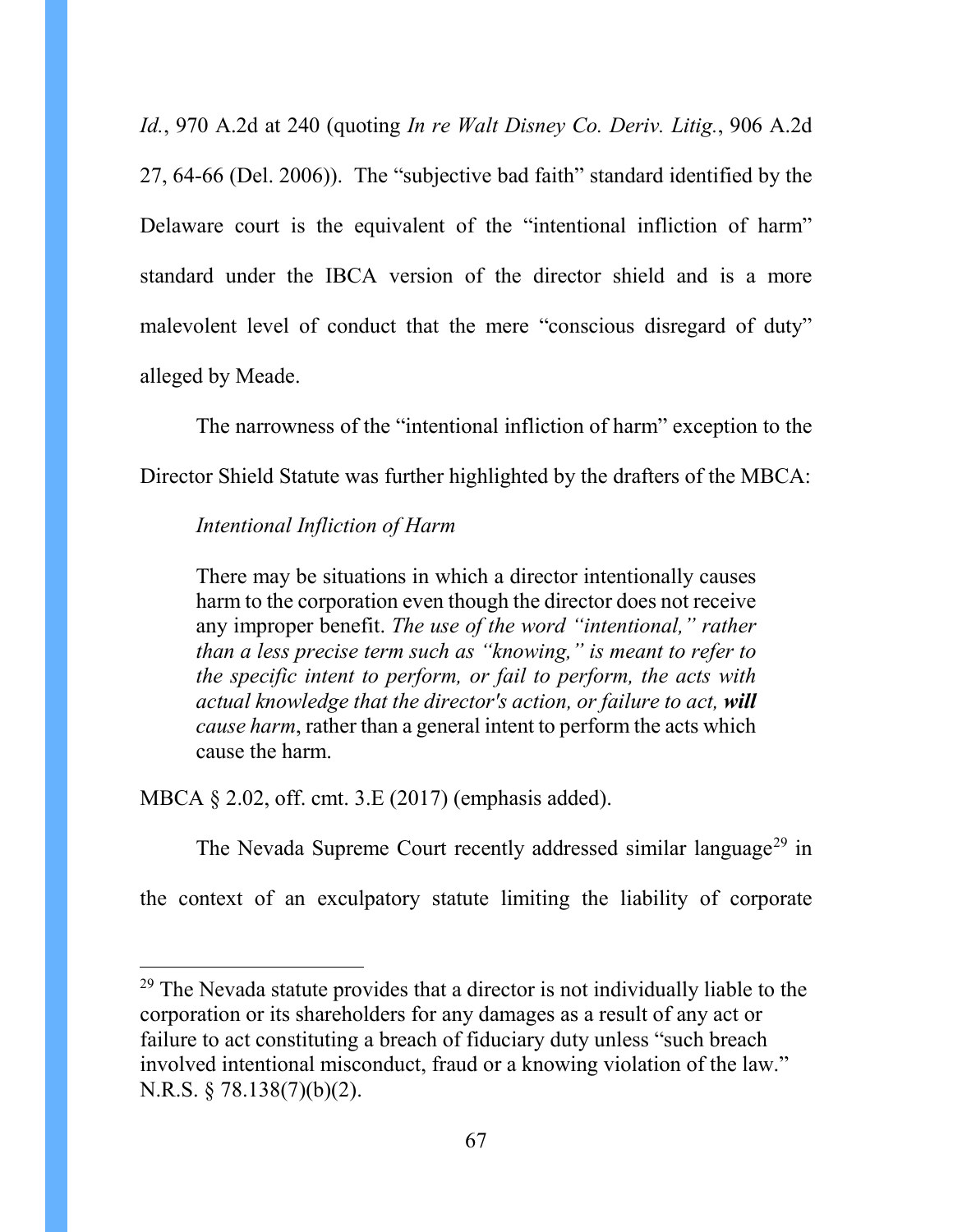directors in *Chur v. The Eighth Judicial District Court*, 458 P.3d 336 (Nev. 2020). The Nevada Supreme Court held that a shareholder plaintiff must establish directors *knew* their actions were *wrongful*, rather than merely knowing what their actions *were*:

[U]nder the narrower interpretations of *intentional* and *knowing* that do not require knowledge of wrongfulness, a director would not be protected so long as the director knew what his or her actions were—such as signing a document with knowledge of its contents. But that state of mind would be present for virtually any conduct that could lead to the director's liability to the corporation or its stockholders or creditors. The exculpatory statute would be an empty gesture. To give the statute a realistic function, it must protect more than just directors (if any) who did not know what their actions were; it should protect directors who knew what they did but not that it was wrong.

*Id.* at 341-42 (quoting *In re ZAGG Inc. S'holder Derivative Action,* 826 F.3d 1222, 1233 (10th Cir. 2016)).

<span id="page-67-0"></span>Under these standards, Meade's allegation that the Independent Directors "consciously disregarded" their duties was not sufficient. Meade was required to plead that the Independent Directors had *actual knowledge* their conduct would cause harm and *a specific intent* to cause that harm – *i.e.,* the "classic, quintessential bad faith" cited by *Lyondell* as the highest level of director culpability. The District Court simply applied the wrong standard in determining that Meade had sufficiently pled an exception to the Director Shield contained in EMCI's Articles of Incorporation.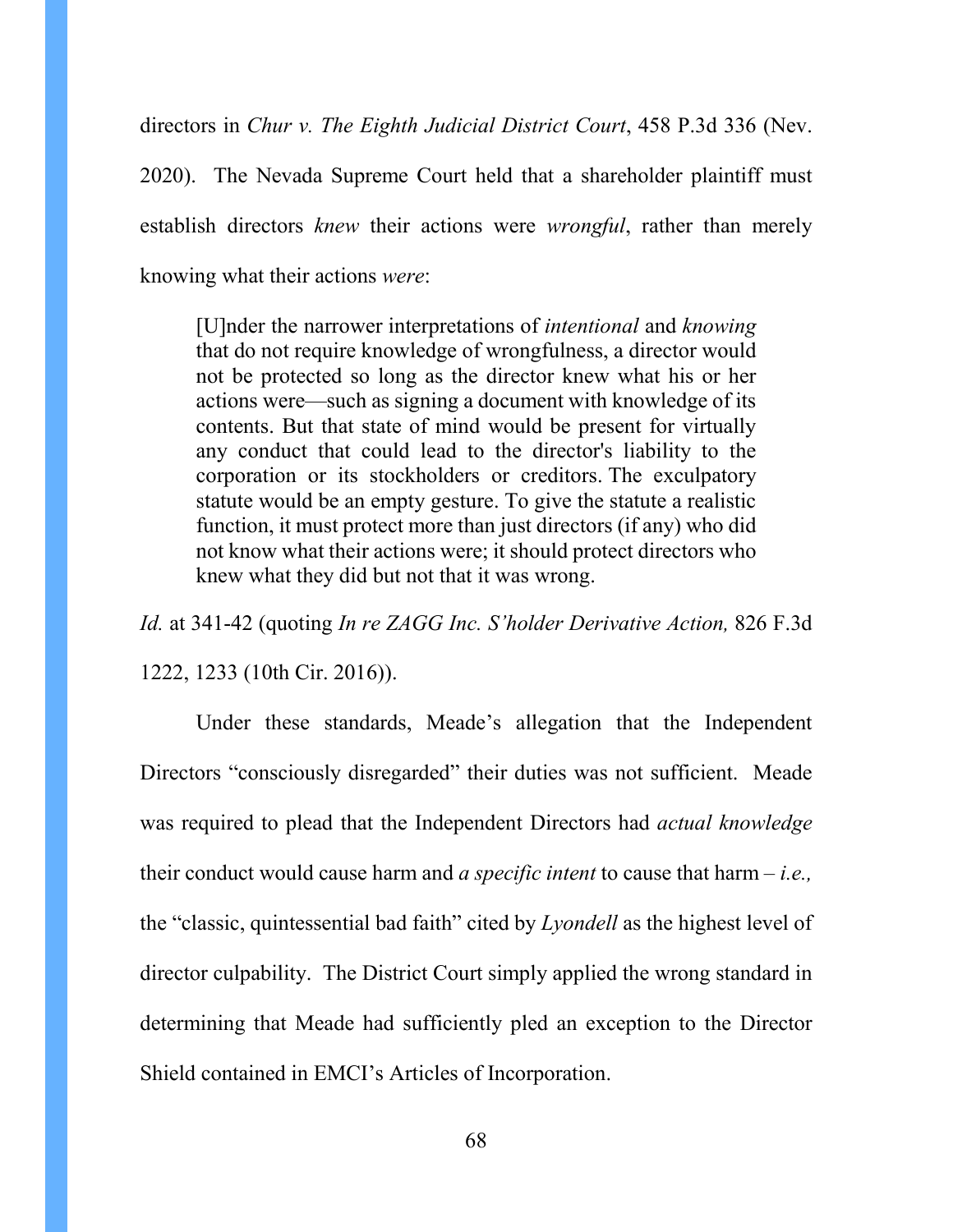The District Court further erred in concluding that the facts alleged by Meade satisfied this standard. Indeed, the facts alleged by Meade establish the contrary. The decision of EMCC to offer to purchase the publicly-traded stock of EMCI it did not already own was made unilaterally by EMCC, not by EMCI. Upon receipt of that offer, EMCI's Board adopted the *MFW*  framework – requiring, *inter alia*, approval of the Transaction by both a special committee of independent directors and by a "majority of the minority" shareholders – to eliminate the influence of EMCI's majority shareholder. As part of that process, EMCI's Board immediately authorized the formation of the Special Committee composed of the Independent Directors, which was advised by highly-experienced legal counsel (Willkie Farr) and financial advisors (Sandler). Over the next six months, the Special Committee (assisted by its counsel and its financial advisor) negotiated with EMCC, forcing a purchase price 20% higher than EMCC's initial offer. The parties also negotiated a 42-page Merger Agreement which included a nonwaivable "majority of the minority" shareholder approval condition and also other EMCI-friendly terms, such as the absence of a termination fee or a financing condition; the inclusion of limited representations and warranties from EMCI; and a provision that the Special Committee could change its recommendation in support of the Transaction if a better offer emerged.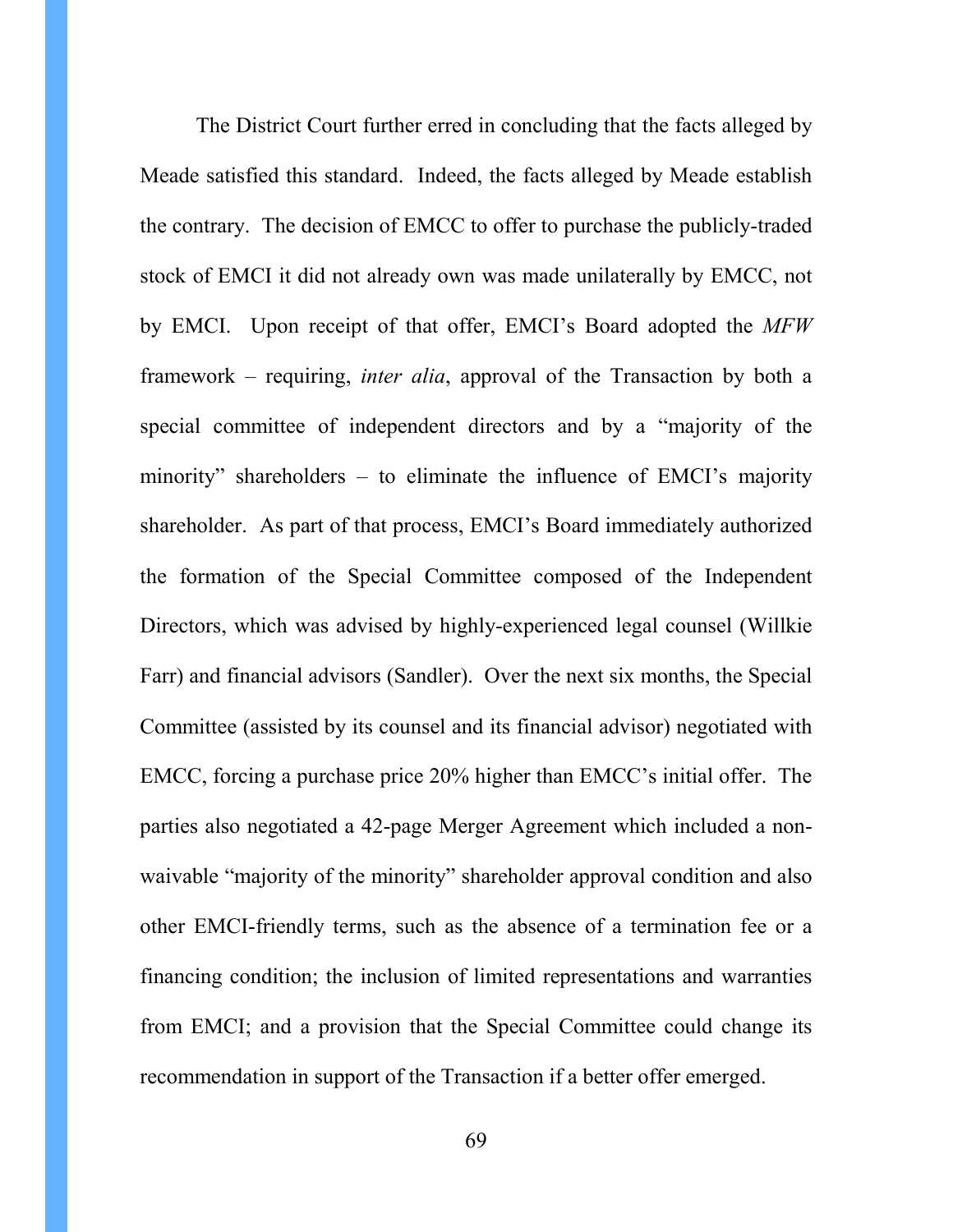In addition to this process, the IBCA itself provided additional protections to the minority shareholders, including the ability to dissent from the Transaction and exercise appraisal rights to obtain what a court would ultimately rule to be the fair value of the shares. These undisputed factual allegations simply cannot support an allegation the Independent Directors *actually knew* their conduct would cause harm and *specifically intended* to harm the corporation or its shareholders.

The District Court nonetheless identified three allegations by Meade against the Independent Directors  $-i.e., (1)$  their purported "failure" to reject EMCC's offer and maintain EMCI as a standalone company, (2) their "failure" to exercise care over the proxy statement disclosures, and (3) their "failure" to obtain a higher sale price by engaging in a "conflicted and flawed sales process" – to support its conclusion that Meade adequately pleaded the directors "intentionally failed to act in the face of a known duty to act, demonstrating a conscious disregard for their duties." App. 871 (emphasis omitted). These allegations, however, were insufficient to meet the *higher* legal standard required by the Director Shield Statute.

<span id="page-69-0"></span>First, the Independent Directors' purported "failure" to maintain EMCI as a standalone company cannot establish an "intentional infliction of harm."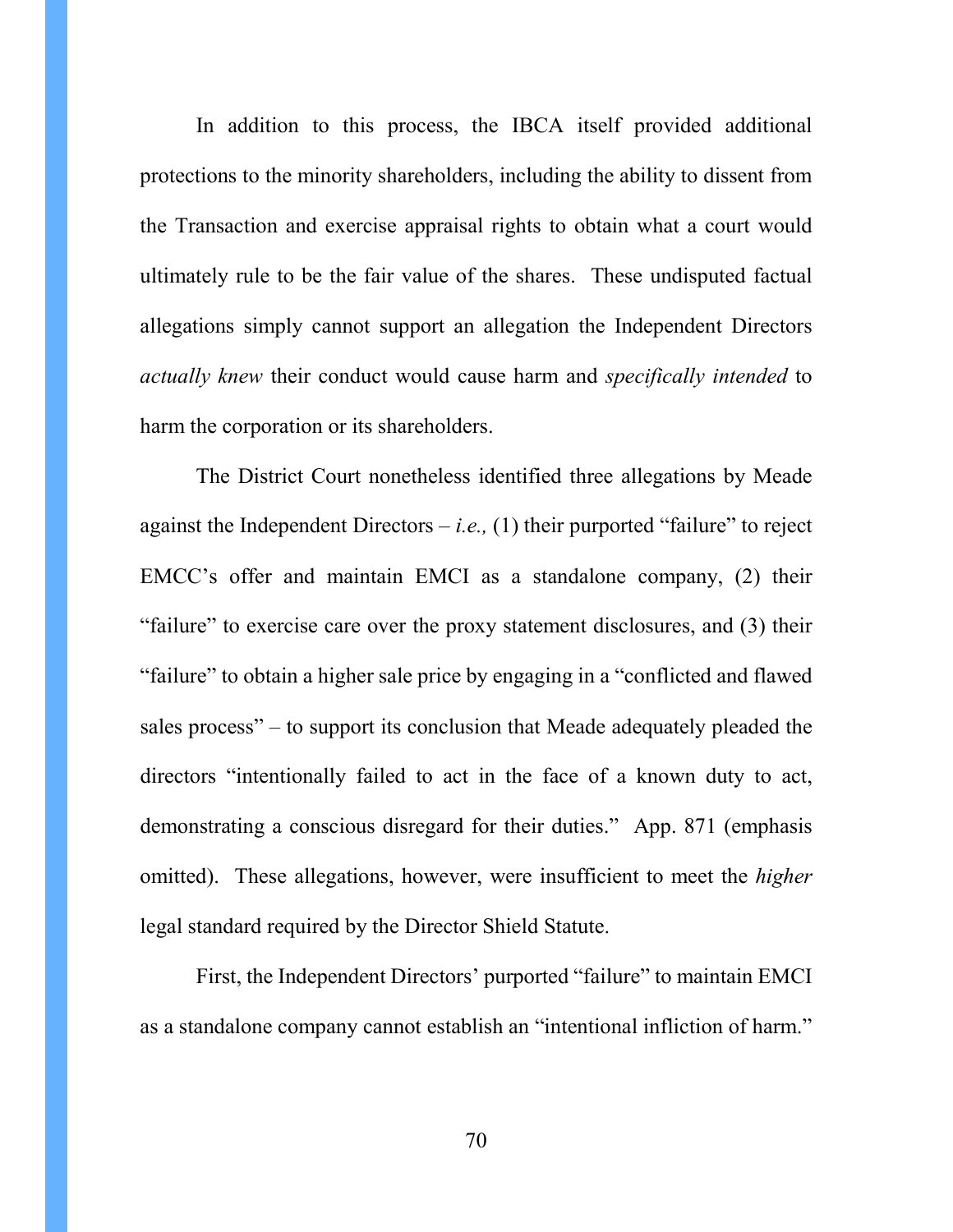If it did, directors of a corporation would be liable in virtually every merger transaction that was closed.

Second, Meade's allegations that the Independent Directors "failed to scrutinize the proxy statement" is insufficient. As David Walker, former Dean and Professor Emeritus of Law of the Drake University Law, observed:

[i]n general, [the 2002 Director Shield Statute)] makes the intention of the liability shield clearer and less susceptible to dispute and litigation. In Delaware, for example, there was extended litigation of the issue whether an alleged failure by directors to provide sufficient disclosure was a breach of duty of care, from which the directors would have been shielded from liability, or a breach of the duty of loyalty, in which event the directors would not have been shielded from liability. The revision to Iowa's Business Corporation Act should make clear that a judgment as to the amount of disclosure required would be an action taken for which the articles may eliminate or limit liability except in the narrow and explicit circumstances stated.

David S. Walker, *Updating the Iowa Business Corporation Act,* Iowa State

Bar Association Annual Meeting, p. 16 (2002).<sup>[30](#page-76-0)</sup>

Third, Meade's allegations that the Independent Directors failed to

properly engage Sandler in order to inform themselves of EMCI's true

<sup>30</sup> Iowa State Bar Association, CLE Index;

http://205.209.45.153/iabar/CLEINDEX.nsf/2de34647064844cb8625653300 55898e/f9eb11b4d490345a86256cda005055d7?OpenDocument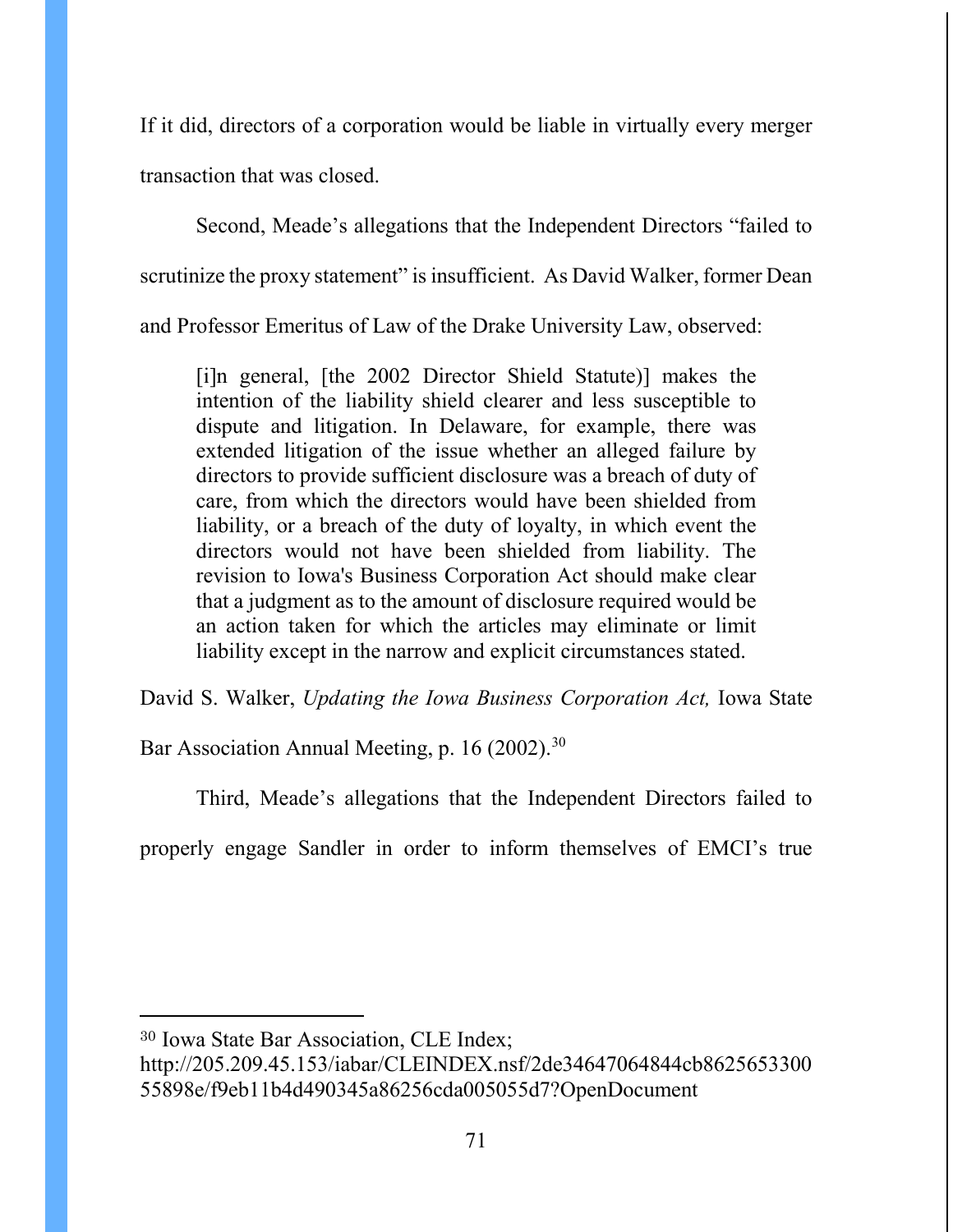value, $31$  engaged in a "conflicted<sup>[32](#page-76-2)</sup> and flawed sales process," and failed to disclose the interest of EMCI's largest minority shareholder, Gregory Shepard, in making an offer for EMCI, $33$  again are at best allegations that could support a lack of care, not an intentional infliction of harm to EMCI. The fact that Meade chose to characterize these acts or failure to act as a "conscious disregard for their duties" as opposed to an "intentional infliction of harm" is telling, and determinative of Meade's failure to meet the statutory standard.

\* \* \*

 $31$  Meade alleges Sandler used different discount rates in its valuation models at the end of the valuation process than those used earlier in the process. App. 031-032, ¶ 78. At the same time, Meade concedes the rates were disclosed in the Proxy (App. 031-032, ¶ 78), and were a matter of public record (App. 715- 839).

 $32$  A director cannot be liable to a shareholder on the ground that a director has an interest respecting the transaction, *i.e.* a conflict, unless it is a director's conflicted interest transaction ("DCIT") as defined in the IBCA. Iowa Code § 490.861(1). The District Court properly found Meade had failed to allege any of the Independent Directors were a party to a DCIT and failed to allege the Independent Directors were precluded from utilizing the DCIT safe harbor. App. 873.

<sup>33</sup> Meade alleges only that the Proxy failed "to provide **adequate** disclosure of Mr. Shepard's interest in purchasing the Company." App. 032, ¶ 80 (emphasis added). Not only did the Proxy disclose Shepard's interest in making an offer for EMCI (App. 032-033, ¶ 81), but Shepard himself did so in a series of public SEC filings (App. 020, ¶ 50).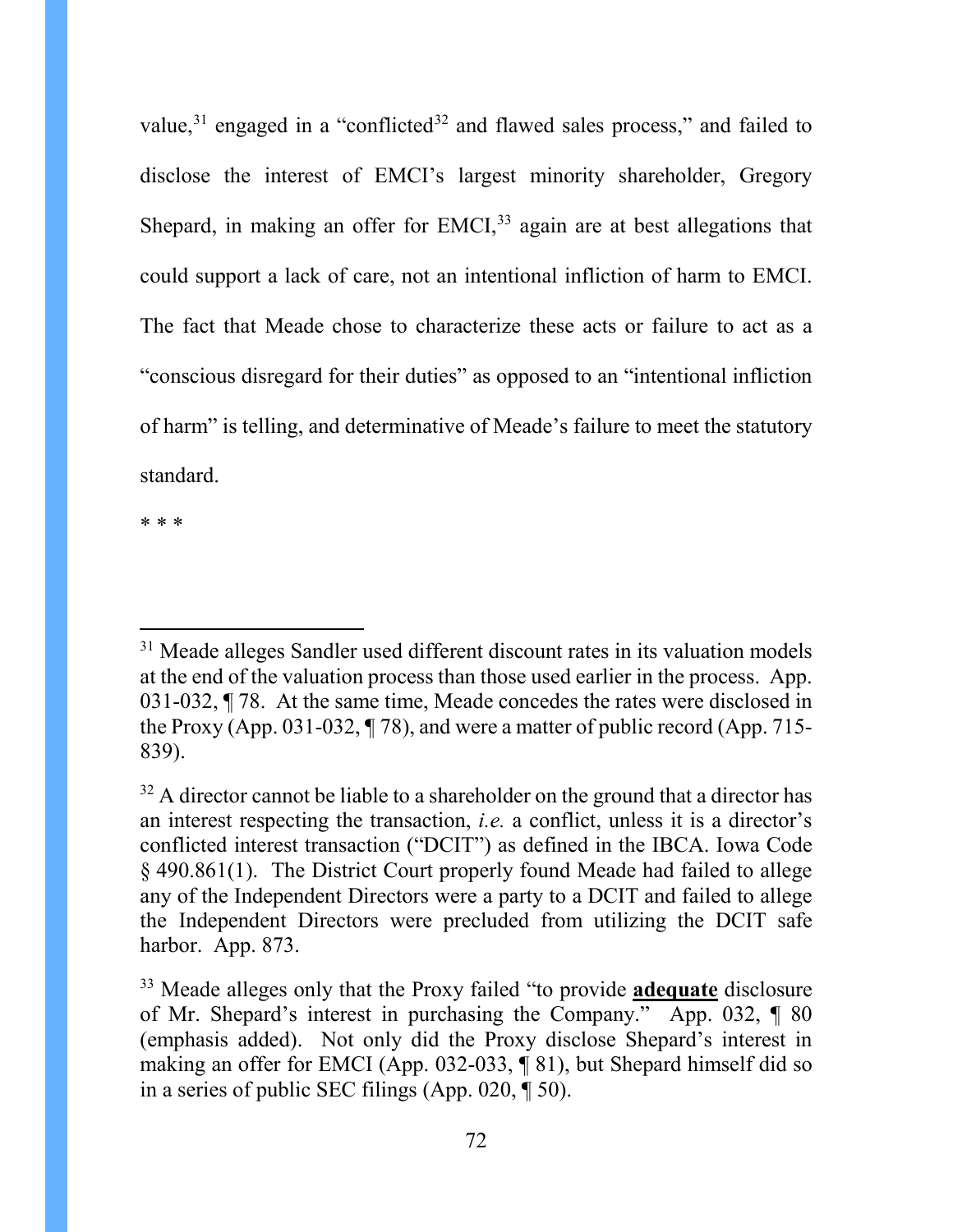Meade's claims against the Independent Directors should have been dismissed.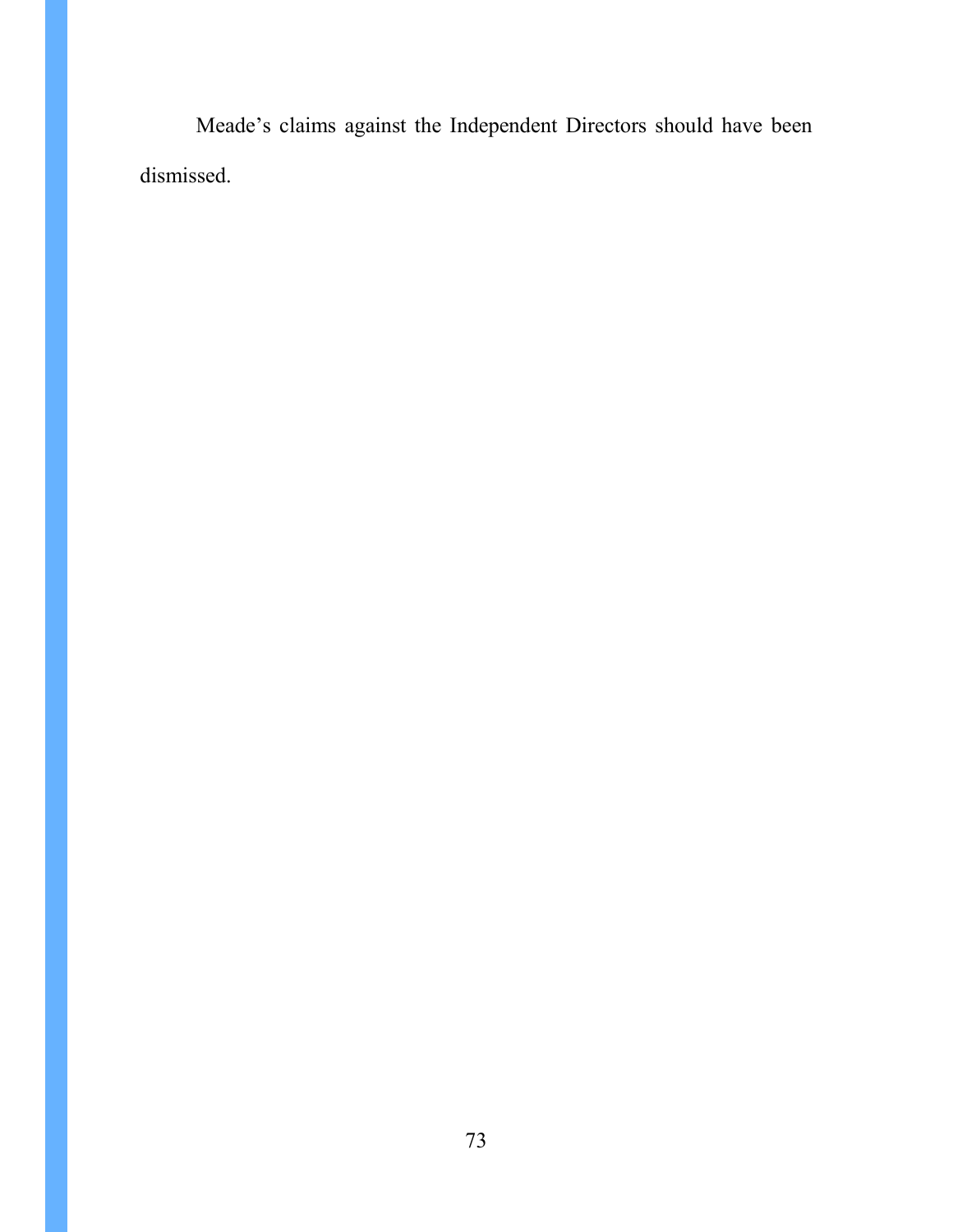#### **CONCLUSION**

For the reasons set forth above, and in the record, the Court should reverse that part of the District Court's decision that denied the Motion to Dismiss, and should remand with directions to enter an order dismissing this case in its entirety, with prejudice, and on the merits.

Dated: August 31, 2021

/s/ *Michael W. Thrall* Michael W. Thrall, AT0007975 Mark C. Dickinson, AT0001997 Lynn C. Herndon, AT10014047 NYEMASTER GOODE, P.C. 700 Walnut, Suite 1600 Des Moines, Iowa 50309 Telephone: (515) 283-3100 Facsimile: (515) 283-8045 E-mail: mwt@nyemaster.com mcd@nyemaster.com lherndon@nyemaster.com

### **ATTORNEYS FOR INDEPENDENT DIRECTOR DEFENDANTS**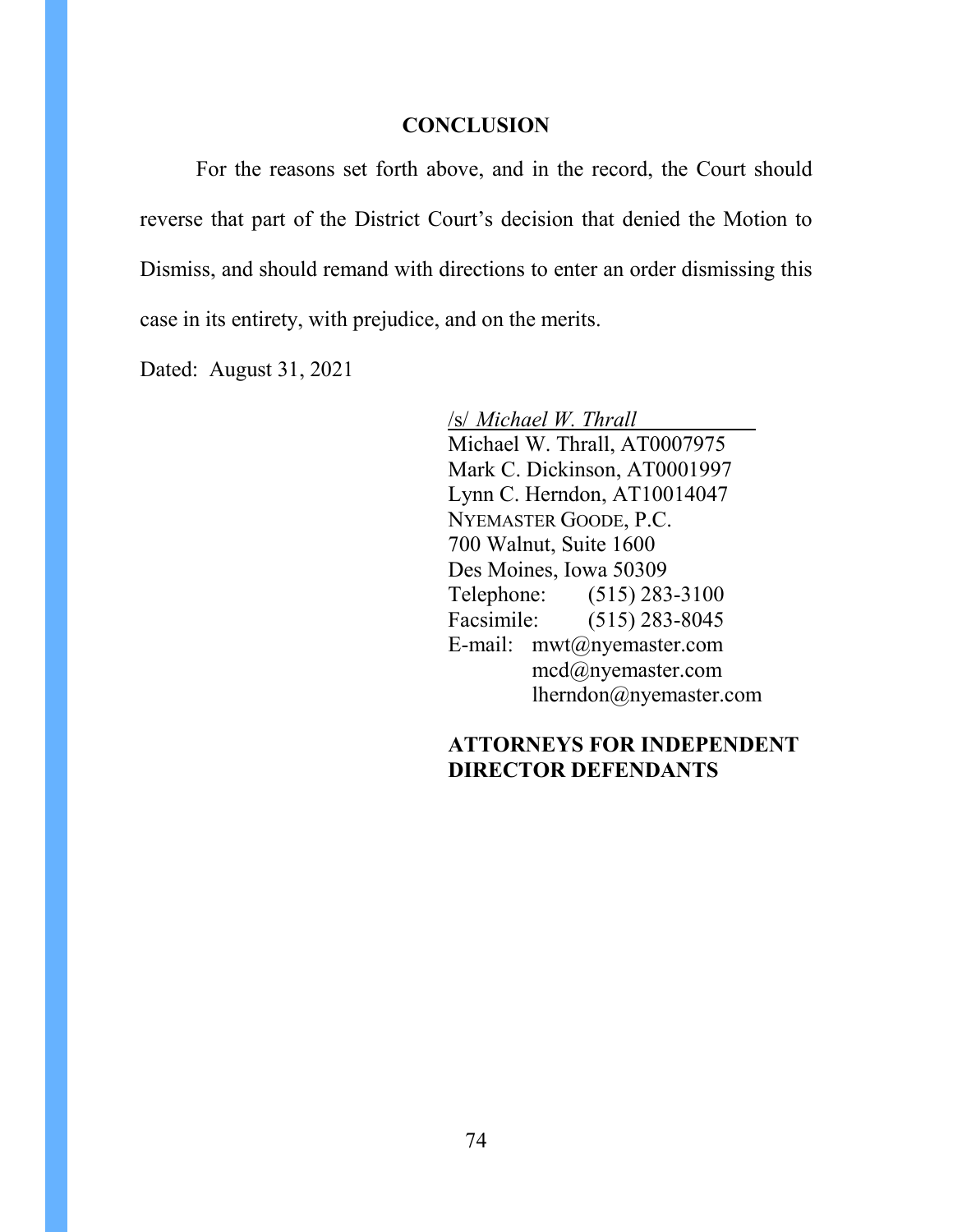# **REQUEST FOR ORAL ARGUMENT**

This case presents substantial issues of first impression under the IBCA involving fiduciary duty claims against directors of a publicly-traded Iowa corporation in the context of a corporate merger. The Independent Directors, therefore, believe that oral argument is warranted and would be of benefit to the Court.

> /s/ *Michael W. Thrall* Michael W. Thrall, AT0007975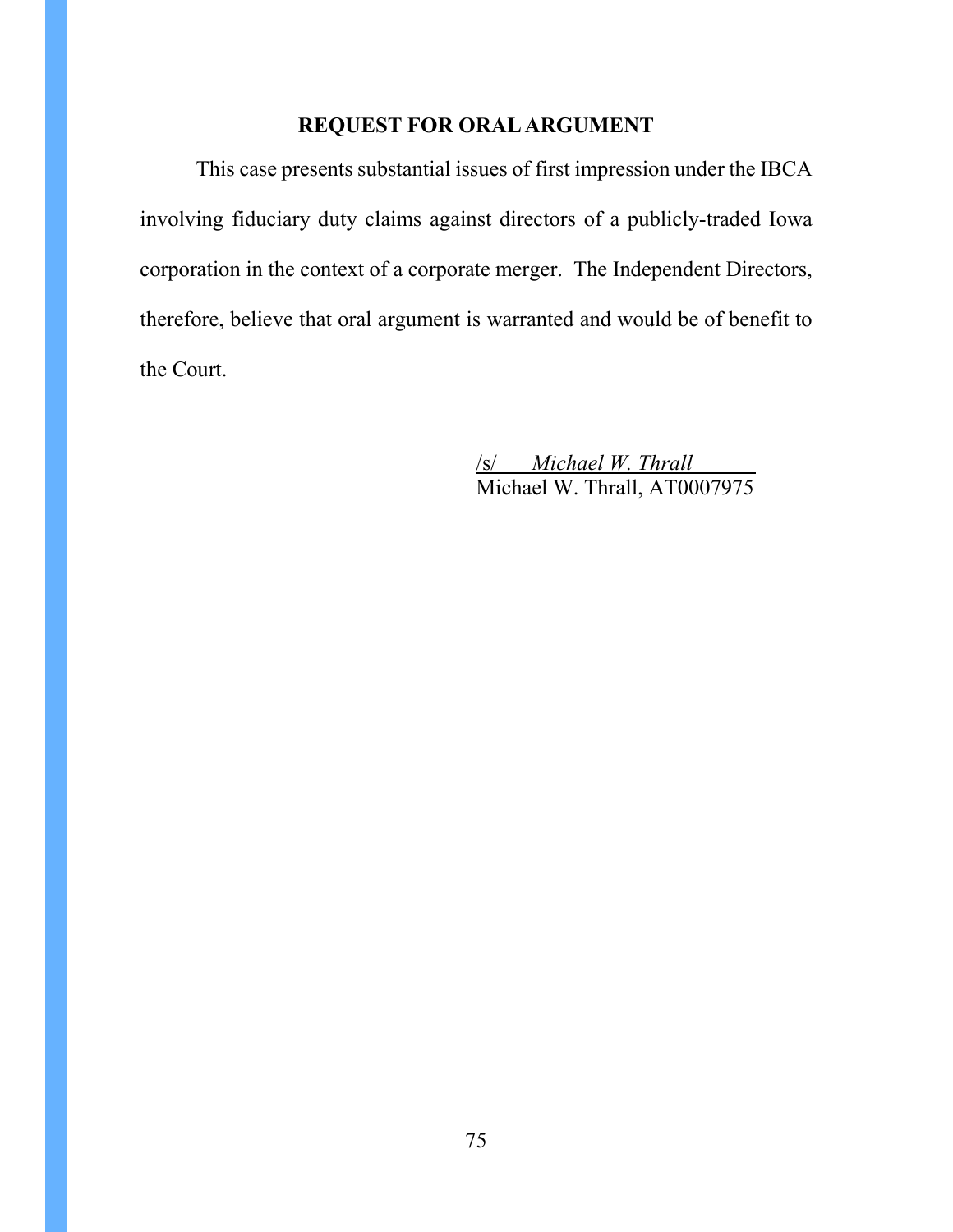#### **CERTIFICATE OF FILING AND SERVICE**

The undersigned certifies a copy of *Appellants' Brief* was filed with the Clerk of the Iowa Supreme Court on August 31, 2021, via the Iowa Electronic Document Management System, which will send notification of such filing to the counsel below:

Gary Dickey Matthew M. Sahag **DICKEY, CAMPBELL, & SAHAG LAW FIRM, PLC** 301 E. Walnut Street, Ste 1 Des Moines, IA 50309

*Attorneys For Plaintiff-Appellee Kendall J. Meade*

Juan E. Monteverde Miles D. Schreiner **MONTEVERDE & ASSOCIATES PC** The Empire State Building 350 Fifth Avenue, Suite 4405 New York, NY 10118

*Attorneys For Plaintiff-Appellee Kendall J. Meade*

/s/ *Michael W. Thrall* Michael W. Thrall, AT0007975